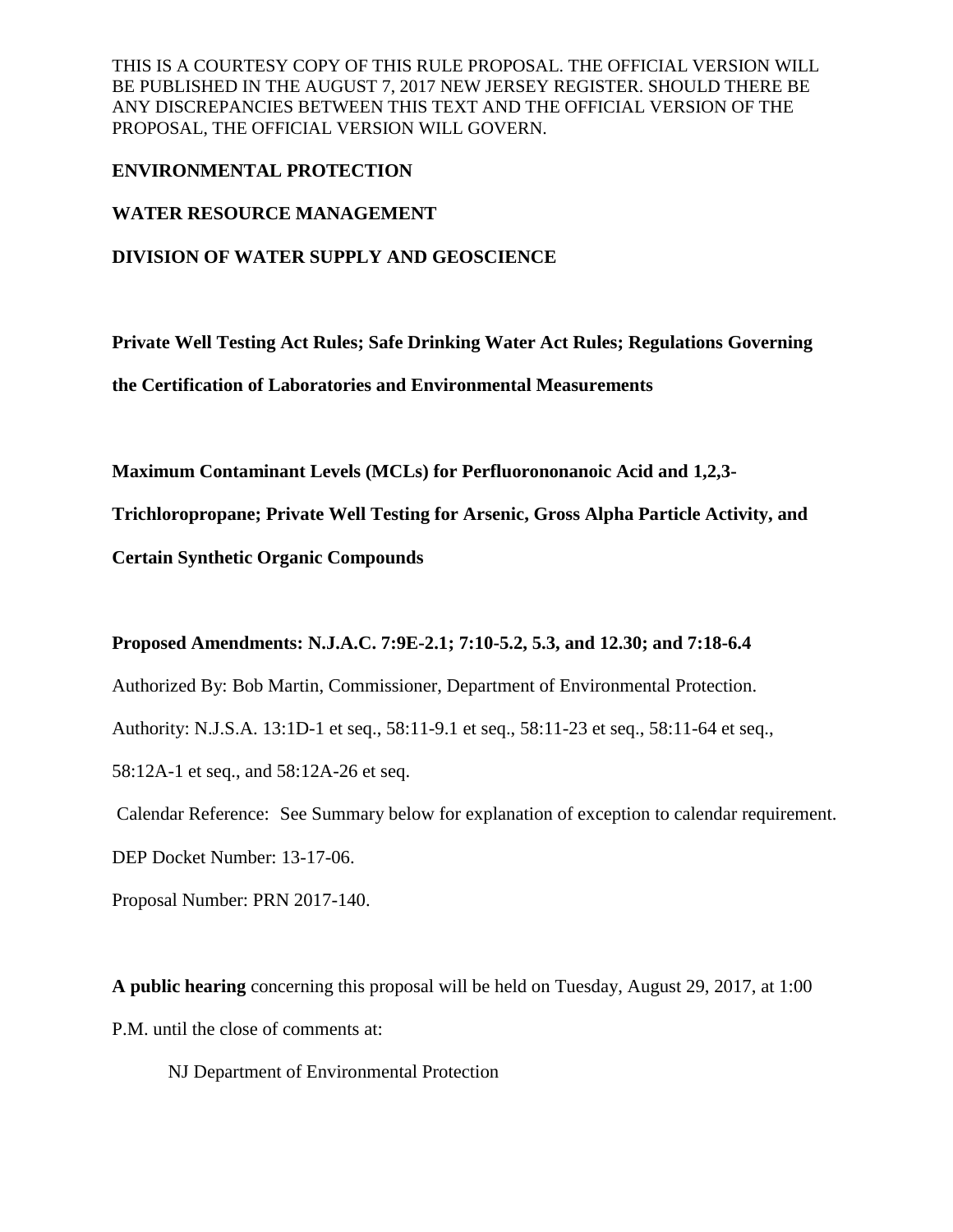Public Hearing Room 401 East State Street Trenton, NJ 08625

Directions to the hearing room may be found at the Department's website,

http://www.state.nj.us/dep/where.htm.

Written comments may also be submitted at the public hearing. It is requested (but not required) that anyone who testifies at the public hearing provide a copy of their comments to the

stenographer at the hearing.

Submit comments by October 6, 2017, electronically at [http://www.nj.gov/dep/rules/comments.](http://www.nj.gov/dep/rules/comments)

The Department of Environmental Protection (Department) encourages electronic submittal of comments. In the alternative, comments may be submitted on paper to:

Ryan H. Knapick, Esq.

Attn: DEP Docket Number: 13-17-06

Office of Legal Affairs

Department of Environmental Protection

401 East State Street, 7th Floor

Mail Code 401-04L

PO Box 402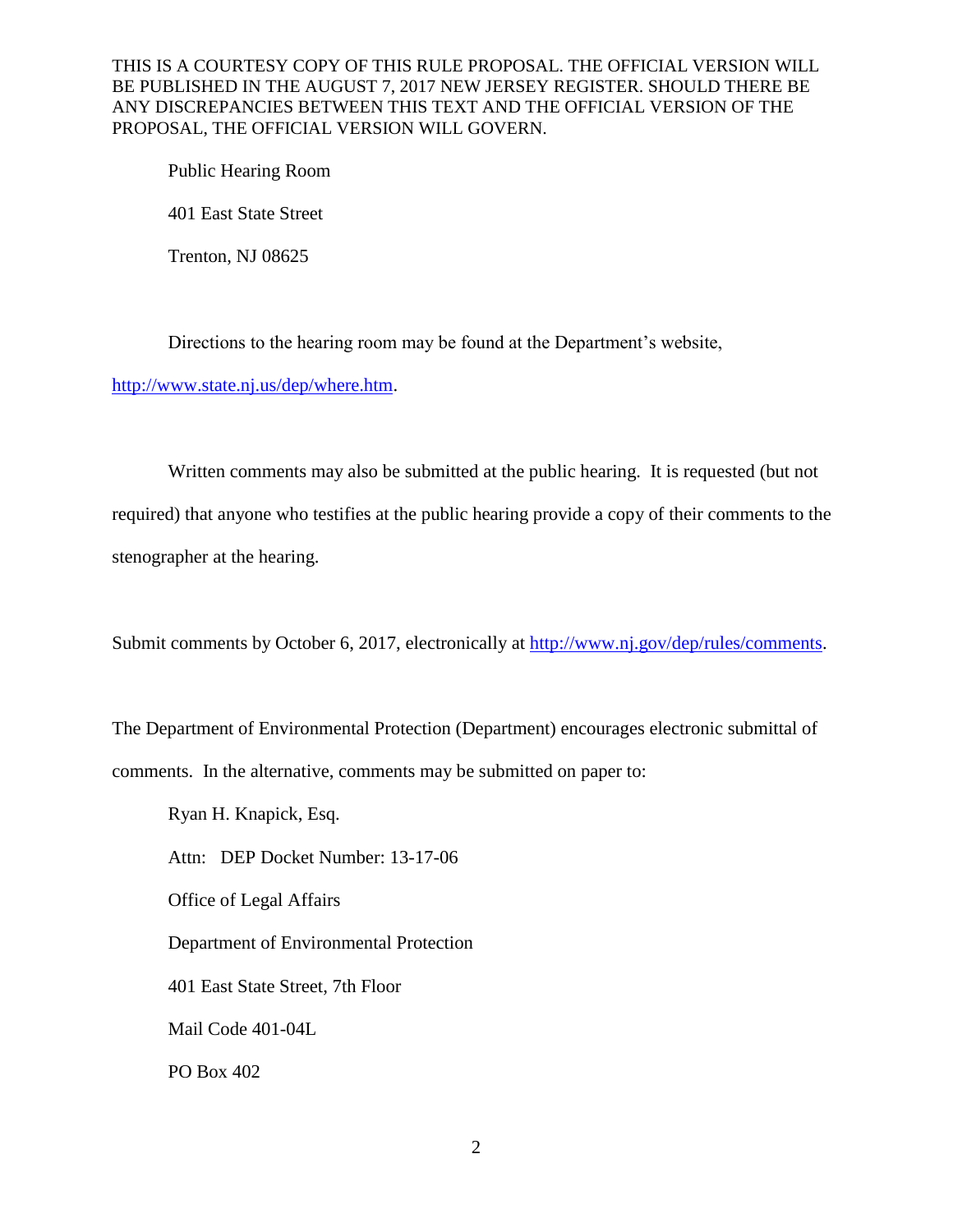Trenton, New Jersey 08625-0402

This rule proposal may be viewed or downloaded from the Department's website at

[http://www.nj.gov/dep/rules.](http://www.nj.gov/dep/rules/)

The agency proposal follows:

#### **Summary**

As the Department of Environmental Protection (Department) has provided a 60-day comment period on this notice of proposal, this notice is excepted from the rulemaking calendar requirement pursuant to N.J.A.C. 1:30-3.3(a)5.

The Department is proposing to amend the New Jersey Safe Drinking Water Act (SDWA) rules at N.J.A.C. 7:10 to establish, as recommended by the New Jersey Safe Drinking Water Quality Institute (Institute), a maximum contaminant level (MCL) for perfluorononanoic acid (PFNA) of 0.013 micrograms per liter  $(\mu g/l)$  and an MCL for 1,2,3-trichloropropane (1,2,3-TCP) of 0.030 µg/l. Monitoring requirements for these contaminants for public community and public nontransient noncommunity water systems are proposed. In addition, proposed amendments establish the information regarding these contaminants to be included in the consumer confidence report (CCR) that public community water systems issue each year regarding the quality of the water delivered to their customers. Currently, there are no Federal drinking water standards for these contaminants, which have been detected in drinking water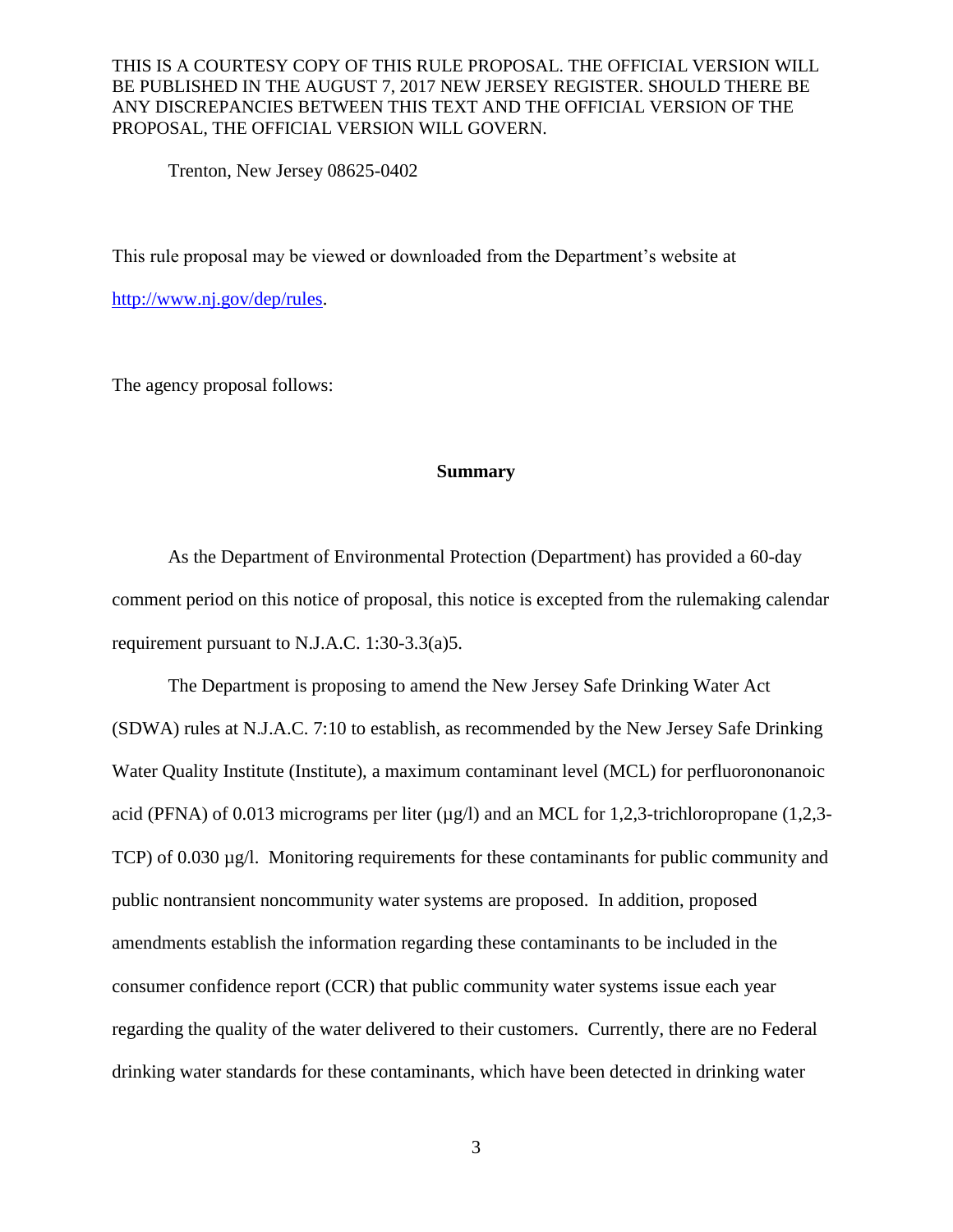supplies in New Jersey and which, as explained further below, pose serious health threats to consumers.

The Department is also proposing to amend the SDWA rules to require public nontransient noncommunity water systems to begin monitoring for radionuclides in 2019, and to update the monitoring and analytical requirements applicable to public water systems for other contaminants.

Further, the Department is proposing to amend the Private Well Testing Act (PWTA) rules at N.J.A.C. 7:9E, and the SDWA rules, respectively, to require testing of private wells subject to sale or lease and of newly constructed wells for public noncommunity water systems and nonpublic water systems for 1,2,3-TCP, as well as ethylene dibromide (EDB) and 1,2 dibromo-3-chloropropane (DBCP). There are Federal MCLs, which are applicable in New Jersey, for the two latter synthetic organic compounds and, like 1,2,3-TCP, they are potent carcinogens. Other proposed amendments to the PWTA rules and the SDWA rules extend the required testing for gross alpha particle activity and arsenic Statewide, and establish a requirement to test for uranium in the northern counties of New Jersey.

Lastly, the Department is proposing to amend the Regulations Governing the Certification of Laboratories and Environmental Measurements at N.J.A.C. 7:18 to clarify the procedure to be used by the laboratories to test for gross alpha particle activity in drinking water samples.

# **Proposed MCLs and monitoring requirements for PFNA and 1,2,3-TCP**

#### Role of New Jersey Drinking Water Quality Institute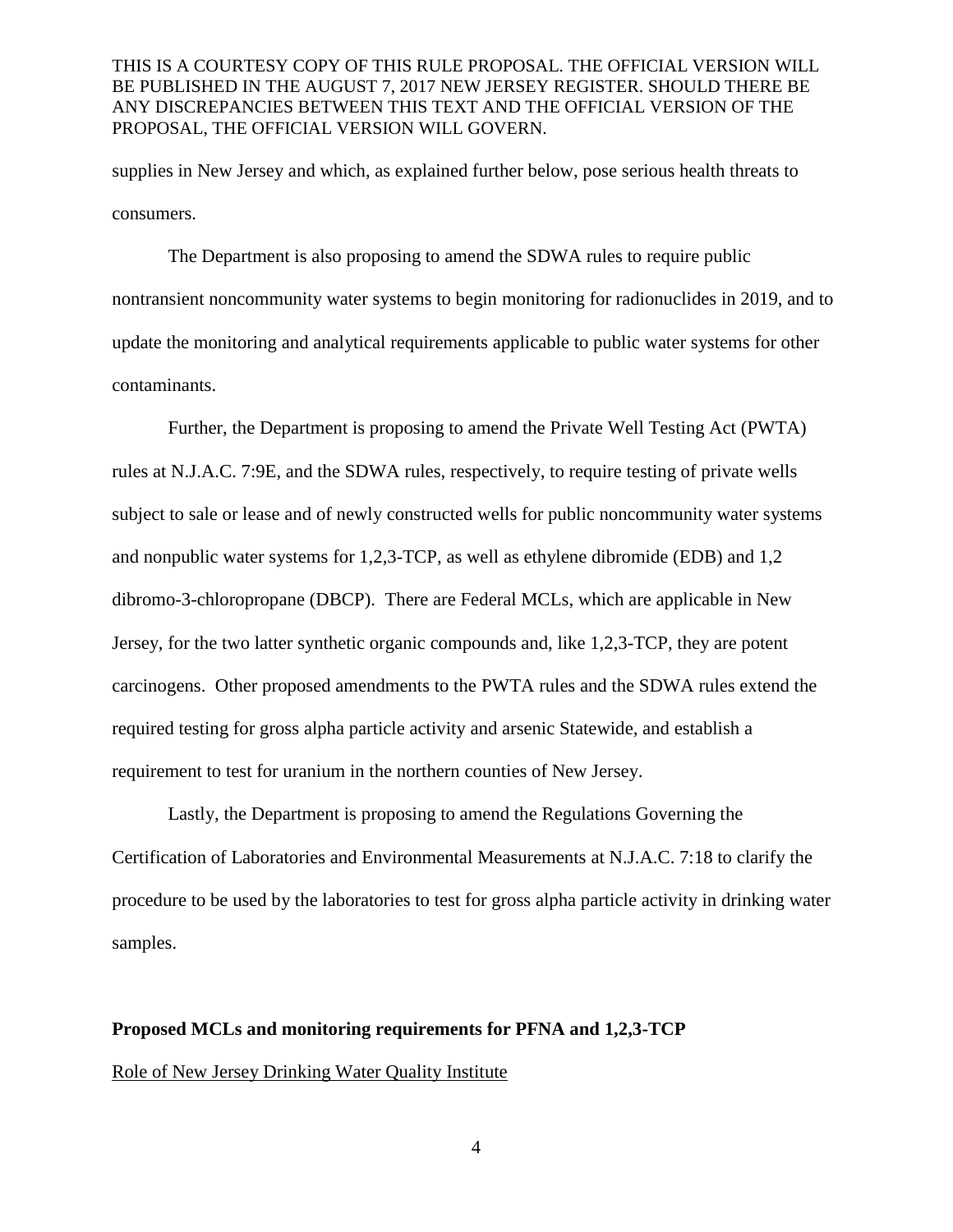The New Jersey Drinking Water Quality Institute (Institute) was established in 1983 pursuant to the New Jersey SDWA at N.J.S.A. 58:12A-20 as a 15-member advisory body whose role is to provide the Department with recommendations regarding the drinking water program, including the development of New Jersey specific standards. The standards are developed in conformance with the SDWA at N.J.S.A. 58:12A-13.b, which provides that MCLs are to be established within the limits of medical, scientific, and technological feasibility, for carcinogens, based upon the goal of an excess cancer risk of no greater than one in one million over a lifetime exposure period. For chemicals causing effects other than cancer (noncarcinogens), the goal is the elimination of all adverse health effects resulting from ingestion, within the limits of practicability and feasibility.

Three subcommittees were established within the Institute to assist in the development of MCLs. The Health Effects Subcommittee recommends health-based levels for the contaminants listed in the SDWA, and develops an additional list of drinking water contaminants based on occurrence in New Jersey drinking water. The Testing Subcommittee evaluates the limits of testing methodology in achieving the health-based levels established by the Health Effects Subcommittee. The Treatment Subcommittee evaluates best available treatment technologies for removal of the contaminants from drinking water to achieve the health based level while considering the limits of available testing methodologies.

#### MCL for PFNA

In 2014, the Department asked the Institute to investigate developing MCLs for several long-chain perfluorinated compounds (PFCs), including PFNA, in drinking water. PFNA has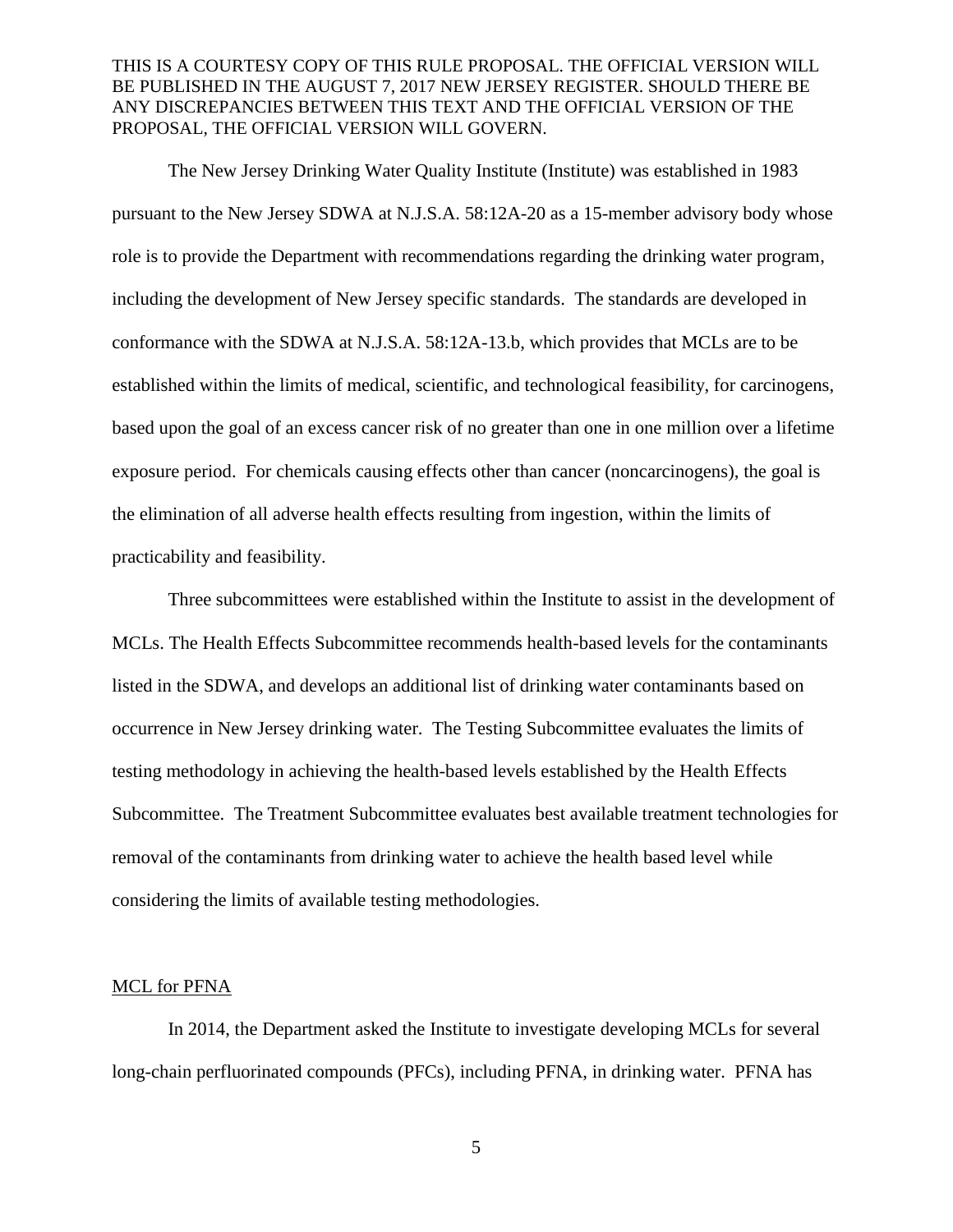been detected in higher concentrations in New Jersey drinking water than reported elsewhere, according to studies located through a literature search. PFNA is a man-made chemical historically used as a processing aid in the manufacturing of high-performance plastics that are resistant to harsh chemicals and high temperatures. PFNA is extremely persistent in the environment and highly soluble and highly mobile in water.

Sampling for PFNA in New Jersey public water systems was most recently undertaken as part of the requirements of the Unregulated Contaminant Monitoring Rule (UCMR), which is a component of the Federal Safe Drinking Water Act Regulations. Pursuant to the UCMR, every five years the United States Environmental Protection Agency (USEPA) issues a new list of up to 30 unregulated contaminants (meaning, no Federal MCL has been established for them) to be monitored by public water systems for purposes of collecting occurrence data. In 2012, USEPA issued the third list of unregulated contaminants, referred to as UCMR3 (77 FR 26072), which required sampling for PFNA at all public community water systems serving more than 10,000 people and certain public water systems serving 10,000 or fewer people (determined by the USEPA to be representative of small systems) during a particular 12-month period between January 2013 and December 2015.

Based on the UCMR3 data, seven detections of PFNA were reported by four of the 175 public water systems in New Jersey that sampled for the contaminant (see [https://www.epa.gov/dwucmr/third-unregulated-contaminant-monitoring-rule\)](https://www.epa.gov/dwucmr/third-unregulated-contaminant-monitoring-rule). The systems are located in Camden and Gloucester counties. The PFNA levels ranged from 0.024 micrograms per liter ( $\mu$ g/l) to 0.056  $\mu$ g/l. In addition, PFNA has been detected in eight other public community water systems based on data from a Department study conducted in 2009 and 2010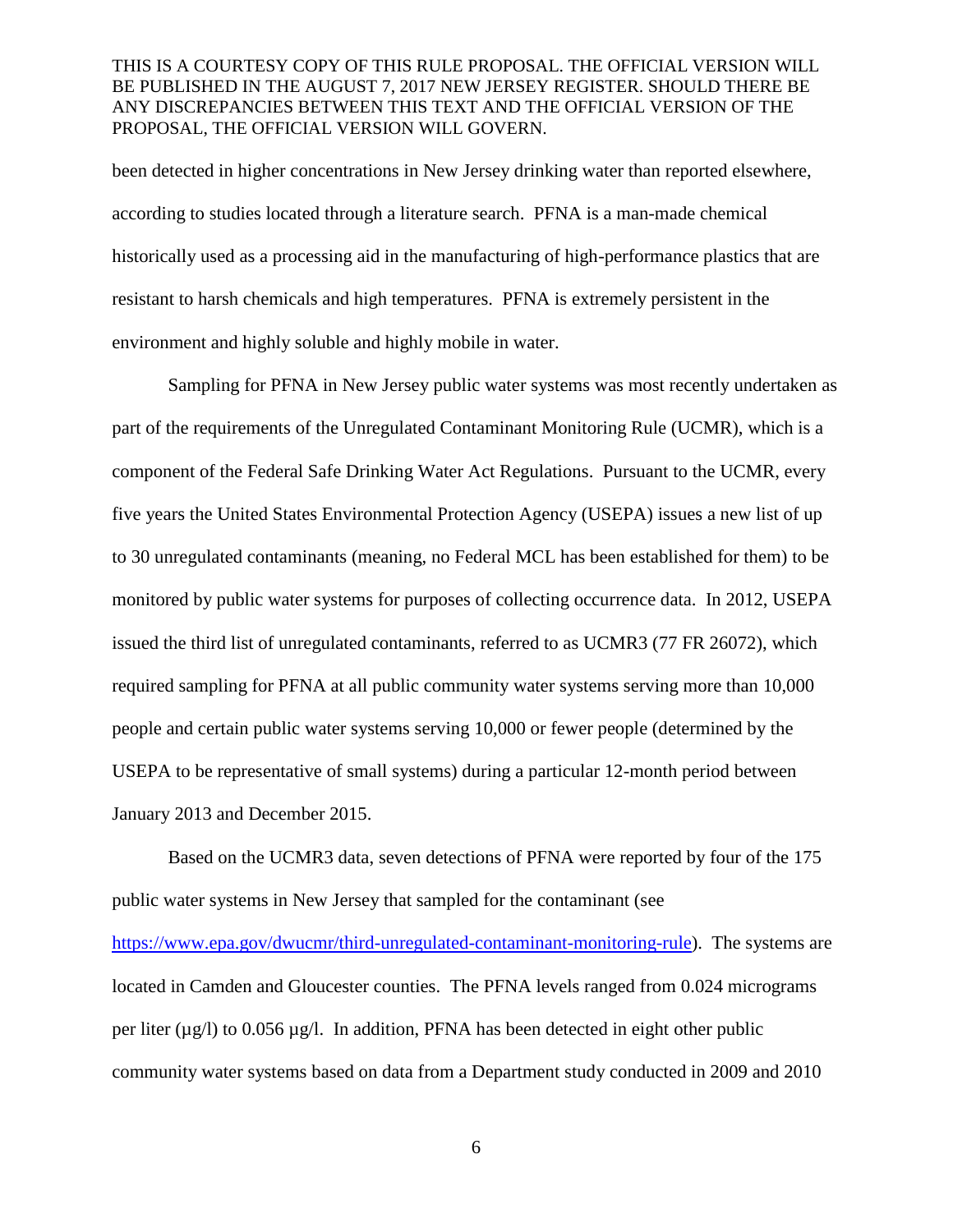to gauge the occurrence of PFCs in the water sources of public water systems throughout New Jersey (see [http://www.nj.gov/dep/watersupply/pdf/pfc-study.pdf\)](http://www.nj.gov/dep/watersupply/pdf/pfc-study.pdf) and the voluntary follow-up monitoring conducted by those water systems at which sampling for the study showed the presence of PFCs, as well as monitoring of raw water at public water systems in Gloucester and Salem counties as part of the remediation of PFNA-contaminated groundwater.

#### *Institute Recommendation for PFNA MCL*

In July 2015, after public comment and vote, the Institute recommended to the Department an MCL for PFNA of 13 nanograms/liter (ng/l), that is, 0.013  $\mu$ g/l, which is the health-based MCL developed by the Health Effects Subcommittee. The Testing Subcommittee determined a practical quantitation level (PQL) for PFNA of five ng/l, that is, 0.005 µg/l, which is lower than the health-based MCL. The Treatment Subcommittee concluded that the availability of treatment to remove PFNA is not a limiting factor in achieving the health-based MCL. The Department has reviewed the Institute's recommendation and supporting data and reports and concurs with its recommendation. Consequently, based on the recommendation of the Institute, the Department is proposing an MCL for PFNA of  $0.013 \mu g/l$ . The Institute recommendation and subcommittee reports, which are summarized below, are available at [http://www.nj.gov/dep/watersupply/g\\_boards\\_dwqi.html.](http://www.nj.gov/dep/watersupply/g_boards_dwqi.html)

*Health Effects Subcommittee*: The Health Effects Subcommittee conducted a literature search and solicited technical input from stakeholders and the public regarding the health effects of PFNA.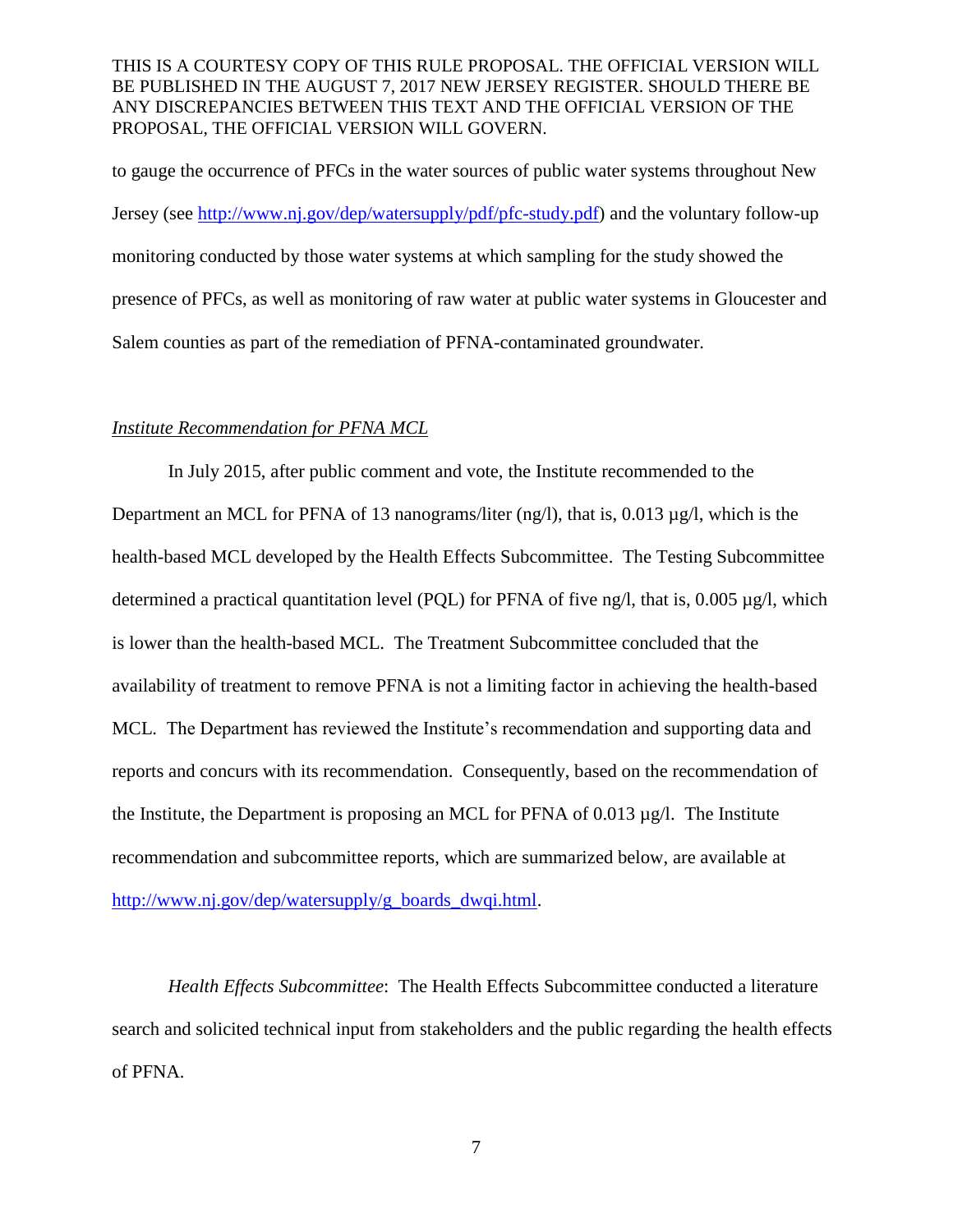PFNA accumulates in the human body and exposure to low drinking water concentrations of PFNA (for example, 0.010 µg/l) increases concentrations in human blood serum that persist for many years after exposure ends. The toxicological effects of PFNA in mice include weight loss, toxicity to the liver, immune system, kidney, and testes; and effects on the developing fetus or offspring including early death, persistent decreased body weight, and delays in reaching developmental milestones. In human studies that evaluated associations of PFNA concentrations in blood serum with health endpoints, evidence of associations was strongest for increases in serum cholesterol and the liver enzyme alanine transaminase (ALT), an indicator of liver damage. PFNA is transferred to breast milk and infants drink more fluid (for example, breast milk or formula prepared with drinking water) on a body weight basis than older children and adults consuming the same contaminated drinking water source. These higher exposures are of concern because developmental effects from early life exposures to PFNA occur at lower exposures than other toxic effects of PFNA. The carcinogenic potential of PFNA has not been evaluated in humans or animals.

The health-based MCL is based on increased liver weight in pregnant mice exposed to PFNA for 16 days (Das, K.P., Grey, B.E., Rosen, M.B., Wood, C.R., Tatum-Gibbs, K.R., Zehr, R.D., Strynar, M.J., Lindstrom, A.B., Lau, C. (2015). Developmental toxicity of perfluorononanoic acid in mice. Reproductive Toxicology 51:133-144). Increased liver weight is a well-established effect of PFNA in experimental animals. The results of this study also showed developmental effects in offspring (persistent decreases in body weight, delays in reaching milestones, and death). This study was selected for the health-based MCL because, in addition to toxic effects, it provides PFNA serum data of the test animals, a more direct measure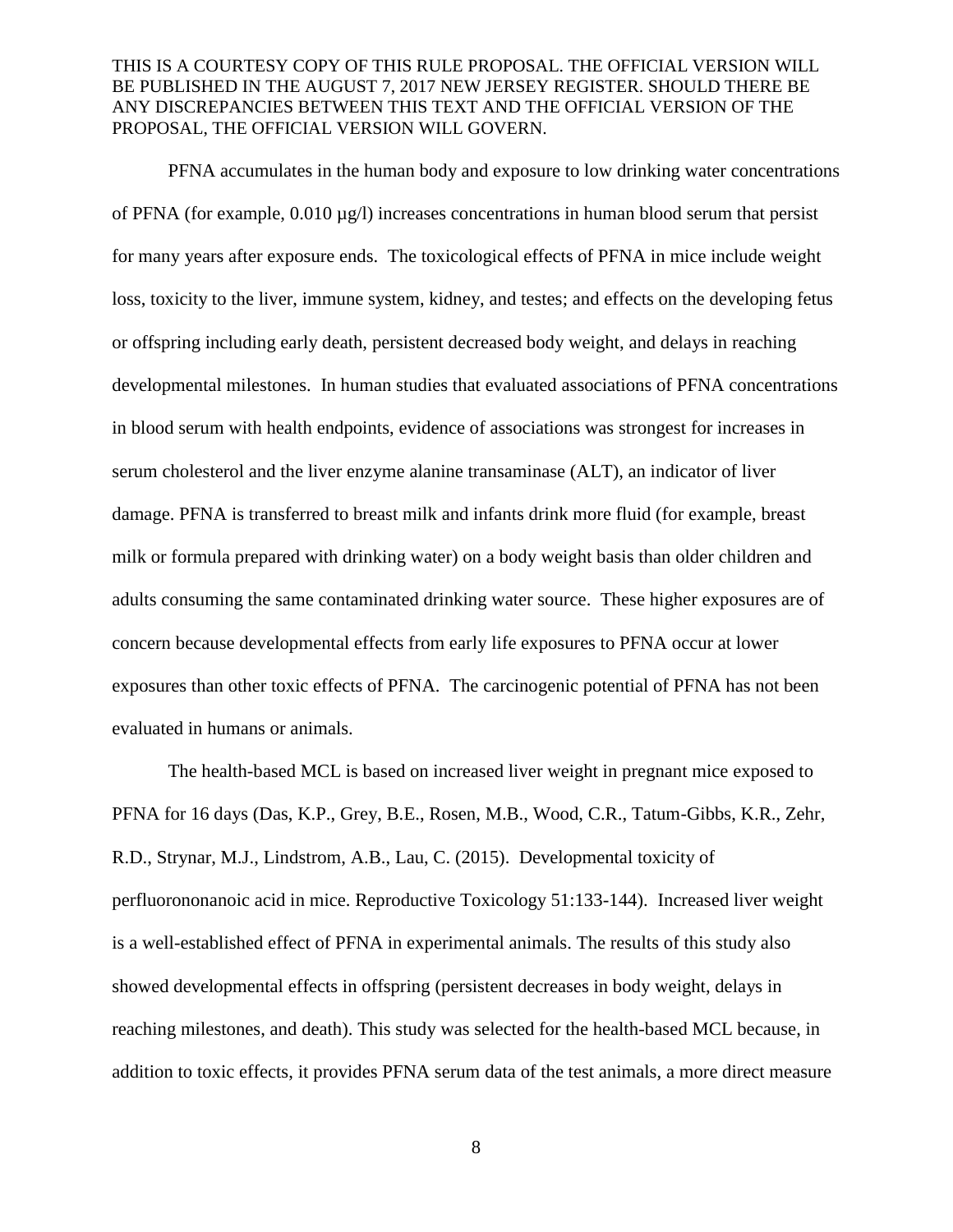of PFNA exposure than administered dose of PFNA.

Additional studies of PFNA show toxicity at similar or lower doses of PFNA, including liver damage and effects on metabolism, immune function, the male reproductive system, and serum lipid levels. Human epidemiology studies that found associations with health effects at levels of PFNA found in the blood serum of the general population provide support for the health-based MCL, but were not used as the basis for quantitative risk assessment because they were cross-sectional studies (one-time collection of data) and not longitudinal studies (data collected at multiple intervals over time).

Benchmark dose (BMD) modeling is an approach used in health risk assessment to estimate the dose below which a selected toxicological response is not expected to occur. BMD was performed on PFNA levels in blood serum that caused increased liver weight in pregnant mice in Das et al. (2015). The BMD serum PFNA level for a 10 percent increase in liver weight in mice was calculated, as well as a target human blood serum level. This target human blood serum level of 4.9 ng/ml is analogous to a reference dose, the estimated daily exposure not likely to cause harmful effects during a lifetime. Since the target human blood serum level is expressed as serum level rather than administered dose, a ratio of 200:1 was used to estimate the increase in PFNA in human blood serum from ongoing exposure to a given concentration of PFNA in drinking water.

To account for sources of exposure to PFNA other than drinking water, a chemical specific relative source contribution factor of 50 percent was developed based on the most recent 2011-2012 National Health and Nutrition Examination Survey data (see

[http://wwwn.cdc.gov/nchs/nhanes/search/nhanes11\\_12.aspx\)](http://wwwn.cdc.gov/nchs/nhanes/search/nhanes11_12.aspx) for the PFNA serum level in the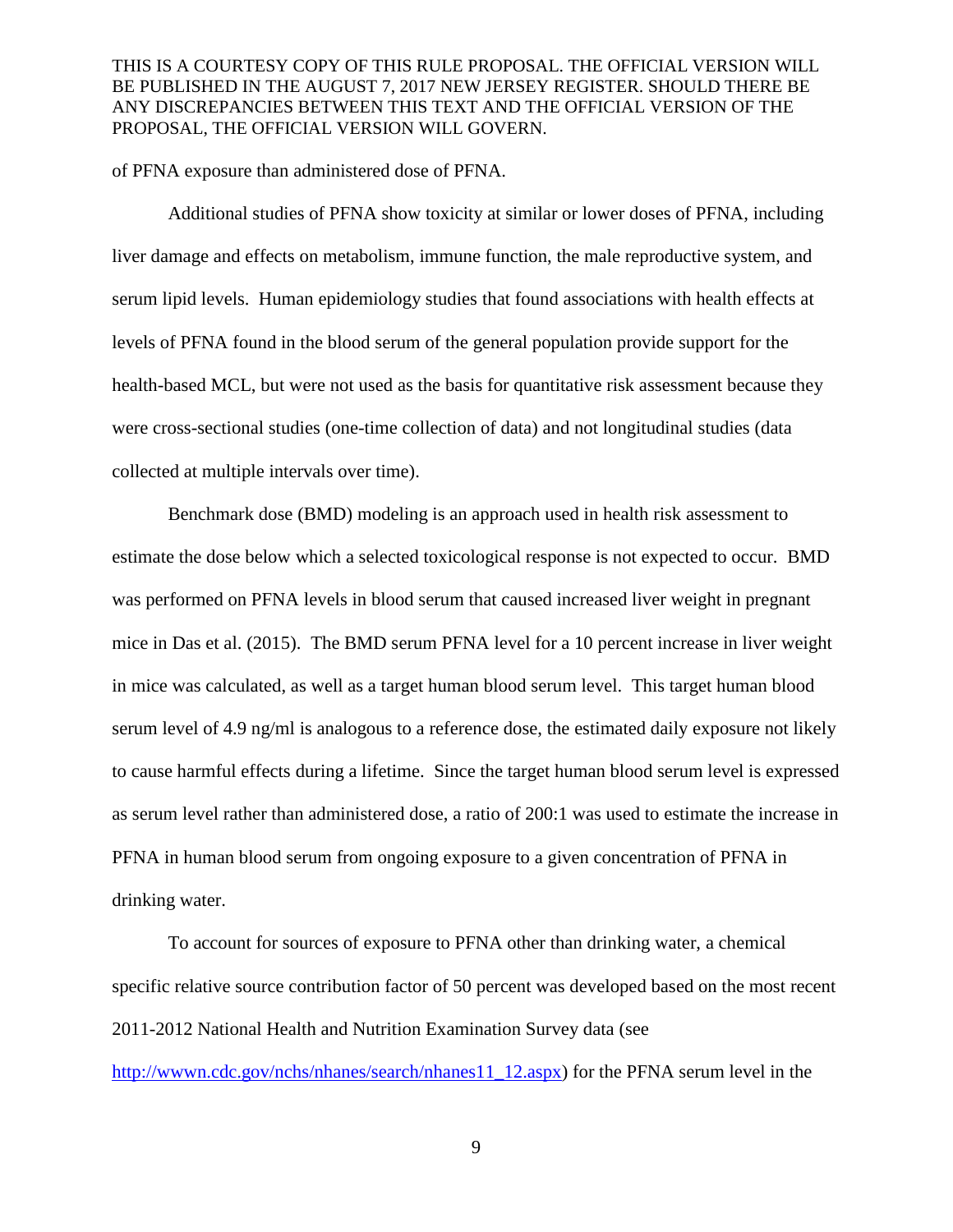U.S. general population.

Accordingly, the Health Effects Subcommittee recommended a health-based MCL of  $0.013 \mu g/l$ .

*Testing Subcommittee*: The Testing Subcommittee identified acceptable methods for certified laboratories to analyze PFNA in drinking water samples and developed a practical quantitation level (PQL) for PFNA. The PQL is the minimum concentration to which the contaminant can be reliably quantified within acceptable limits of uncertainty.

In determining the availability of analytical methods with adequate sensitivity to reliably detect PFNA at the health-based MCL of 0.013 µg/l, the Testing Subcommittee reviewed the PFNA data submitted as part of the 2009-2010 study and follow-up monitoring described above. Because that data was analyzed by only three laboratories (two of which have subsequently merged), the Testing Subcommittee obtained information regarding method detection limits and reporting limits for PFNA from five other laboratories that performed PFC analyses pursuant to UCMR3.

A laboratory must perform an initial demonstration of capability, which includes showing that a reporting limit can be consistently met. A reporting limit is the minimum concentration that can be reported as a quantified value for an analyte. A reporting limit must be greater than the lowest calibration standard, which is the lowest concentration that is used to calibrate the instrument. The reporting limit includes a measure of precision (how well the method gives the same result when a sample is tested repeatedly) and accuracy (a measure of confidence that describes how close a measurement is to its true value). In general, a laboratory must also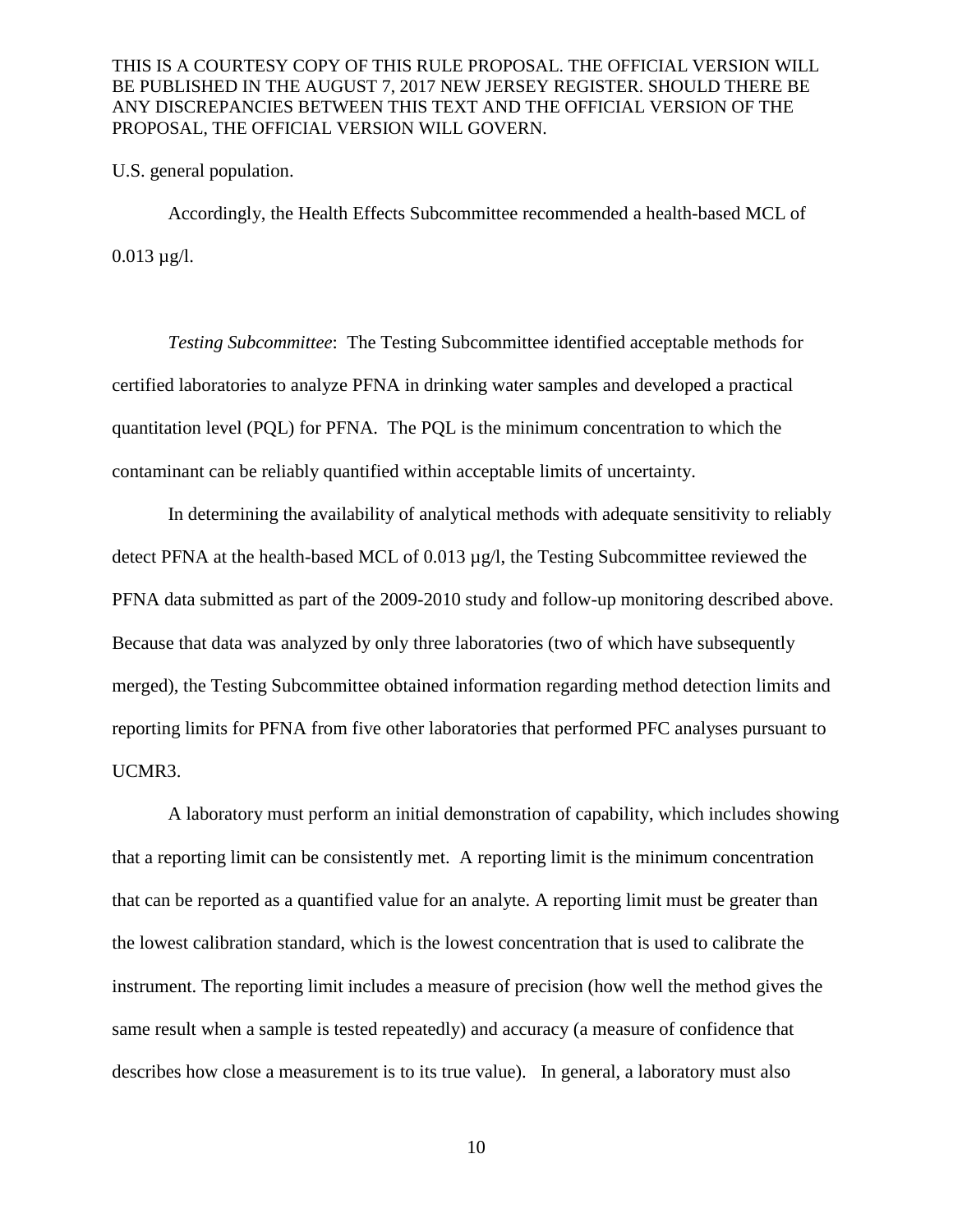statistically derive a method detection limit (MDL), that is, the minimum concentration that can be measured and reported with 99 percent confidence that the concentration is greater than zero. The MDL does not reliably quantify the exact concentration in a sample.

The Subcommittee evaluated four approaches for calculating the PQL, which are described in the Testing Subcommittee report. Two approaches used the MDL, which has historically been used by the Department to derive the PQLs for MCLs, and two approaches used the laboratory reporting limits. The derivation of the PQL using reporting limit data was preferable to using the MDL data because of the precision and accuracy associated with the reporting limit value. The Testing Subcommittee determined that the appropriate approach for determining the PQL was to use the mean of eight minimum reporting limits and recommended a PQL of five ng/l for PFNA.

*Treatment Subcommittee*: The Treatment Subcommittee researched treatment options for the long-chain PFCs, including PFNA, for which the Institute was investigating the development of MCLs, since the treatment options are expected to be the same because of the compounds' similar properties (for example, persistence in the environment, water solubility, similar structure, strong carbon-fluorine bonds, and high polarity). The Subcommittee reviewed the relevant literature as well as case studies of drinking water plants with full scale treatment for long-chain PFCs, including some New Jersey plants. Long-chain PFCs can be removed from water with varying success using a number of treatment options, which are described in detail in the Subcommittee report. The most common treatment for long-chain PFC removal both described in the literature and used at treatment plants is granular activated carbon (GAC).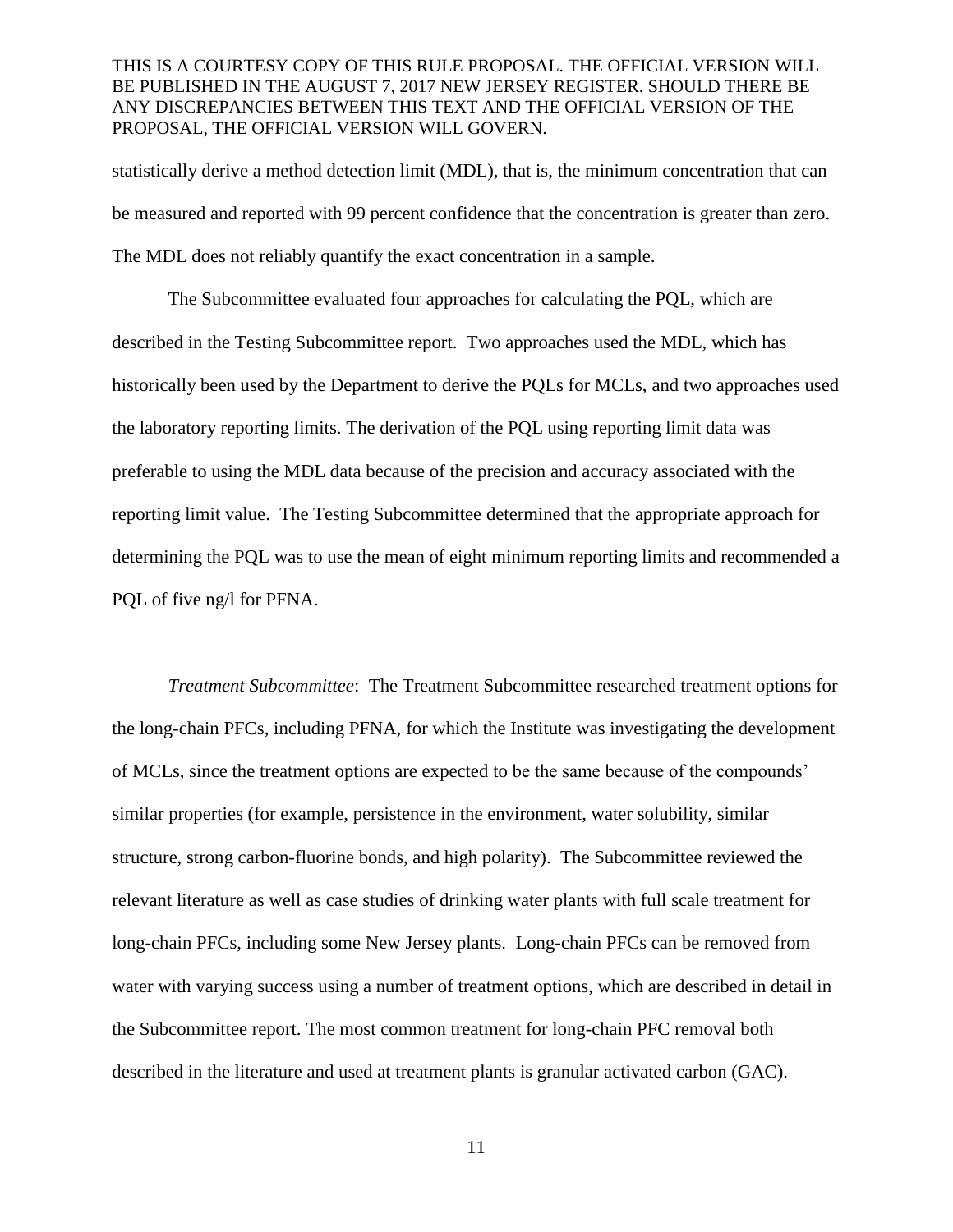The Treatment Subcommittee recommended that the use of GAC or an equally efficient technology, as identified in the Subcommittee report, should be considered for treatment of PFNA. The Subcommittee concluded that the ability of treatment options to remove these contaminants is not anticipated to be a limiting factor in the development of a recommended MCL for PFNA.

## MCL for 1,2,3-TCP

In 2015, the Department asked the Institute to re-evaluate its 2009 recommendation of 0.03 µg/l for 1,2,3-TCP.

1,2,3-TCP is a man-made chlorinated hydrocarbon with high chemical stability. It has been found as a contaminant of nematocides and fumigants applied to soil, and also has been used as an industrial solvent and as a cleaning and degreasing agent. It is currently used as a chemical intermediate in the production of other chemicals (including polysulfone liquid polymers and dichloropropene), and in the synthesis of hexafluoropropylene. In addition, it is used as a crosslinking agent in the production of polysulfides (see

[https://www.epa.gov/sites/production/files/2014-](https://www.epa.gov/sites/production/files/2014-03/documents/ffrrofactsheet_contaminant_tcp_january2014_final.pdf)

[03/documents/ffrrofactsheet\\_contaminant\\_tcp\\_january2014\\_final.pdf\)](https://www.epa.gov/sites/production/files/2014-03/documents/ffrrofactsheet_contaminant_tcp_january2014_final.pdf). It is classified as likely to be carcinogenic to humans by the USEPA. 1,2,3-TCP has been detected in public water systems, private wells, and in groundwater at contaminated sites in New Jersey.

The occurrence of 1,2,3-TCP in drinking water in New Jersey has been documented through the remediation of groundwater at contaminated sites as well as Department-conducted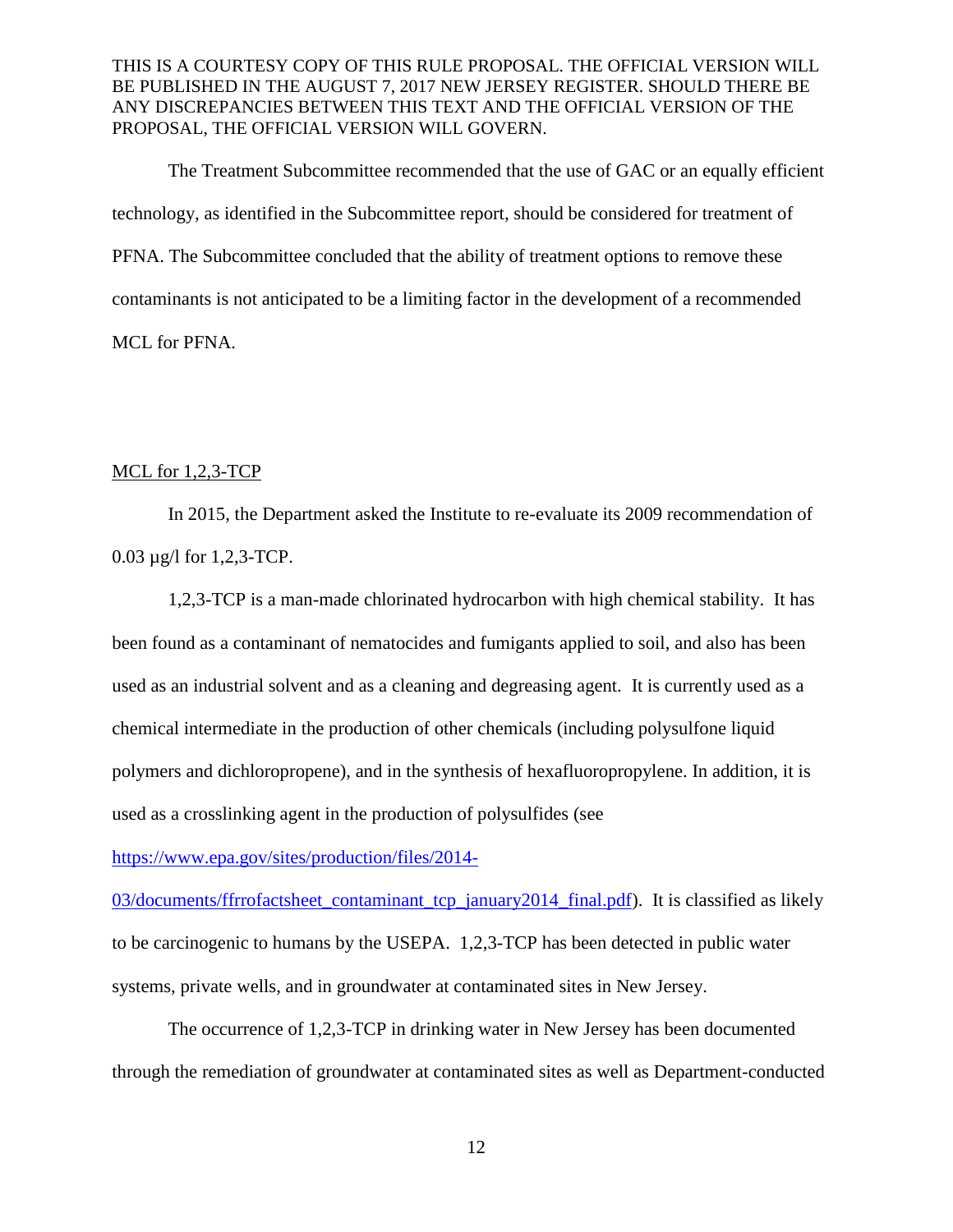testing for synthetic organic compounds in public water systems. Sampling for 1,2,3-TCP was conducted under UCMR3 in the same manner as PFNA sampling was conducted (see discussion of the UCMR3 in the summary regarding the MCL for PFNA above). Based on the UCMR3 data, four detections of 1,2,3 TCP were reported by two of the 174 public water systems in New Jersey that sampled for the contaminant (see [https://www.epa.gov/dwucmr/third-unregulated](https://www.epa.gov/dwucmr/third-unregulated-contaminant-monitoring-rule)[contaminant-monitoring-rule\)](https://www.epa.gov/dwucmr/third-unregulated-contaminant-monitoring-rule). The systems are located in Burlington County. The 1,2,3-TCP levels ranged from  $0.03 \mu g/l$  to  $0.051 \mu g/l$ .

# *Institute Recommendation for 1,2,3-TCP MCL*

In October 2016, after public comment and vote, the Institute recommended to the Department an MCL for 1,2,3-TCP of 30 ng/l, that is,  $0.030 \mu g/l$ , which is the POL developed by the Testing Subcommittee. The Health Effects Subcommittee developed a health-based MCL 1,2,3-TCP of 0.5 ng/l, that is, 0.0005 µg/l. The Testing Subcommittee determined a practical quantitation level (PQL) for 1,2,3-TCP of 30 ng/l, that is, 0.030 µg/l, which, although higher than the health-based MCL, is the level to which the contaminant can be reliably measured at this time. The Treatment Subcommittee concluded that the availability of treatment to remove 1,2,3-TCP is not a limiting factor in achieving the recommended MCL. The Department has reviewed the Institute's recommendation and supporting data and reports and concurs with its recommendation. Consequently, based on the recommendation of the Institute, the Department is proposing an MCL1,2,3-TCP of 0.030 µg/l. The Institute recommendation and subcommittee reports, which are summarized below, are available at

[http://www.nj.gov/dep/watersupply/g\\_boards\\_dwqi.html.](http://www.nj.gov/dep/watersupply/g_boards_dwqi.html)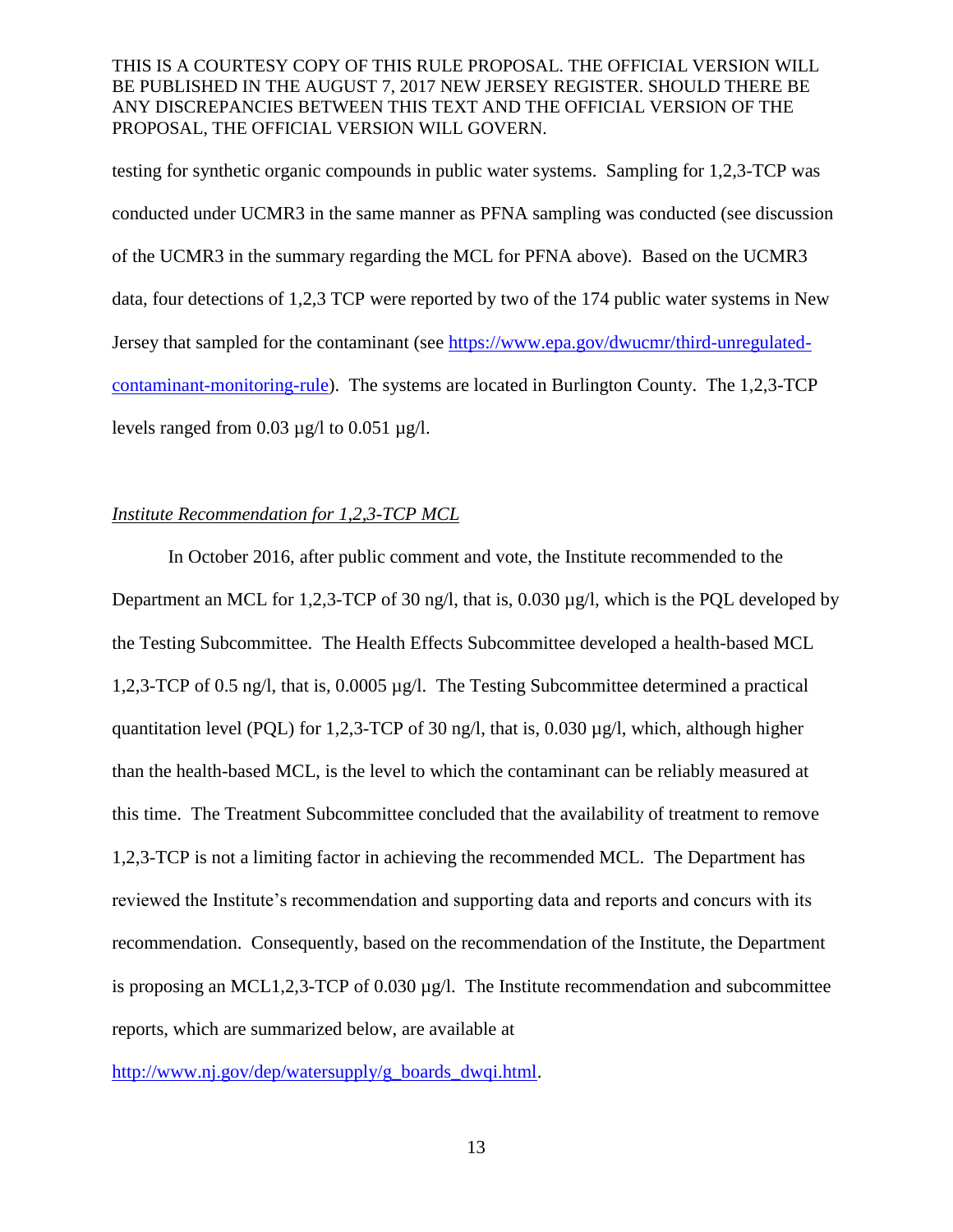*Health Effects Subcommittee*: The Health Effects Subcommittee conducted a literature search and solicited technical input from stakeholders and the public regarding the health effects of 1,2,3-TCP. According to the USEPA, 1,2,3-TCP is a potent carcinogen that causes tumors through a mutagenic and genotoxic mode of action (see

[https://cfpub.epa.gov/ncea/iris/iris\\_documents/documents/toxreviews/0200tr.pdf\)](https://cfpub.epa.gov/ncea/iris/iris_documents/documents/toxreviews/0200tr.pdf). The USEPA concluded that 1,2,3-TCP is likely to be carcinogenic to human and carcinogenic through a mutagenic mode of action.

As discussed in the 2009 Institute Health Effects Subcommittee report (see

[http://www.nj.gov/dep/watersupply/pdf/gp\\_healthappendix\\_final\\_6.15.09\\_correctTOC.pdf\)](http://www.nj.gov/dep/watersupply/pdf/gp_healthappendix_final_6.15.09_correctTOC.pdf), information on health effects of 1,2,3-TCP comes from toxicology studies in laboratory animals. Non-carcinogenic effects of 1,2,3-TCP include toxicity to liver, kidney, heart, nasal tissue, lung, and other organs. In reproductive studies, it caused decreased fertility in females and decreased number of live offspring per litter. In chronic studies conducted by the National Toxicology Program in 1993 (see [https://ntp.niehs.nih.gov/ntp/htdocs/lt\\_rpts/tr384.pdf\)](https://ntp.niehs.nih.gov/ntp/htdocs/lt_rpts/tr384.pdf), oral exposure to 1,2,3-TCP caused tumors in multiple organs in male and female mice and rats, including fatal tumors early in life. In this study, 1,2,3-TCP caused an increased incidence of tumors at all doses (greater than six mg/kg/day in mice, and three mg/kg/day rats). These tumors resulted in a shortened lifespan, necessitating early termination of the study in high-dose (60 mg/kg/day) mice and mid- and high-dose (10 and 30 mg/kg/day) rats. The National Toxicology Program studies concluded that there was clear evidence for carcinogenicity in male and female mice and rats. The Subcommittee found no information suggesting that the cancer potency factor (meaning,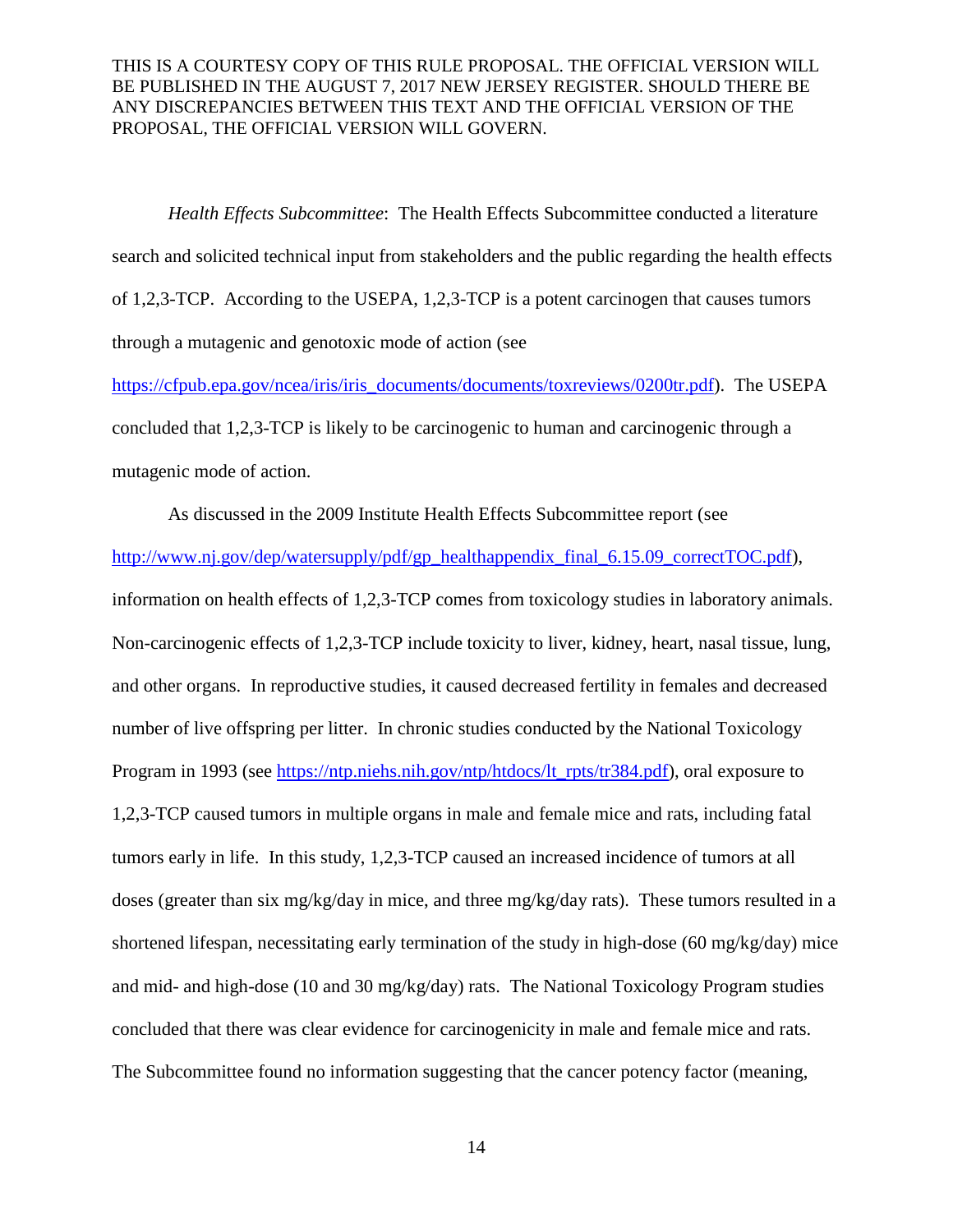estimate of the increased cancer risk from oral exposure to a dose of one mg/kg-day for a lifetime) of 26  $(mg/kg/day)^{-1}$  used for purposes of determining the health-based MCL recommended by the Institute in 2009) should be revised.

Comparison of studies in which exposures began during the perinatal (prenatal or early in life) period with studies in which exposure started in adulthood suggest susceptibility to mutagenic carcinogens is believed to be higher early in life than in adulthood. Accordingly, the USEPA risk assessment guidance (see [https://www.epa.gov/sites/production/files/2013-](https://www.epa.gov/sites/production/files/2013-09/documents/cancer_guidelines_final_3-25-05.pdf) [09/documents/cancer\\_guidelines\\_final\\_3-25-05.pdf\)](https://www.epa.gov/sites/production/files/2013-09/documents/cancer_guidelines_final_3-25-05.pdf) recommends the application of agedependent adjustment factors (ADAFs) for carcinogens that act by causing mutations, when the exposure period includes early life. The recommended ADAFs and their corresponding age groupings are 10-fold for less than two years of age, and three-fold for age two to less than 16 years. The ADAFs are combined with age specific drinking water consumption factors from the USEPA Exposure Factors Handbook (see [https://www.epa.gov/sites/production/files/2015-](https://www.epa.gov/sites/production/files/2015-09/documents/efh-frontmatter.pdf) [09/documents/efh-frontmatter.pdf\)](https://www.epa.gov/sites/production/files/2015-09/documents/efh-frontmatter.pdf) when estimating cancer risks from early life (less than16 years of age) exposure.

Based on a cancer potency factor of 26  $(mg/kg/day)^{-1}$ , incorporation of ADAFs and agespecific drinking water consumption rates, and one in one million  $(10^{-6})$  lifetime cancer risk, the Subcommittee recommended a health-based MCL of 0.0005 μg/L.

*Testing Subcommittee*: The Testing Subcommittee identified acceptable methods for certified laboratories to analyze 1,2,3-TCP in drinking water samples and developed a practical quantitation level (PQL) for 1,2,3-TCP. In determining the availability of analytical methods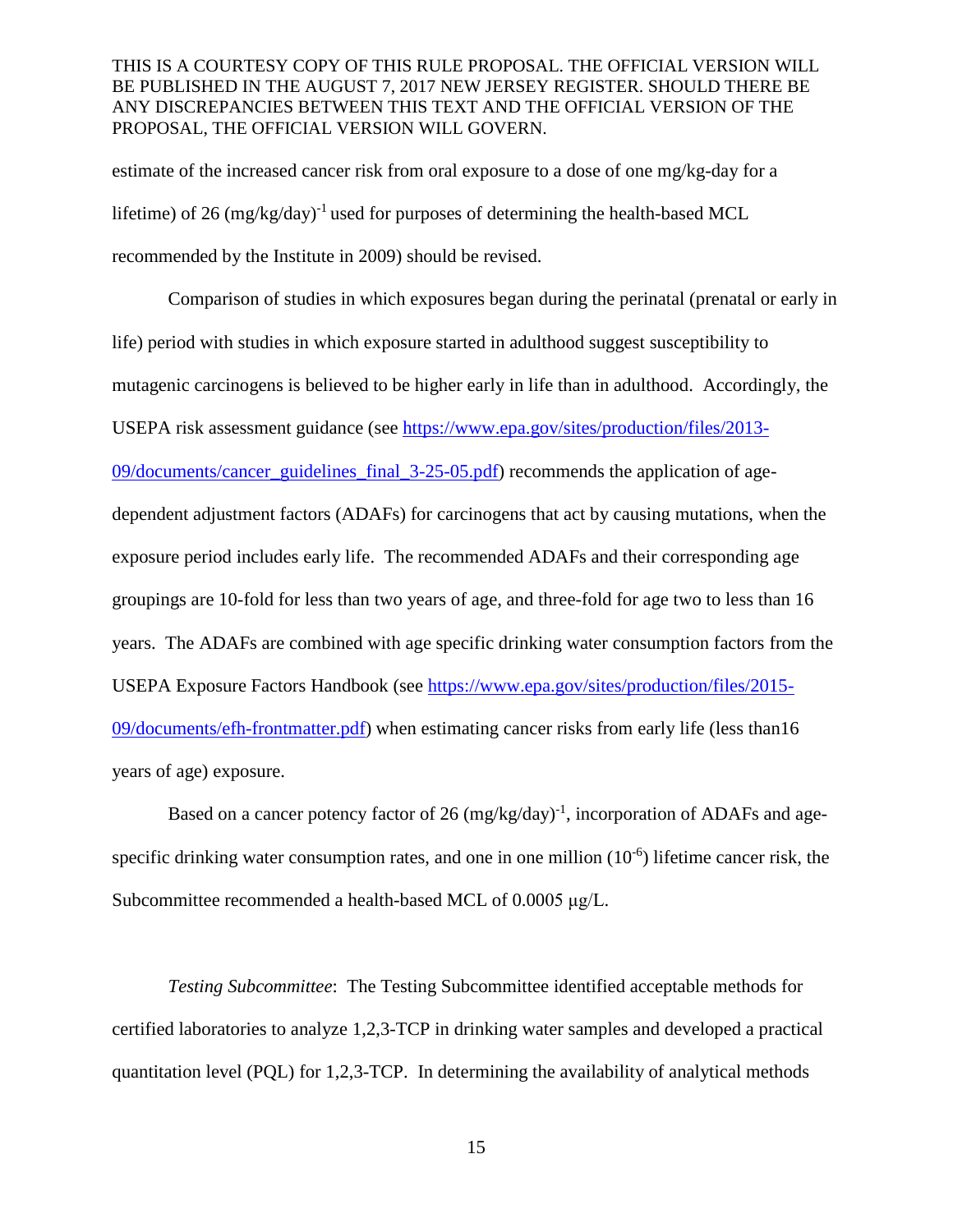with adequate sensitivity to reliably detect 1,2,3-TCP as close as possible to the recommended health-based MCL of 0.0005 µg/l, the Testing Subcommittee reviewed the MDLs and reporting limits from 15 laboratories certified by New Jersey for the EPA Method 504.1 and six laboratories that used the USEPA-approved methods for 1,2,3-TCP analysis pursuant to UCMR3.

The Subcommittee evaluated five approaches for calculating the PQL, which are described in the Testing Subcommittee report. Two approaches used the MDL, which has historically been used by the Department to derive PQLs for MCLs, and three approaches used the laboratory reporting limits. The derivation of the PQL using reporting limit data was preferable to using the MDL data because of the precision and accuracy associated with the reporting limit value.

The Testing Subcommittee determined that the appropriate approach for determining the PQL was to use the bootstrap analysis of minimum reporting limits and recommended a PQL of 30 ng/l for 1,2,3-TCP. Bootstrap analysis is a technique that has been used by the USEPA to derive a single national method reporting limit for 1,2,3-TCP under the UCMR3 based on four laboratory-specific reporting limits. The technique uses the samples at hand to generate additional statistically derived sample results that provide a normal distribution (also known as a bell curve) of the sample data, in this case reporting limits. The Testing Committee's bootstrap analysis of the reporting limits it reviewed indicated that 19 of the 21 New Jersey-certified laboratories can meet the PQL 95 percent of the time using one of the methods reviewed.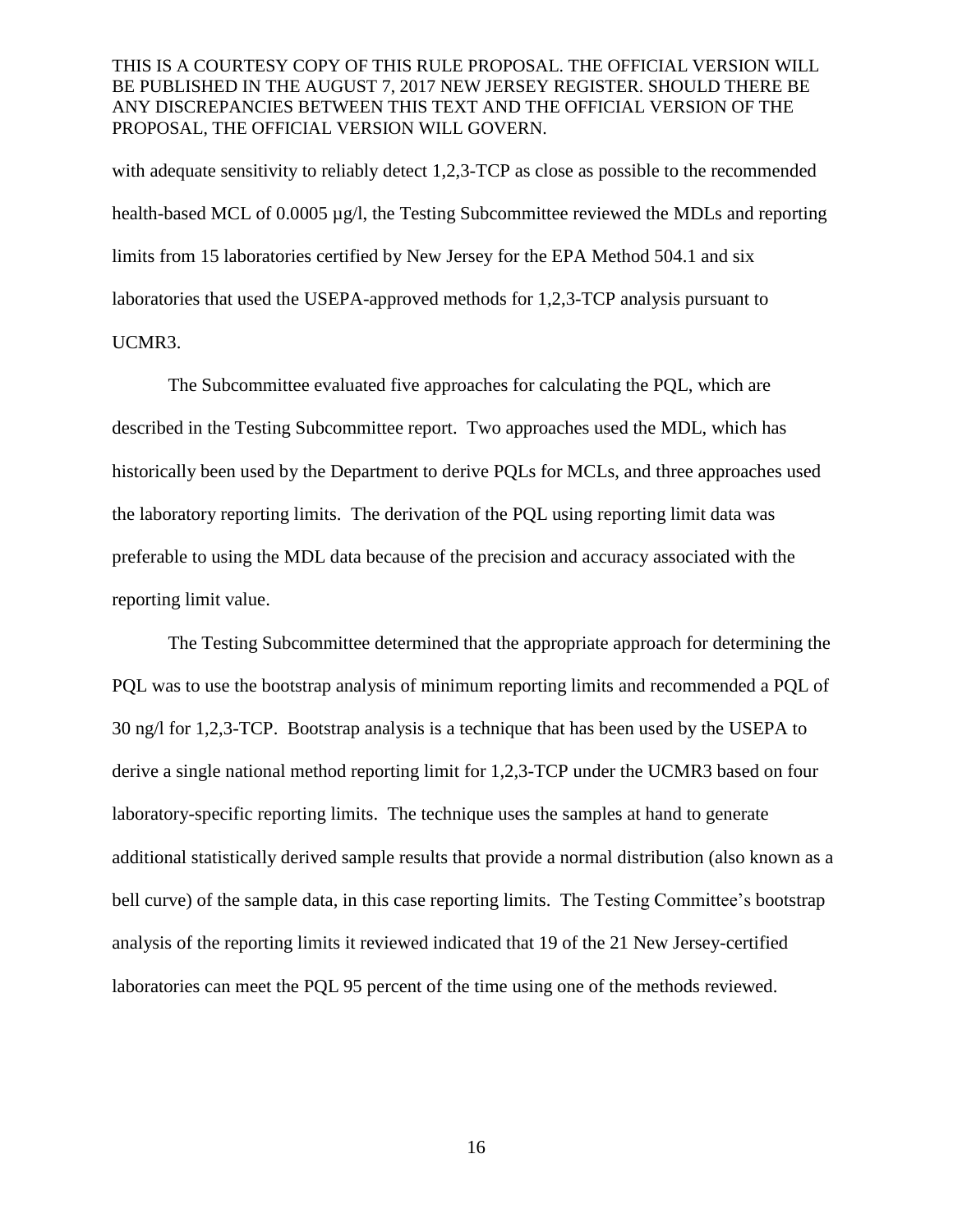*Treatment Subcommittee*: The Subcommittee found that, while methods for 1,2,3-TCP removal other than granular activated carbon (GAC) are being researched (see [https://www.epa.gov/sites/production/files/2014-](https://www.epa.gov/sites/production/files/2014-03/documents/ffrrofactsheet_contaminant_tcp_january2014_final.pdf)

[03/documents/ffrrofactsheet\\_contaminant\\_tcp\\_january2014\\_final.pdf\)](https://www.epa.gov/sites/production/files/2014-03/documents/ffrrofactsheet_contaminant_tcp_january2014_final.pdf), GAC is the most commonly used treatment process for the removal of 1,2,3-TCP. The Treatment Subcommittee reviewed the relevant literature, and identified full-scale GAC installations to assess the ability to remove 1,2,3- TCP to levels below the recommended MCL of  $0.030 \mu g/l$ . Full-scale installations were identified in California, Hawaii, and New York. The Subcommittee communicated with a member of the California-Nevada section of the American Water Works Association about 10 treatment plants in California and Hawaii employing GAC to successfully remove 1,2,3-TCP, and subsequently confirmed with representatives of two of those plants that GAC was removed to concentrations less than the proposed MCL. After a pilot study, a plant in New York instituted full-scale GAC treatment for contaminants including 1,2,3-TCP. In New Jersey, the Subcommittee identified two existing drinking water plants for which full-scale GAC treatment is in the design phase. For one of these, bench-scale studies indicate the ability to achieve a 1,2,3-TCP concentration of less than the recommended MCL.

The Subcommittee concluded that it has been demonstrated that 1,2,3-TCP can be reliably and feasibly removed to a concentration below the recommended MCL of 0.030 µg/l by the use of carefully designed GAC treatment. The Subcommittee concluded that the ability of treatment options to remove 1,2,3-TCP was not a limiting factor in determining a recommended MCL.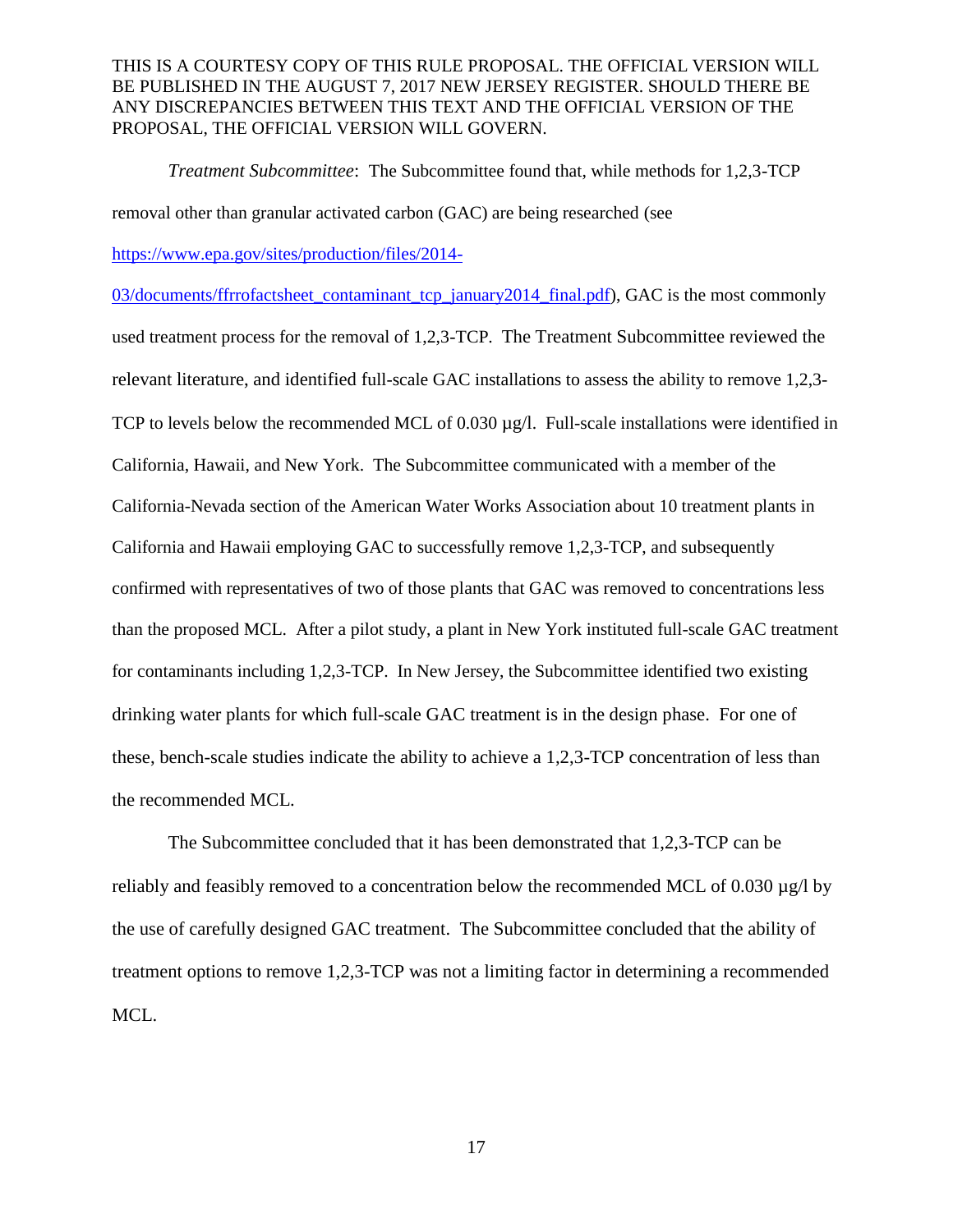#### Monitoring framework for PFNA and 1,2,3-TCP (N.J.A.C. 7:10-5.2(a)5 and 6)

The Department is proposing monitoring for PFNA that follows the schedule set forth in the Federal rule at 40 CFR 141.24(f) for VOCs and monitoring for 1,2,3-TCP that follows the schedule set forth for SOCs (pesticides and polychlorinated biphenyls (PCBs)) at 40 CFR 141.24(h). Consistent with Federal monitoring requirements for all other organic contaminants, the monitoring requirements for PFNA and 1,2,3-TCP will apply to both public community and public nontransient noncommunity water systems.

In 1991, the USEPA established the monitoring frameworks for organic contaminants (56 Fed. Reg. 3526). In the 1989 proposed rule (54 Fed. Reg. 22,062), the USEPA explained the basis for the monitoring frameworks. Organic contaminants were divided into two groups, 10 volatile organic chemicals and 18 PCBs, for three reasons. First, the sources and mechanisms of contamination of drinking water are different for volatiles as opposed to pesticides and PCBs. VOCs are most likely to occur in areas with considerable industrial activity, while pesticides are most likely to occur in areas with considerable agricultural activity. Second, the occurrence data indicated that VOCs are more widespread throughout the United States than are pesticides. Therefore, the framework for pesticides incorporates more flexibility in frequency of monitoring that reflects the vulnerability of water sources to contamination based on knowledge of pesticide use and crop type and location. Third, the same analytical methods are used to monitor all 10 of the VOCs, while various methods are needed to monitor the various pesticides and PCBs.

The Department has determined that the VOC monitoring framework is appropriate for PFNA because it is more likely to be found in source water in areas of industrial activity. In contrast, the Department has determined that the SOC monitoring framework is appropriate for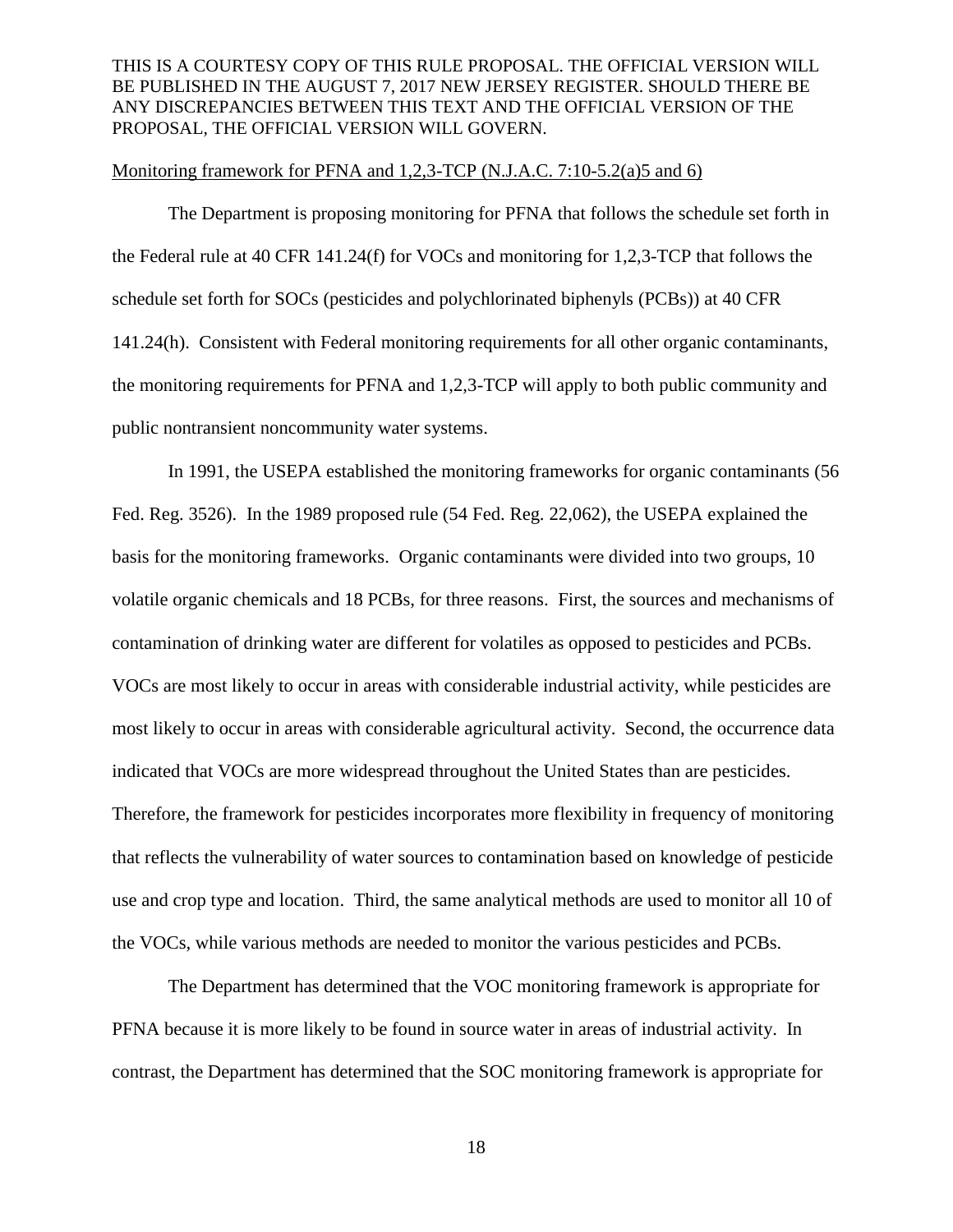1,2,3-TCP because, as a contaminant of pesticides, it is more likely to be found in areas of agricultural activity.

The Federal SOC monitoring framework establishes a threshold for each SOC below which a water system may request that it conduct monitoring at a frequency less than quarterly. If a system is already monitoring at a reduced frequency and it detects the particular SOC at or above the threshold, the system is required to increase monitoring to quarterly. Because the Federal rules do not establish an MCL for 1,2,3-TCP, the monitoring framework does not include a threshold for quarterly monitoring for 1,2,3-TCP. The Department is proposing that the threshold for quarterly monitoring for 1,2,3-TCP be established at 0.010  $\mu$ g/l, the concentration that is the median of the method detection limits for 18 of the 21 laboratories whose performance data were analyzed by the Institute for the determination of the PQL for 1,2,3-TCP.

Any laboratory whose MDL for 1,2,3-TCP is above this threshold concentration will need to demonstrate that it can achieve this threshold value through an MDL study before the Department will accept sample results from this laboratory for purposes of this rule.

The Federal VOC monitoring framework establishes a threshold of 0.0005 mg/l (which is equivalent to  $0.5 \mu g/l$  for all VOCs at or below which a water system may request that it conduct monitoring at a frequency less than quarterly. If a system is already monitoring at a reduced frequency and it detects a VOC above the threshold, the system is required to increase monitoring to quarterly. The Federal rules do not establish an MCL for PFNA, and the VOC quarterly monitoring threshold for VOCs in the Federal rule is too high because it is above the Department's proposed MCL for PFNA, which is  $0.013 \mu g/l$ . Therefore, the Department is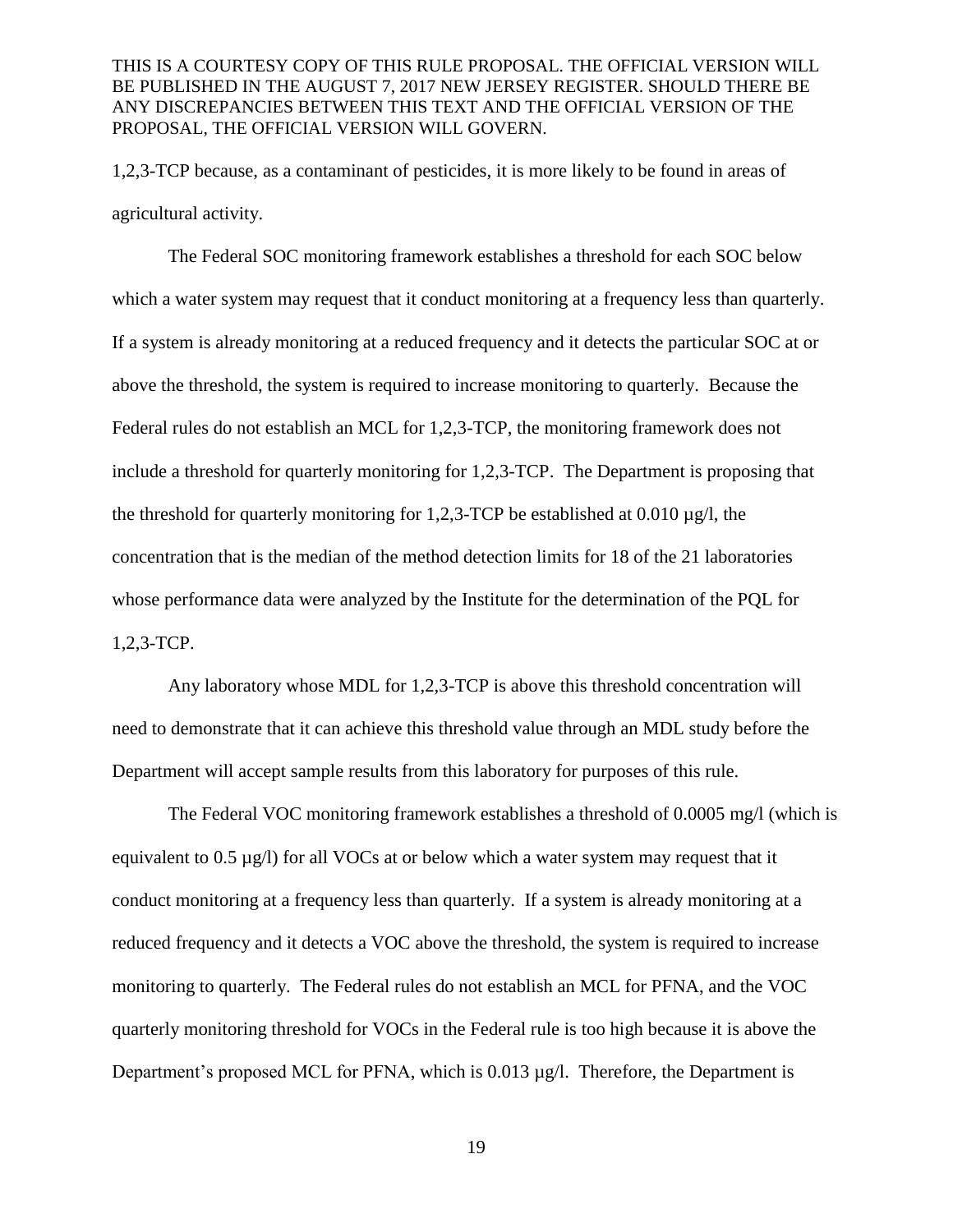proposing that the threshold for quarterly monitoring for PFNA be established at 0.002 µg/l, the concentration that is median of the lowest calibration standard for the nine laboratories whose performance data were analyzed by the Institute for the determination of the PQL for PFNA.

The Department is proposing to phase in the monitoring for 1,2,3-TCP and PFNA. All public community water systems using a groundwater source(s) serving a population 10,000 or less and public nontransient noncommunity water systems will begin monitoring within the first quarter of 2019. All public community water systems using a surface water source(s) and all public community water systems serving a population greater than 10,000 will begin monitoring within the first quarter of 2020. The Department is proposing to begin implementation of monitoring in 2020 for the public community water systems serving a population greater than 10,000 because the Department has recent 1,2,3-TCP and PFNA testing information for these systems collected pursuant to UCMR3. Since the smaller systems were not conducting testing pursuant to UCMR3, the Department is proposing to begin implementation of monitoring for these systems sooner, in 2019. This phasing in of monitoring also will allow laboratories time to purchase equipment, train staff, and obtain certification in New Jersey, as necessary.

#### Consumer Confidence Report requirements (N.J.A.C. 7:10-5.2(b))

The Federal rules require public community water systems to deliver to their customers a Consumer Confidence Report (CCR) each year, providing information on the quality of the water delivered by the system. The CCR summarizes information regarding sources used for drinking water, any detected contaminants, and any violations of the safe drinking water rules,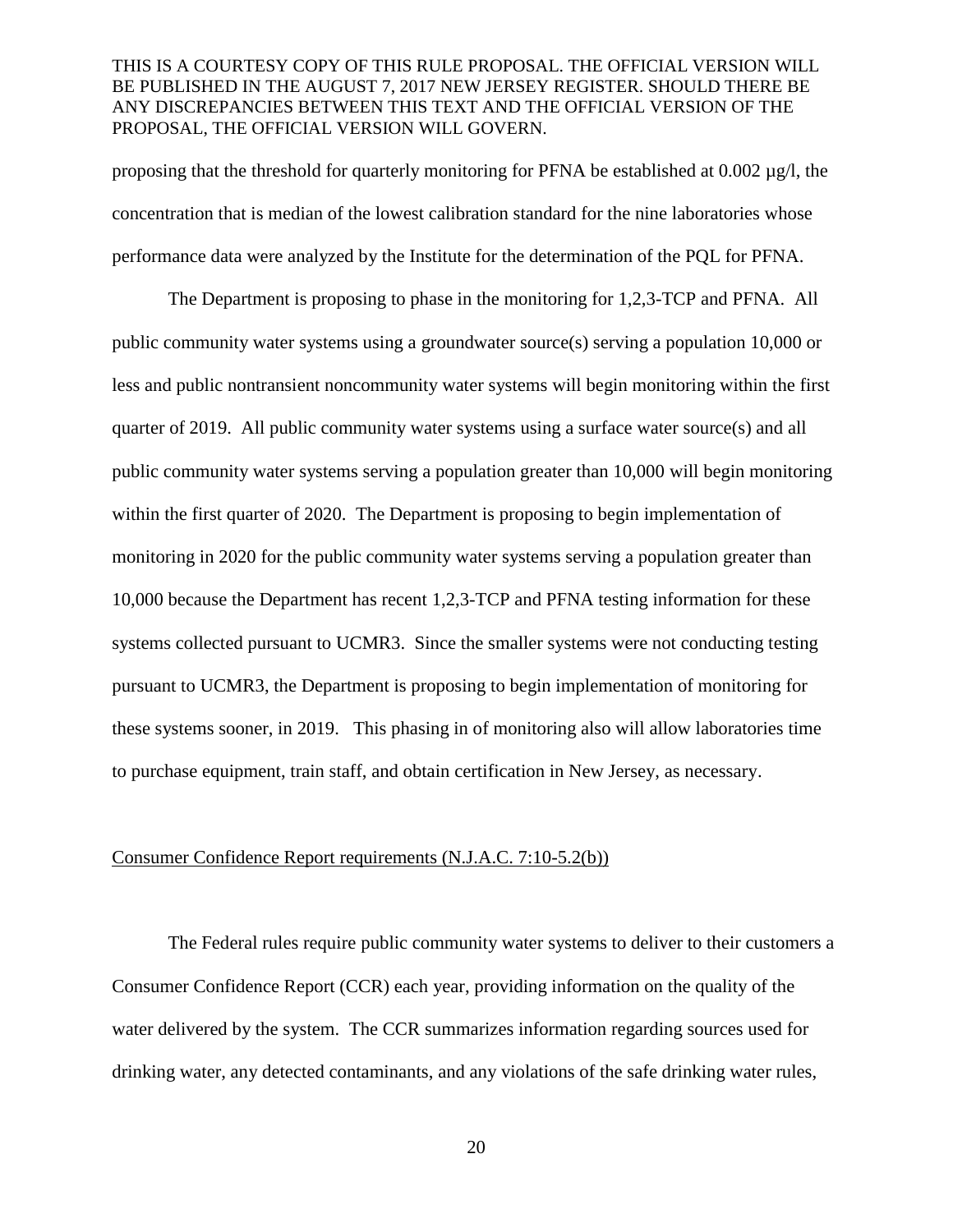including MCLs, as well as health effects information. Because the Federal rules do not establish MCLs for 1,2,3-TCP and PFNA, the Federal CCR rule does not specify the health effects language that must be included in the CCR if there is a detection of either compound. Therefore, the Department is proposing amendments at N.J.A.C. 7:10-5.2(b)4 to update the number of State-regulated contaminants for which there is no Federal MCL and for which the Department provides the health effects information for systems to include in the CCR. The proposed amendments include specific health effects language for PFNA and 1,2,3-TCP, and in addition, express New Jersey MCLs in the units  $(\mu g/l)$  and conform the units for the MCL in the CCR to the requirement of the Federal rule that the MCL be expressed as a whole number.

**Updates of monitoring and analytical requirements; radionuclide monitoring by public nontransient noncommunity water systems (N.J.A.C. 7:10-5.2(a)3, 4, 7, 10, and 12, and 5.3(a), (d), and (e))**

# Updates of monitoring and analytical requirements (N.J.A.C. 7:10-5.2(a)3, 4, 7, 10, and 12, and  $5.3(a)$ , (d), and (e))

The Department is proposing to amend N.J.A.C. 7:10-5.2(a)3 to clearly state that the MCLs for inorganic chemicals are those established under the National Regulations, and that the monitoring requirements are those established under the National Regulations and N.J.A.C. 7:10- 5.2(a)7, which sets a monitoring schedule for contaminants by water system type. The Department is proposing similar amendments at N.J.A.C. 7:10-5.2(a)4 with respect to VOCs. In Table 1 at N.J.A.C. 7:10-5.2(a)4, the Department identifies New Jersey-specific MCLs for 17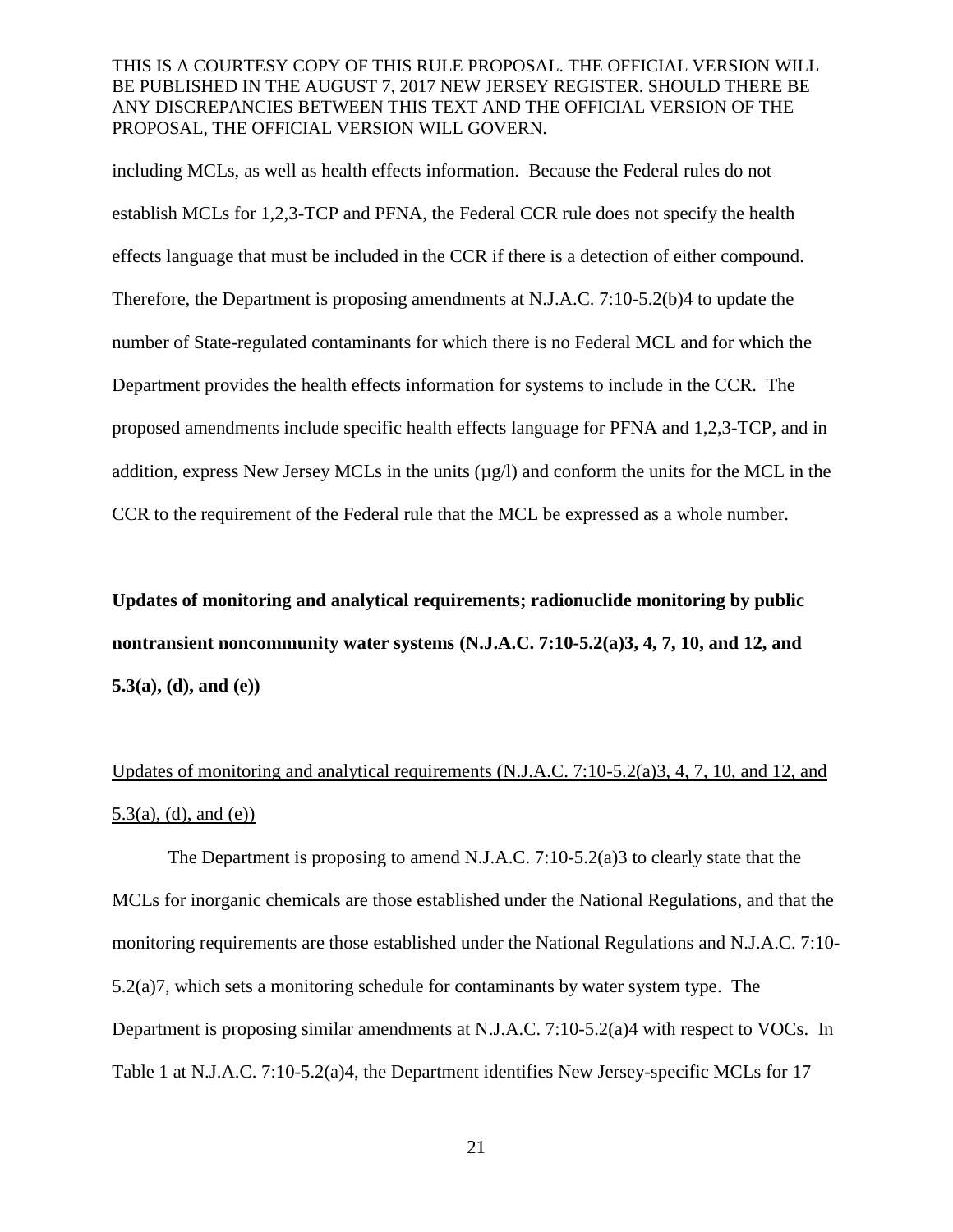VOCs. For five of these, there is no Federal MCL, but there is a New Jersey MCL. For 12 of these, there are Federal MCLs, but the New Jersey-specific MCLs apply. The proposed amendments clarify that for all of the VOCs in Table 1, the monitoring requirements are those established under the National Regulations. The redundant requirement at N.J.A.C. 7:10-5.3(e), which states that the monitoring requirements for VOCs are those established under the National regulations, is proposed for deletion.

The Department is proposing amendments at N.J.A.C. 7:10-5.2(a)7 to update and clarify the monitoring schedules for systems that are monitoring at a frequency less than annually. The reference to the applicable Federal rules is updated, reference to the perfluorinated compound PFNA is added, and reference to radionuclides is deleted, since monitoring for radionuclides follows a different framework under the National Regulations.

The Department is proposing to delete N.J.A.C. 7:10-5.2(a)10i, which references an obsolete provision of the Federal rules governing the sampling locations for radionuclides.

N.J.A.C. 7:10-5.2(a)12 is proposed for amendment to provide that suppliers of water from a bulk purchase system are subject to the disinfectant by-product monitoring requirements set forth in N.J.A.C. 7:10-5.2, namely, 5.2(a)8, which states that the MCLs and monitoring requirements for disinfection by-products are those established under the National Regulations. The Department is proposing to delete N.J.A.C. 7:10-5.2(a)12i because it refers to an obsolete provision of the Federal rules regarding disinfection by-product monitoring.

The Department is proposing to delete reference to monitoring at N.J.A.C. 7:10-5.3(a) since N.J.A.C. 7:10-5.3 governs analytical requirements. Monitoring requirements are addressed at N.J.A.C. 7:10-5.2. At N.J.A.C. 7:10-5.3(d), the Department is proposing to clarify that the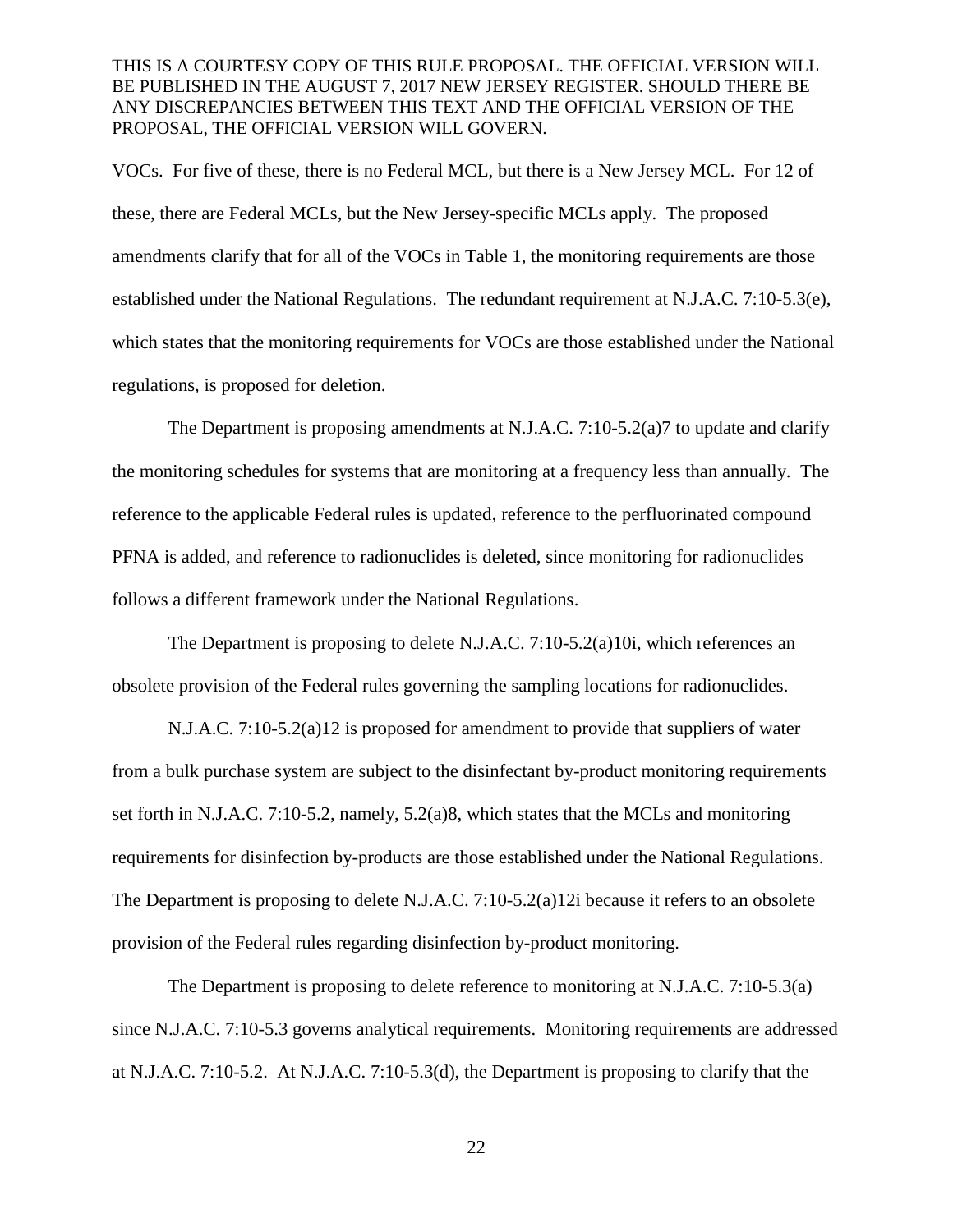requirements for submitting sample analyses apply to all public water systems that are monitoring in accordance with N.J.A.C. 7:10-5.2. The Department is also proposing to delete the requirement that the submittal of a sample analysis must include a description of the quality control procedures, since quality control measures are an inherent part of each method for which a laboratory is certified pursuant to the Regulations Governing the Certification of Laboratories and Environmental Measurements (N.J.A.C. 7:18).

# Radionuclide monitoring by public nontransient noncommunity water systems (N.J.A.C. 7:10- 5.2(a)10

At N.J.A.C. 7:10-5.2(a)10, the Department is proposing to require public nontransient noncommunity water systems to, beginning in the first quarter of 2019, comply with the Federal MCLs for radionuclides (gross alpha, uranium, and radium) and with the monitoring requirements for radionuclides established under the National Regulations, which already apply to public community water systems. When adopting its final rule regarding radionuclides in 2000, 65 FR 76708, the USEPA specifically noted that states could at any time choose to regulate nontransient noncommunity water systems for radionuclides.

Radionuclides are classified as Class A (human) carcinogens by the USEPA (see [https://www.epa.gov/sites/production/files/2015-09/documents/dwstandards2012.pdf\)](https://www.epa.gov/sites/production/files/2015-09/documents/dwstandards2012.pdf). Epidemiological studies include data from employees exposed to radium, which was used to paint watch components (Cothern, C.R. and Rebers, P.A., eds. 1990. Radon, Radium and Uranium in Drinking Water, Lewis Publishers Inc., MI) and patients injected with radium for the treatment of ankylosing spondylitis (Mays, C.W. and Rowland, R.E. 1985. Cancer Risk from the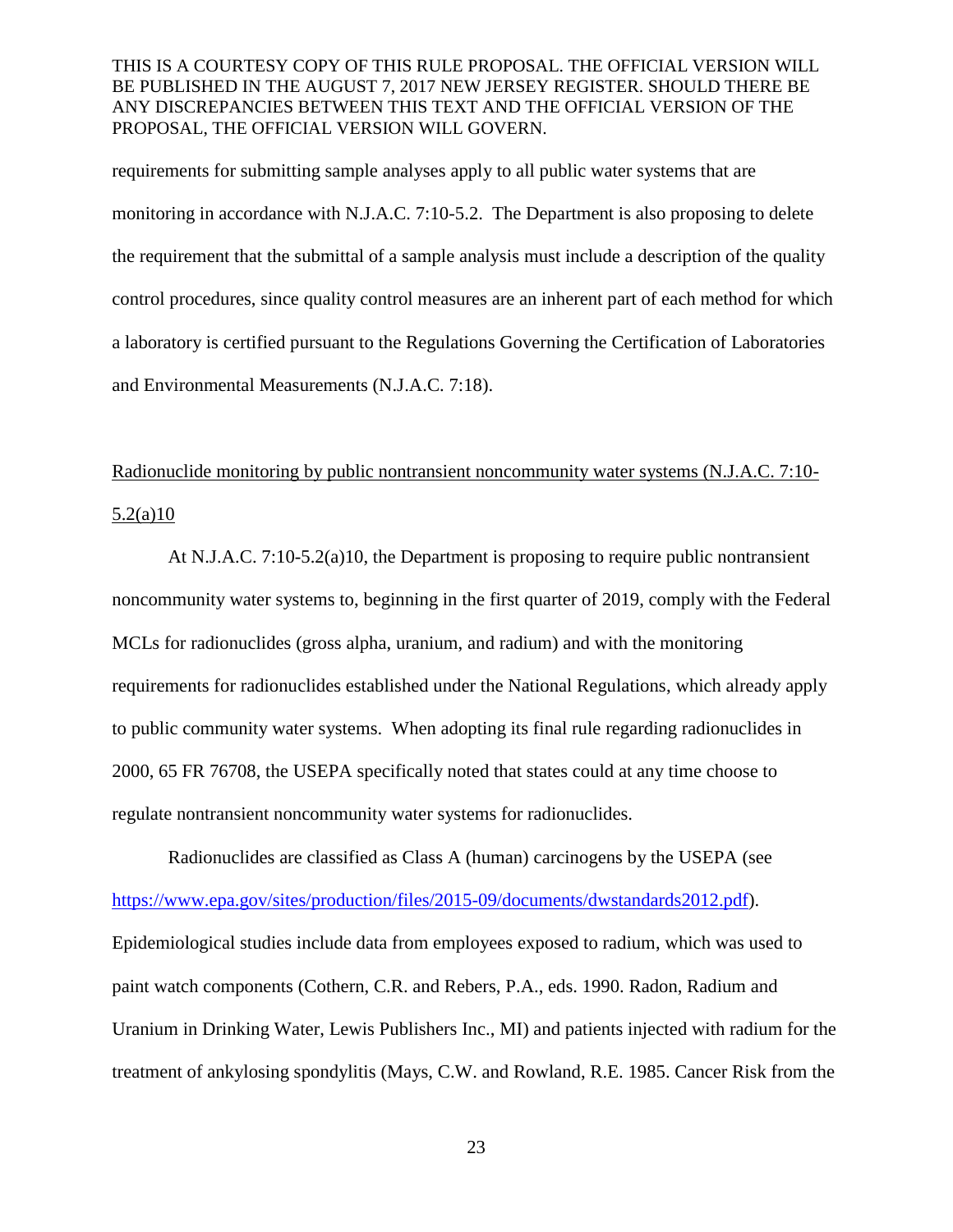Lifetime Intake of Ra and U Isotopes. Health Physics. Vol. 48: No.5: 635-647). Documented health effects include bone sarcomas and head carcinomas.

The Department and the U.S. Geological Survey collaborated to determine the relative contributions of naturally occurring radionuclides (uranium and radium isotopes) to overall gross alpha particle activity in groundwater by sampling public and private drinking water wells in the Highlands and Piedmont physiographic provinces of the State between 2007 and 2011 (see [http://www.nj.gov/dep/dsr/research/UNNJ-final-report.pdf\)](http://www.nj.gov/dep/dsr/research/UNNJ-final-report.pdf). The Highlands and Piedmont physiographic provinces are two of the four physiographic provinces that are delineated based on geology and are located in the northern half of New Jersey. They include part or all of Sussex, Passaic, Bergen, Warren, Morris, Essex, Hudson, Hunterdon, Somerset, Union, Middlesex, and Mercer counties (see [http://www.state.nj.us/dep/njgs/enviroed/infocirc/provinces.pdf\)](http://www.state.nj.us/dep/njgs/enviroed/infocirc/provinces.pdf). The results showed that in the Highlands physiographic province, 35 percent of the wells sampled exceeded the MCL for gross alpha, which is 15 pCi/l, and 20 percent of the wells sampled exceeded the MCL for uranium, which is  $30 \mu g/l$ . In the Piedmont physiographic province, the results showed that 33 percent of wells sampled exceeded the gross alpha MCL and 7.5 percent exceeded the MCL for uranium. The highest gross alpha result observed in this study was 232 pCi/l.

In a 2016 New Jersey Department of Health study (unpublished), conducted with the Department and funded from a cooperative agreement with the Centers for Disease Control and Prevention, 30 percent of the private wells sampled in Sussex County had gross alpha concentrations exceeding the MCL, with the highest concentration of gross alpha being 2,210 pCi/l. Further, 14 public water systems in northern New Jersey have reported, as part of their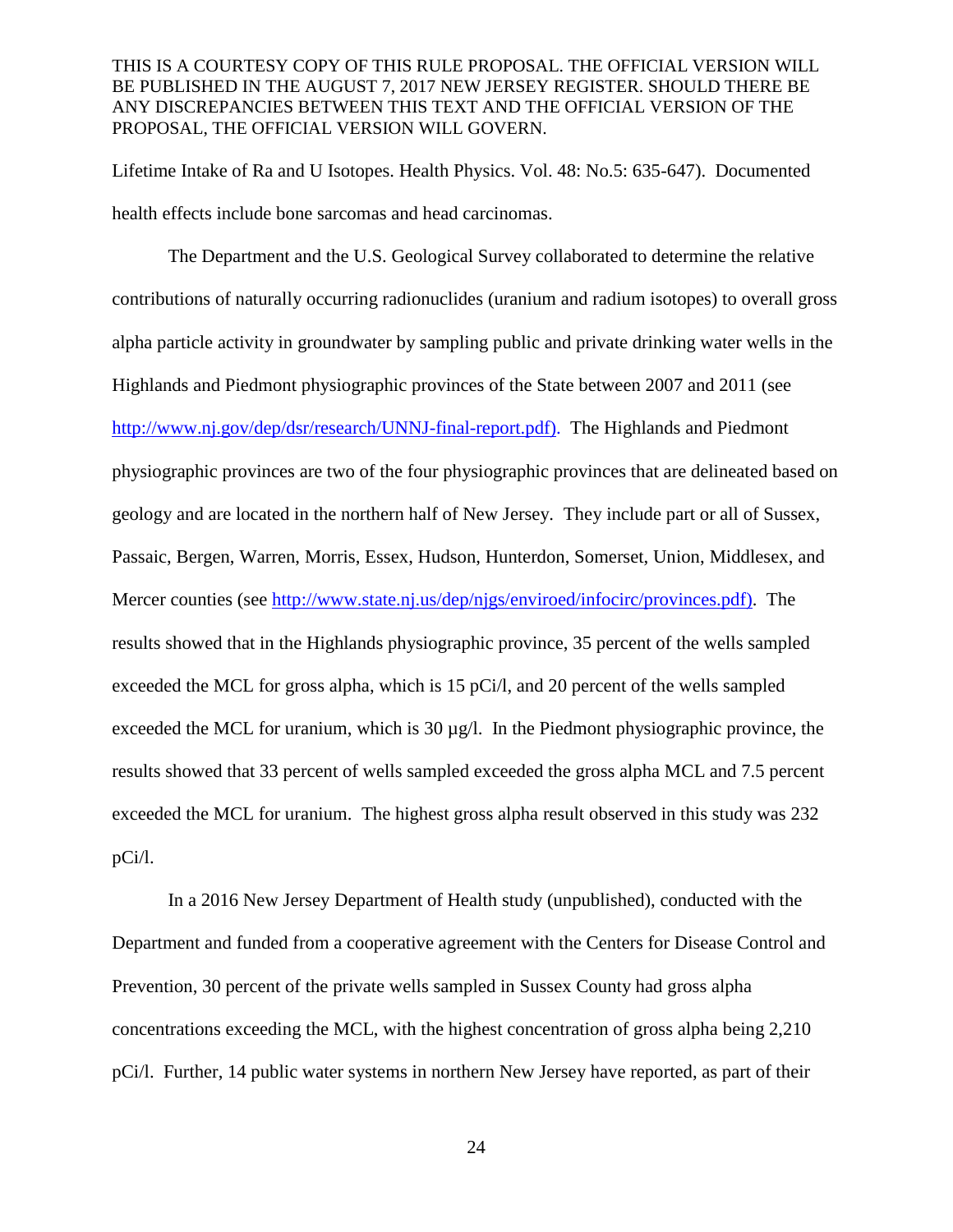required monitoring, exceedances of the gross alpha MCL, with the highest concentration of gross alpha observed being 330 pCi/l.

Information reported under the PWTA from September 2002 to April 2014, also showed that 10 percent of the wells tested exceeded the MCL for gross alpha (see [http://njdep.maps.arcgis.com/apps/MapSeries/index.html?appid=826ec9fae77543caa582a787d5f](http://njdep.maps.arcgis.com/apps/MapSeries/index.html?appid=826ec9fae77543caa582a787d5f088e7) [088e7\)](http://njdep.maps.arcgis.com/apps/MapSeries/index.html?appid=826ec9fae77543caa582a787d5f088e7). The PWTA rules require gross alpha sampling in 12 counties (Hunterdon, Mercer, Middlesex, Monmouth, Burlington, Ocean, Camden, Gloucester, Salem, Cumberland, Cape May, and Atlantic). Wells in Camden County, Cumberland County, and Salem County have higher rates of exceedance of the MCL, of 34 percent, 28 percent, and 15 percent, respectively (see

[http://njdep.maps.arcgis.com/apps/MapSeries/index.html?appid=826ec9fae77543caa582a787d5f](http://njdep.maps.arcgis.com/apps/MapSeries/index.html?appid=826ec9fae77543caa582a787d5f088e7) [088e7\)](http://njdep.maps.arcgis.com/apps/MapSeries/index.html?appid=826ec9fae77543caa582a787d5f088e7).

As noted, the National Regulations require only public community water systems to monitor for radionuclides. Consequently, in New Jersey, public nontransient noncommunity water systems are currently not required to monitor for radionuclides under the SDWA rules at N.J.A.C. 7:10. However, pursuant to the rules of the Department of Children and Families at N.J.A.C. 3A:52-5.3, every licensed childcare facility in New Jersey must certify that it has a potable water supply provided by a public community water system, or if the water is not provided by a public community water system, the facility must provide potable water sampling results demonstrating compliance with the MCLs in the Department's SDWA rules at N.J.A.C. 7:10-5, including radionuclides. The latter group of childcare facilities are served by their own wells and 106 of them are public nontransient noncommunity systems.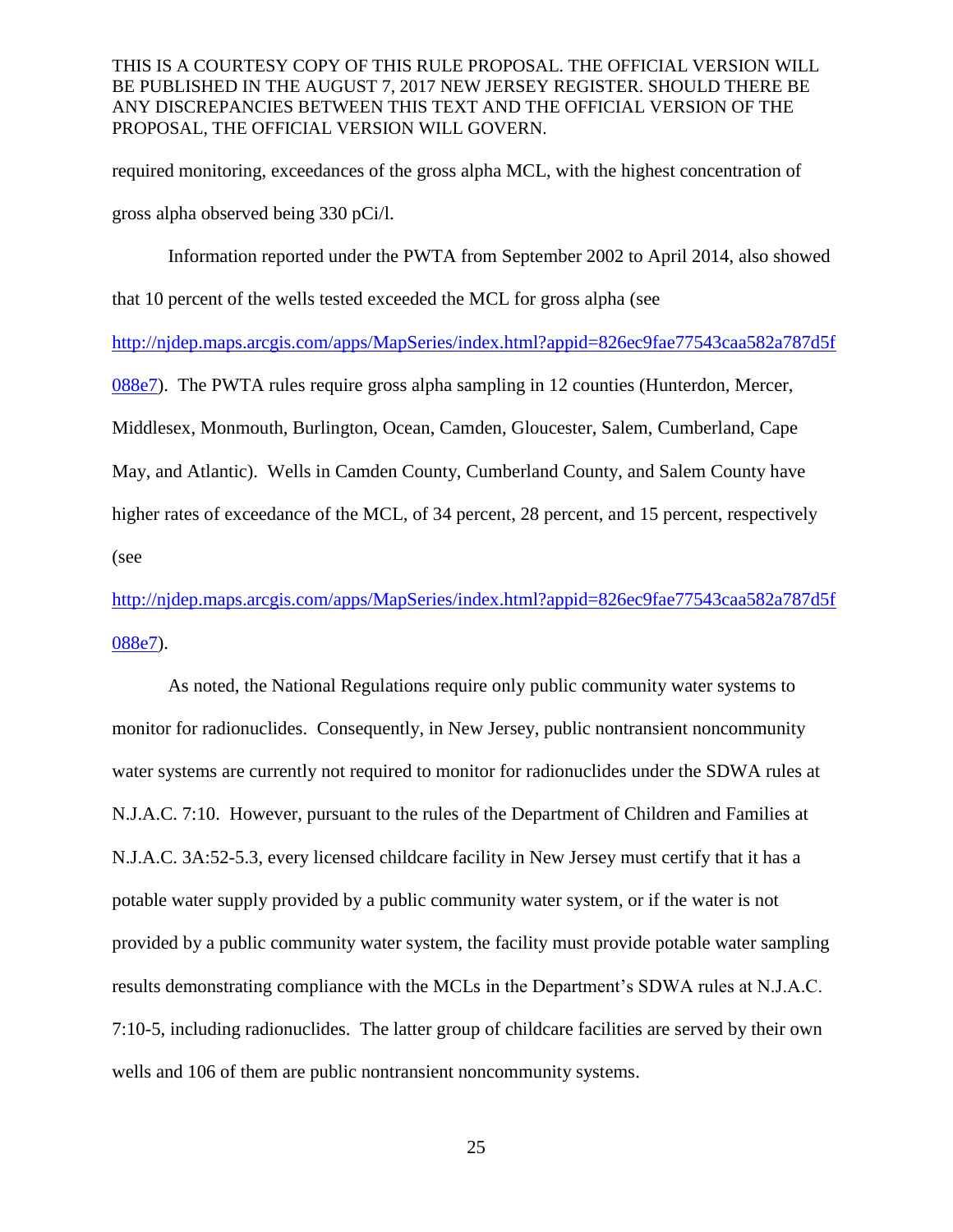In addition, under the SDWA rules, one-time sampling for radionuclides is required after construction of a new well for public nontransient noncommunity systems, and for nonpublic water systems in certain areas of the State. As described below, the Department is proposing to amend N.J.A.C. 7:10-12.30 to require radionuclide sampling of new wells for nonpublic water systems Statewide.

Pursuant to the PWTA rules, private wells and nonpublic water system wells are tested for radionuclides at the time of sale and periodically at rental properties in southern counties. As described below, the Department is proposing to require testing for radionuclides Statewide pursuant to the PWTA rules.

The Department has concluded, based on the studies described above, that it is likely that radionuclides are found in groundwater in all counties in New Jersey. Accordingly, the Department has determined, in accordance with its authority under the SDWA, N.J.S.A. 58:12A-1 et seq., it is important to the protection of public health to extend radionuclide monitoring to public nontransient noncommunity water systems, which serve at least 25 of the same persons over six months per year (and, thus, could expose those who consume the water to these contaminants over long periods) and the majority of which are schools and office parks.

# Testing of newly constructed wells for public noncommunity water systems and nonpublic water systems, N.J.A.C. 7:10-12.30

N.J.A.C. 7:10-12.30 sets forth construction standards for public noncommunity water systems and nonpublic water systems, and one-time testing requirements for newly constructed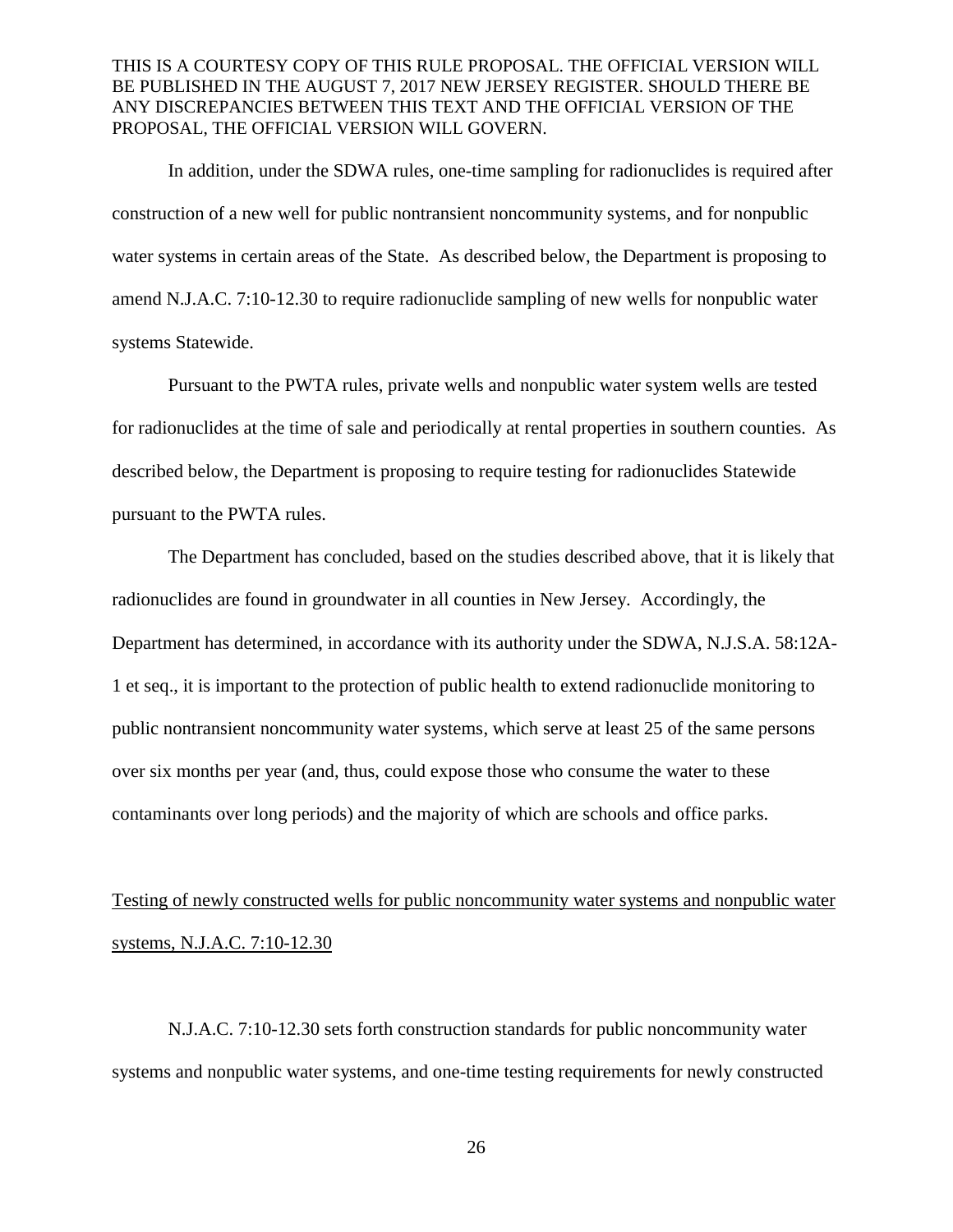systems to ensure that the owners are aware of the quality of the untreated drinking water in the new source prior to use.

By definition, nonpublic water systems include systems providing potable water to individual dwellings, N.J.A.C. 7:10-1.3, which in most cases are private wells. Therefore, the water quality testing requirements at N.J.A.C. 7:10-12.30(c) for nonpublic water systems are the same as those applicable under the PWTA rules, N.J.A.C. 7:9E, for private wells subject to sale or lease. As described in more detail below with respect to the proposed amendments to the PWTA rules, the Department is proposing corresponding amendments at N.J.A.C. 7:10-12.30 to ensure the testing requirements in the two sets of rules are aligned.

The Department is proposing to amend N.J.A.C. 7:10-12.30(b), which requires the testing of public noncommunity water systems for inorganics, VOCs, and radionuclides upon completion of construction, to include testing for the SOCs, 1,2,3-TCP, ethylene dibromide (EDB), and 1,2-dibromo-3-chloropropane (DBCP). With these amendments, newly constructed public noncommunity water systems will be tested for the same contaminants as newly constructed nonpublic water systems and private wells subject to sale or lease.

# **Testing of private wells subject to sale or lease and of newly constructed wells for public noncommunity water systems and nonpublic water systems**

# Testing of private wells subject to sale or lease, N.J.A.C. 7:9E-2.1

The Private Well Testing Act (PWTA), N.J.S.A. 58:12A-26 et seq., requires the testing of individual private wells as a condition of sale or lease of properties served by private potable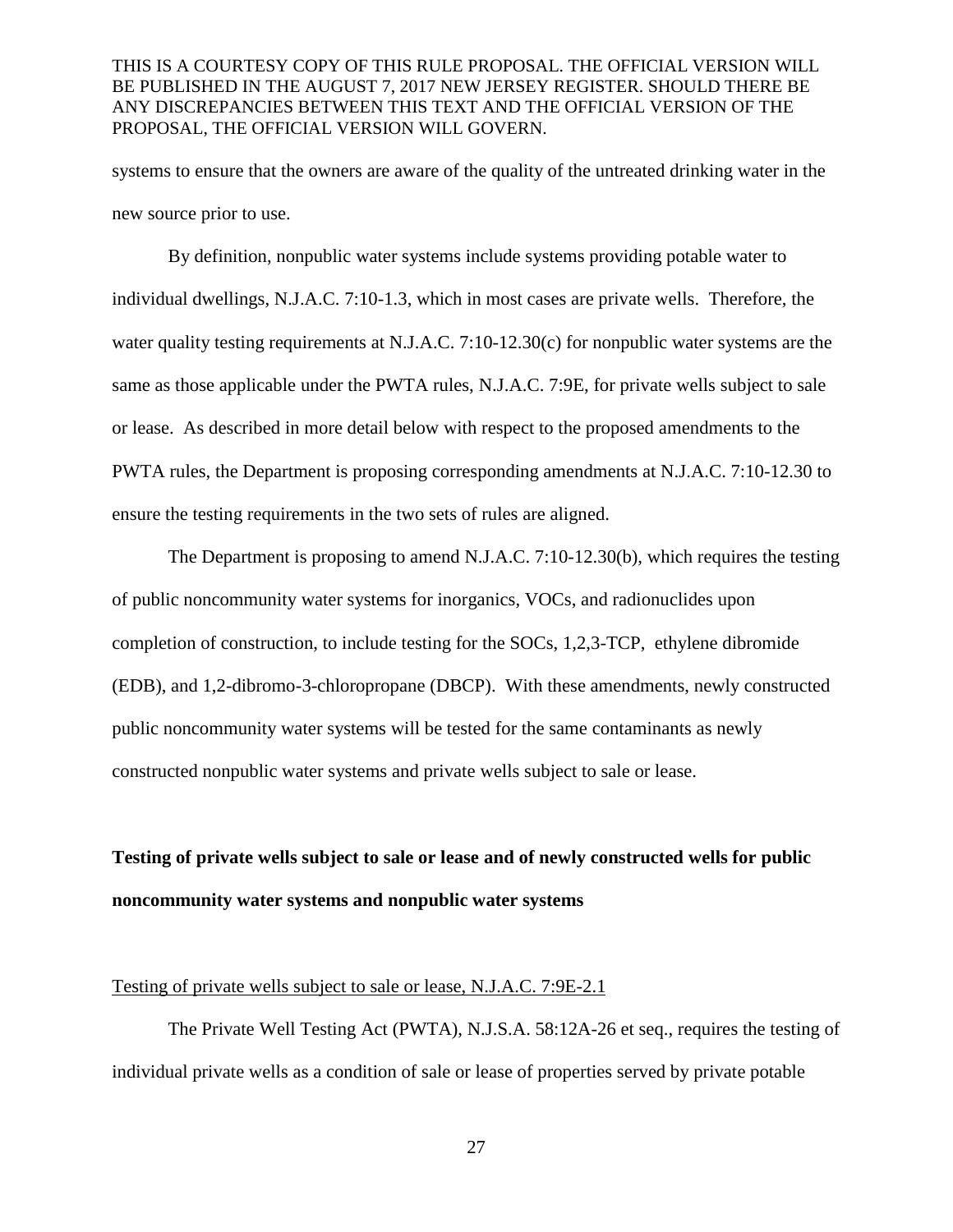wells to ensure that prospective purchasers and lessees are made aware of the quality of the drinking water source. The Act authorizes the Department to exclude or limit testing by geographic area and to develop a list of additional parameters that the Department deems significant in each county or in any specific area within a county that shall be tested for as part of any water test to be conducted in accordance with the Act.

The Department is proposing amendments to the PWTA rules at N.J.A.C. 7:9E-2.1 to require testing for 1,2,3-TCP, ethylene dibromide (EDB), and 1,2-dibromo-3-chloropropane (DBCP) Statewide starting 180 days after the amended rules are effective (to allow laboratories time to purchase equipment, train staff, and obtain certification in New Jersey, as necessary); expand testing for arsenic from the current list of 12 primarily northern counties to Statewide; expand gross alpha particle activity testing from the current list of 12 primarily southern counties to Statewide; and require uranium testing in 12 primarily northern counties (Bergen, Essex, Hudson, Hunterdon, Mercer, Middlesex, Morris, Passaic, Somerset, Sussex, Union, and Warren).

As mentioned above in the discussion of the proposed MCL for 1,2,3-TCP, the occurrence of 1,2,3-TCP in drinking water in New Jersey has been documented through the remediation of groundwater at contaminated sites, including testing conducted to verify claims for reimbursement from the Spill Fund in accordance with the New Jersey Spill Compensation and Control Act, N.J.S.A. 58:10-23.11 et seq., for the cleanup and removal costs incurred in remediating 1,2,3-TCP contamination. If treatment for the contaminant is installed, the water is required to be sampled to ensure the treatment is effective in removing the contamination. Based on the Spill Fund claims data, between 2001 through 2015, 1,2,3-TCP was detected at a concentration at or above the proposed MCL for 1,2,3-TCP of 0.03  $\mu$ g/l in 641 samples from 131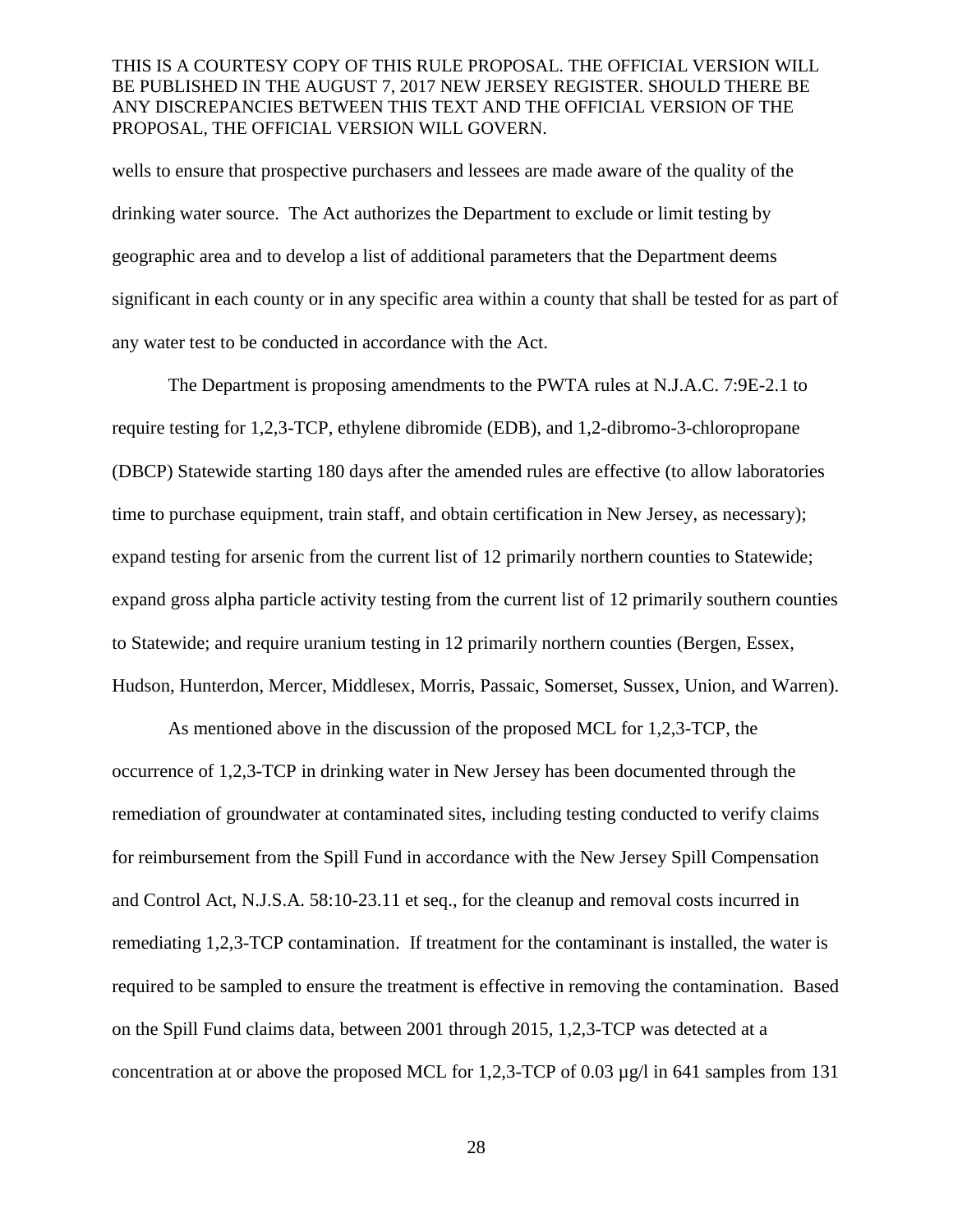out of 136 private wells located in Atlantic, Burlington, Camden, Cumberland, Gloucester, Ocean, Salem, and Somerset counties.

All public community and public nontransient noncommunity water systems will be required to monitor for 1,2,3-TCP and ensure the water provided to consumers meets the MCL. Since, as found by the Institute, 1,2,3-TCP is a potent carcinogen, the Department is proposing to require testing for 1,2,3-TCP under the PWTA rules Statewide.

The analytical method commonly used to test for 1,2,3-TCP also detects EDB and DBCP, two SOCs for which there are Federal MCLs (applicable in New Jersey) of 0.05 µg/l and 0.2 µg/l, respectively. Similar to 1,2,3-TCP, both contaminants are potent carcinogens (see [https://www.epa.gov/sites/production/files/2015-09/documents/dwstandards2012.pdf\)](https://www.epa.gov/sites/production/files/2015-09/documents/dwstandards2012.pdf). Therefore, the Department is also proposing to require testing for EDB and DBCP under the PWTA rules Statewide.

The health effects of ingesting elevated levels of arsenic in drinking water include increased risk of cancer, gastrointestinal problems, and increased risk of diabetes (see [http://www.state.nj.us/dep/dsr/arsenic/guide.htm#3\)](http://www.state.nj.us/dep/dsr/arsenic/guide.htm#3). Currently, arsenic testing under the PWTA rules is required in Bergen, Essex, Hudson, Hunterdon, Mercer, Middlesex, Morris, Passaic, Somerset, Sussex, Union, and Warren counties because all or some portion of these counties are located in the Piedmont and Highlands physiographic provinces of the State, where arsenic was initially identified as a concern in groundwater. A review of sampling results submitted under the PWTA rules for the portion of Mercer and Middlesex counties located in the Coastal Plain physiographic province identified areas where up to 10 percent of the wells exceeded the arsenic MCL of 5  $\mu$ g/l. Arsenic has also been found in stream, sediment, shallow groundwater, and at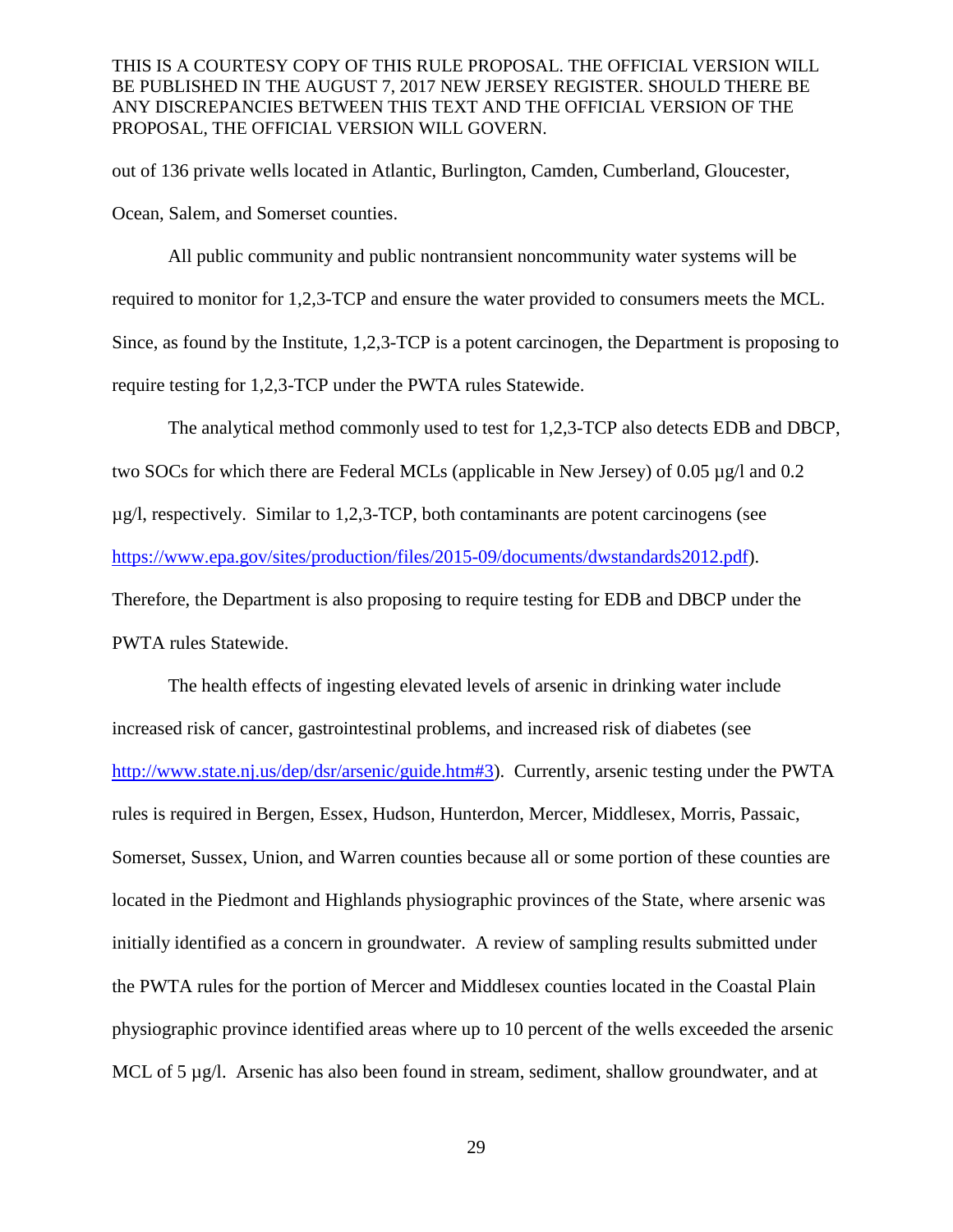waste sites throughout the Coastal Plain physiographic province (see

[https://pubs.usgs.gov/sir/2013/5107/pdf/sir2013-5107.pdf\)](https://pubs.usgs.gov/sir/2013/5107/pdf/sir2013-5107.pdf). Therefore, the Department is proposing to require testing for arsenic under the PWTA rules Statewide.

Currently, testing for gross alpha particle activity under the PWTA rules is required in Atlantic, Burlington, Camden, Cape May, Cumberland, Gloucester, Hunterdon, Mercer, Middlesex, Monmouth, Ocean, and Salem counties. However, as discussed above with respect to radionuclide monitoring by public nontransient noncommunity water systems, the Department has concluded that it is likely that radionuclides are found in groundwater in all counties in New Jersey. Therefore, the Department is proposing to require testing for gross alpha particle activity under the PWTA rules Statewide.

While the Department has determined that gross alpha particle activity is a concern throughout the State, the corresponding contributions of naturally occurring radionuclides (uranium and radium isotopes) to overall gross alpha particle activity varies across the State. In the southern portion of the State, gross alpha particle activity is attributed solely to radium. In the northern portion of the State, gross alpha particle activity is attributed to both uranium and radium. This variation is important because the water treatment for high gross alpha particle activity due to uranium (anion exchange) is different from the treatment for high gross alpha particle activity due to radium (cation exchange). Therefore, the Department is proposing to require testing for uranium under the PWTA rules in Bergen, Essex, Hudson, Hunterdon, Mercer, Middlesex, Morris, Passaic, Somerset, Sussex, Union, and Warren counties to establish if the gross alpha particle activity is attributable to uranium or radium. The gross alpha particle activity is attributable to radium if the contribution from uranium is minimal to none, in which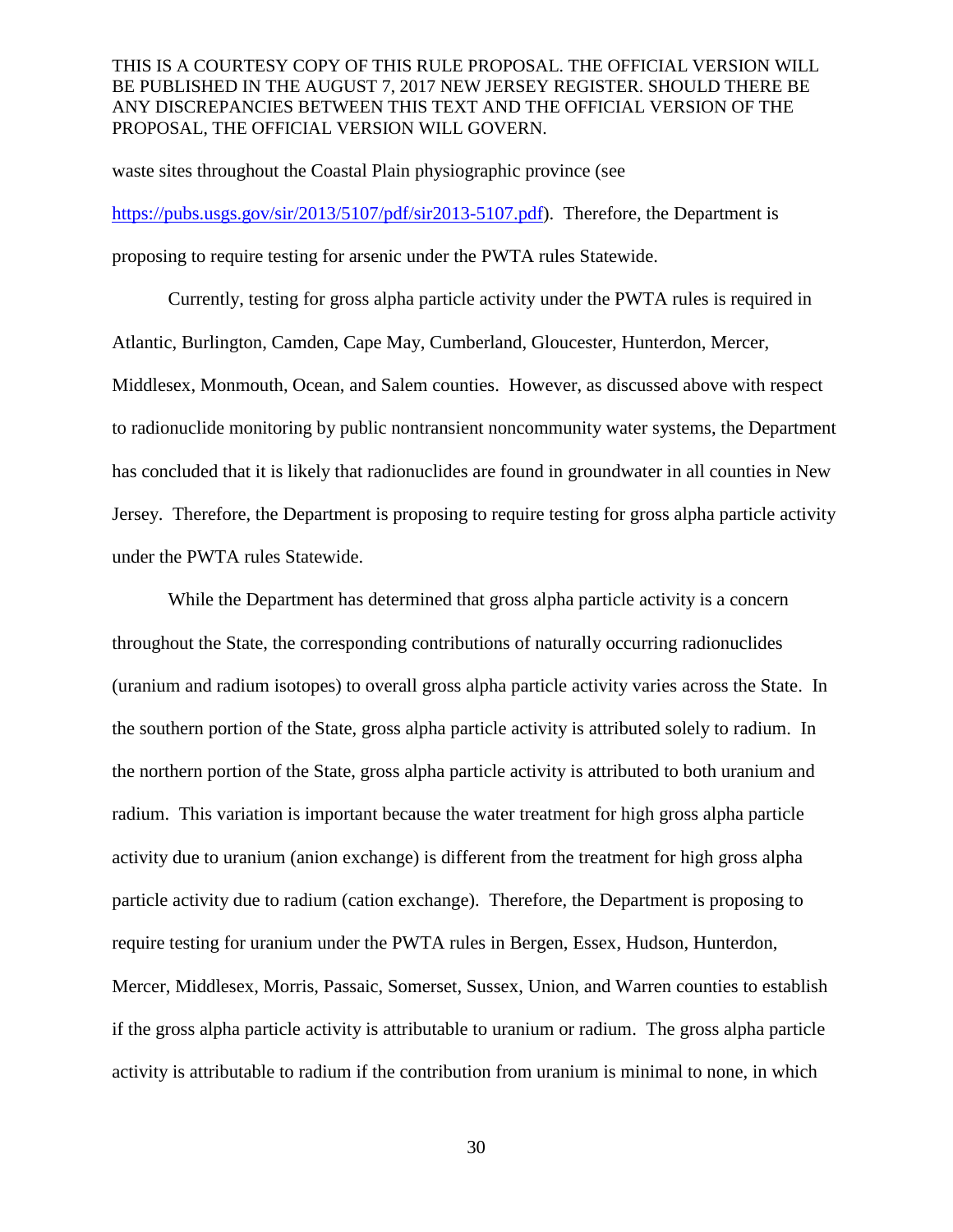case any treatment installed would need to address radium.

**Procedure for testing for gross alpha particle activity in drinking water samples, N.J.A.C.** 

**7:18-6.4**

The Department is proposing to amend the Regulations Governing the Certification of Laboratories and Environmental Measurements at N.J.A.C. 7:18-6.4 to clarify the procedure, including timeframes, required to test for gross alpha particle activity.

#### **Social Impact**

The Department anticipates that the proposed amendments will have an overall positive social impact.

The proposed amendments in the Safe Drinking Water Act rules at N.J.A.C. 7:10 establish a maximum contaminant level (MCL) for perfluorononanoic acid (PFNA) of 0.013  $\mu$ g/l and an MCL for 1,2,3-trichloropropane (1,2,3-TCP) of 0.030 µg/l. The Department's policy of setting standards designed to protect public health will result in a positive social impact not only to the public but also to the water supply industry, which strives to provide the best quality of water possible to customers. The proposed requirements set forth monitoring requirements to ensure public community water systems and public nontransient noncommunity water systems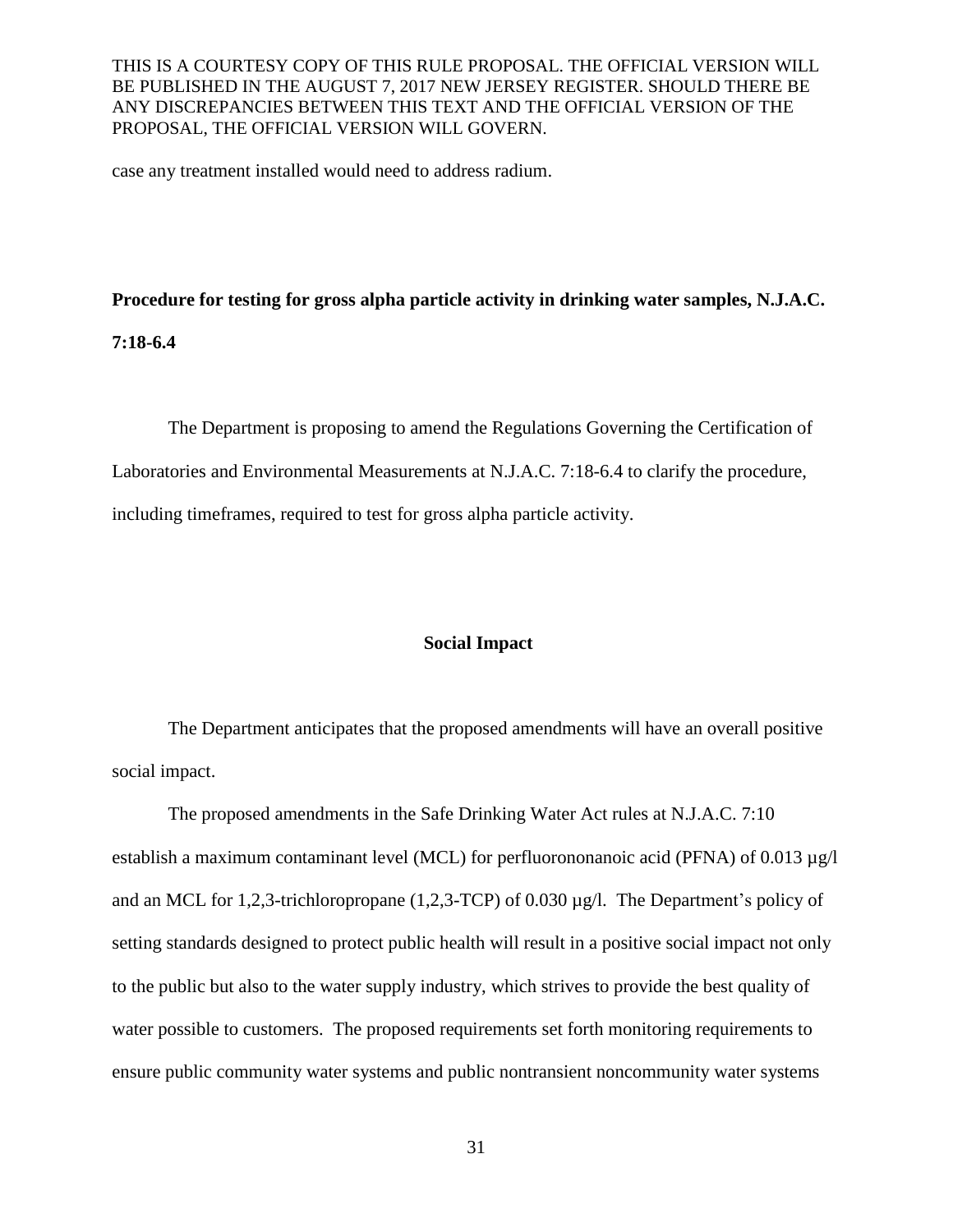consistently monitor the water to ensure compliance with the MCLs. This will reduce human exposure to these contaminants in drinking water and have a positive social impact by protecting consumers from the associated health effects of PFNA and 1,2,3-TCP. Further, the proposed amendments establishing the information regarding these contaminants to be included in the consumer confidence reports (CCR) will ensure that customers of public community water systems are informed on the quality of their water.

The proposed amendments also require all wells subject to the Private Well Testing Act rules at N.J.A.C. 7:9E, which are sampled as part of a real estate transaction, and all wells sampled in order to comply with the lessor requirements of the PWTA to be analyzed for 1,2,3- TCP, ethylene dibromide (EDB) and 1,2-dibromo-3-chloropropane (DBCP). All three organic contaminants are potent carcinogens that are mutagenic and genotoxic. In addition, amendments to the PWTA are proposed to require gross alpha and arsenic testing Statewide and to require new testing for uranium in northern New Jersey. These contaminants, which have established MCLs, are also associated with serious health effects.

The proposed testing requirements described above will have a positive social impact by ensuring that all buyers and sellers of real property are provided with information regarding the quality of onsite potable well water in order to protect themselves from exposure to these contaminants, if detected. Similarly, landlords of property where the source of potable water is a well subject to the PWTA will also be required to test for these contaminants and to advise tenants accordingly. As described in the Summary above, the proposed amendments requiring uranium testing in northern New Jersey will also provide buyers with essential information regarding the appropriate treatment specific to the type radionuclide contamination in the source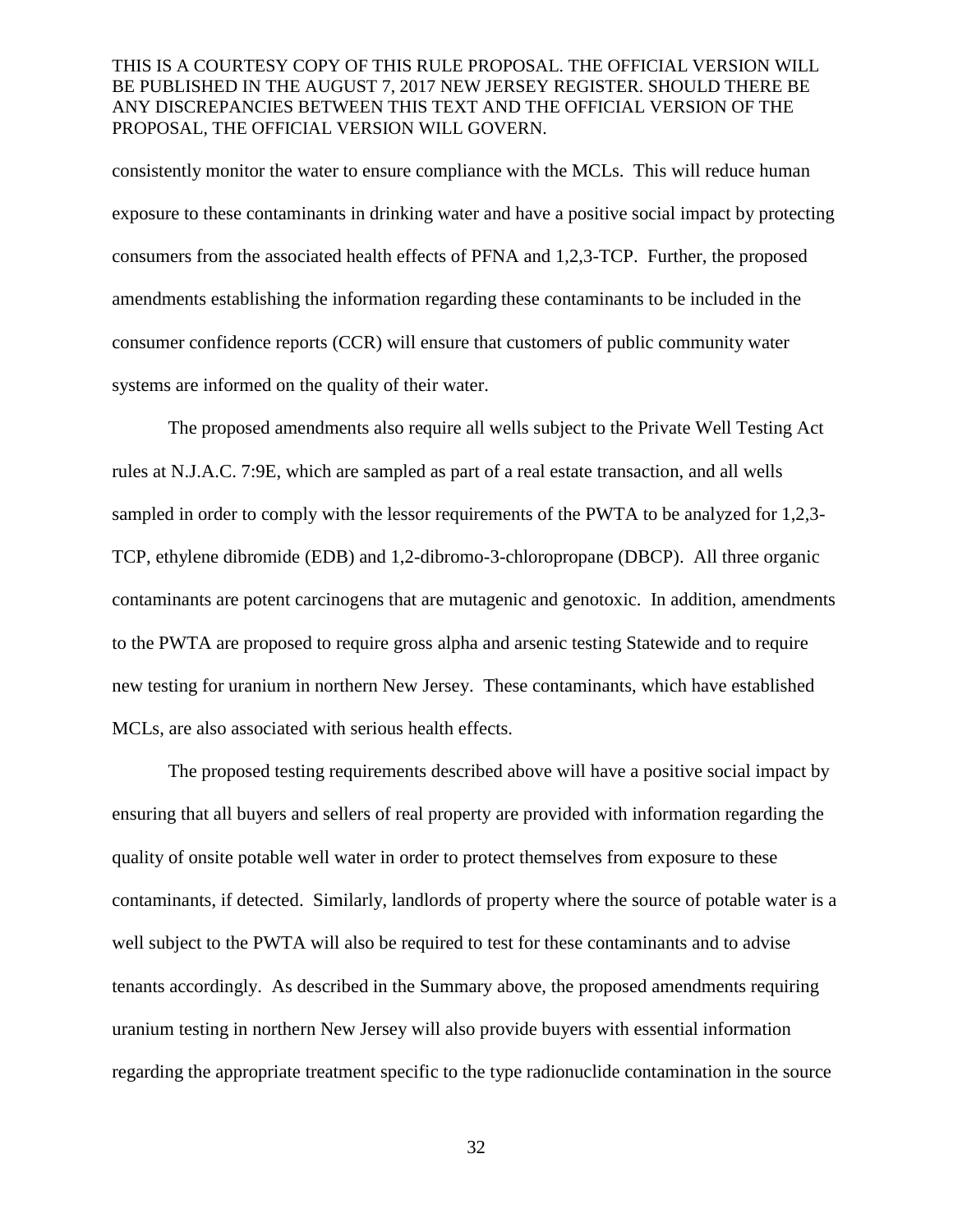water, if detected.

The proposed amendments to the PWTA will also have a positive social impact resulting from the collection of more data on the quality of water Statewide. The Department will utilize the data to ascertain groundwater quality throughout the State and to provide this information to counties, municipalities, or other government entities. This will assist the Department and local health authorities in identifying areas of health concerns and directing resources to reduce or eliminate human exposure to drinking water contaminants in those areas.

The additional sampling requirements proposed for all new public nontransient noncommunity and new nonpublic water systems will have a positive social impact because elevated results will require removal of contaminants, thereby reducing exposure to those being served by these systems.

Finally, the proposed amendments to the SDWA rules requiring monitoring and treatment for radiological contaminants at all public nontransient noncommunity water systems, such as schools and office parks, will ensure that consumers who are at risk for long-term exposure are protected.

#### **Economic Impact**

Costs incurred to comply with the Safe Drinking Water Act (SDWA) rules have become standard business expenses for public water systems. The costs incurred as a result of the proposed amendments will be ultimately passed on to consumers, and are necessitated by the statutory mandate at N.J.S.A. 58:12A-2 to ensure the provision of safe drinking water and to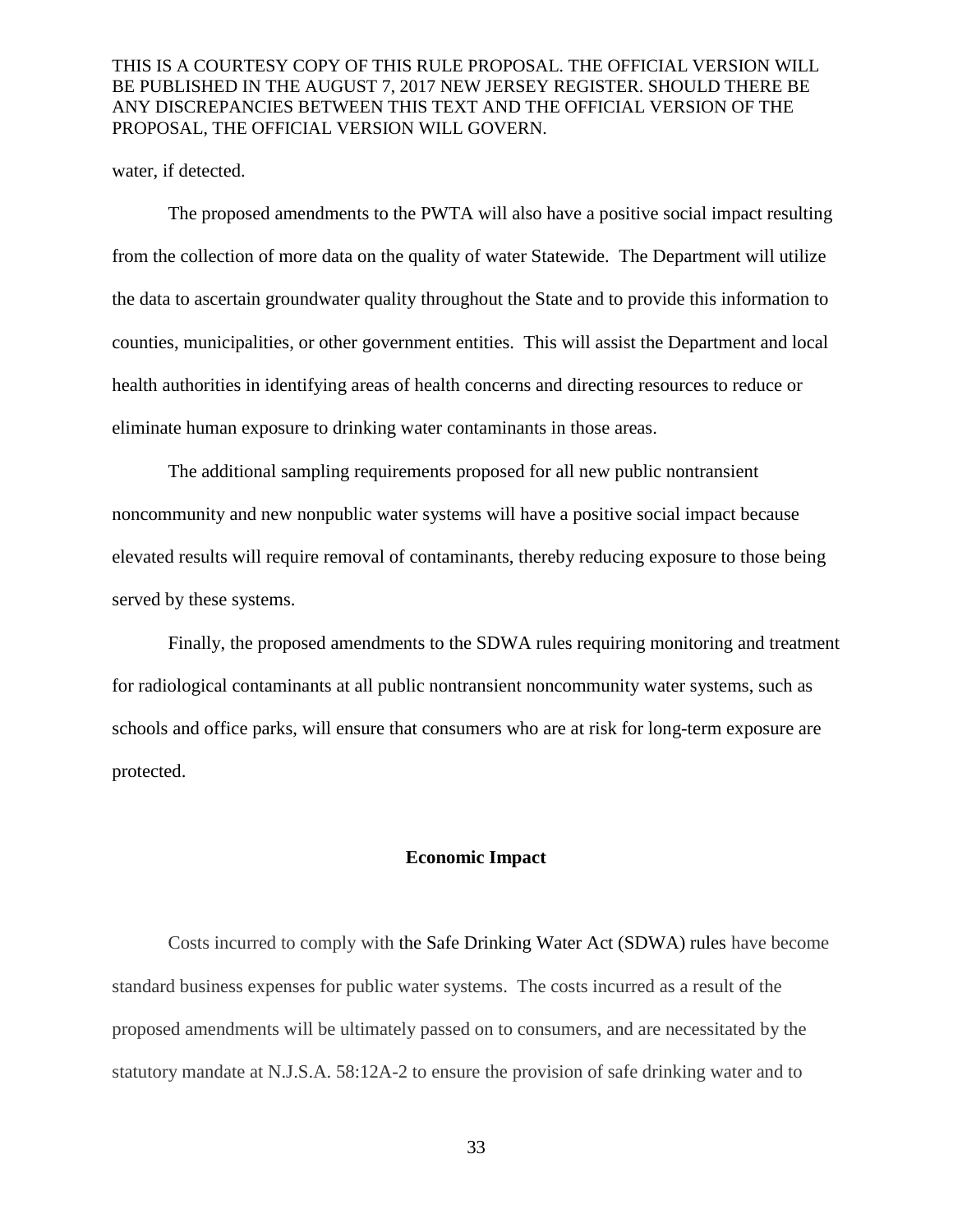protect public health.

The proposed maximum contaminant level (MCLs) for perfluorononanoic acid (PFNA) and 1,2,3-trichloropropane (1,2,3-TCP) are expected to have an economic impact because currently there are no Federal or State drinking water quality standards or routine monitoring requirements for these contaminants. The costs to public community and public nontransient noncommunity water systems as a result of the proposed amendments fall into two categories: monitoring expenses, which the water systems will incur in order to routinely test the quality of the drinking water for PFNA and 1,2,3-TCP; and expenses related to the installation and maintenance of adequate treatment to meet the new MCLs.

As of 2016, the cost for PFNA analysis is approximately \$400.00 per sample, and for 1,2,3-TCP, approximately \$100.00 per sample. The Department expects the cost for sample analysis to diminish with time after an MCL is adopted, as more laboratories are certified by the Department for analysis of these contaminants and as market competition increases.

As a result of this rulemaking, approximately 582 public community water systems and 738 public nontransient noncommunity water systems will be required to monitor for PFNA and 1,2,3-TCP. Under the SDWA rules, monitoring is required to be conducted at the point of entry to the distribution system. Monitoring includes initial monitoring, which is the minimum monitoring required for all public community and public nontransient noncommunity water systems, regardless of whether there is a detection, and monitoring associated with installed treatment. Water systems with sample results that comply with the proposed MCLs are permitted to reduce monitoring frequency to as low as once every three years, thereby reducing monitoring costs. The number of points of entry is dependent on the size and nature of the water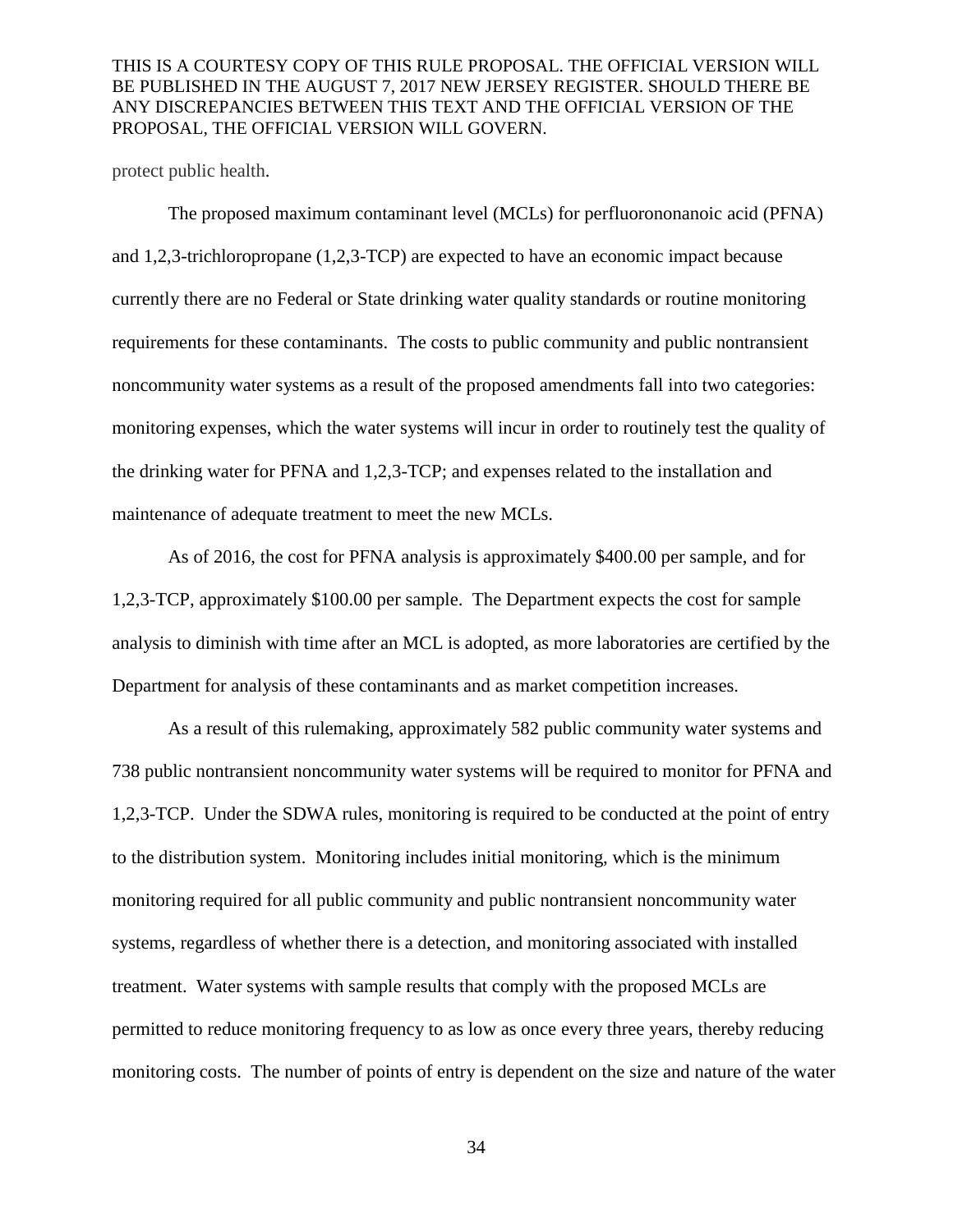system. A small water system may have one point of entry, while a large water system could have 25 or more points. As of 2017, there are approximately 1,200 active entry points for public community water systems and 755 active entry points for public nontransient noncommunity water systems. Based on the costs associated with sampling discussed above, the Department estimates that a public water system will spend approximately \$2,000 in the first year for quarterly sampling for the new MCLs at each point of entry. The Department further estimates that a public water system that monitors at a reduced monitoring frequency will spend as little as \$500.00 every three years.

Based on the results of Federally required sampling conducted between 2013 and 2015, approximately one percent, or two of 174 public community water systems and public nontransient noncommunity systems sampled had detections of 1,2,3-TCP above the recommended MCL. If this rate of contamination is consistent throughout the State, the Department estimates that 15 systems (1.15 percent of 1320 public community and nontransient noncommunity systems) may have detections of 1,2,3-TCP over the recommended MCL. Occurrence of PFNA in New Jersey is localized near responsible parties. The Department does not anticipate that more than the 11 systems already identified with levels above the recommended MCL will be required to treat for PFNA.

For public community or public nontransient noncommunity water systems with detections above an MCL, either a change in water source or treatment is required. The cost of treatment (construction, operation, and maintenance) varies based on the type of treatment selected, site conditions, initial concentration of the contaminant, the presence of other contaminants and organic materials in the raw water, the need for pre-treatment, and the size of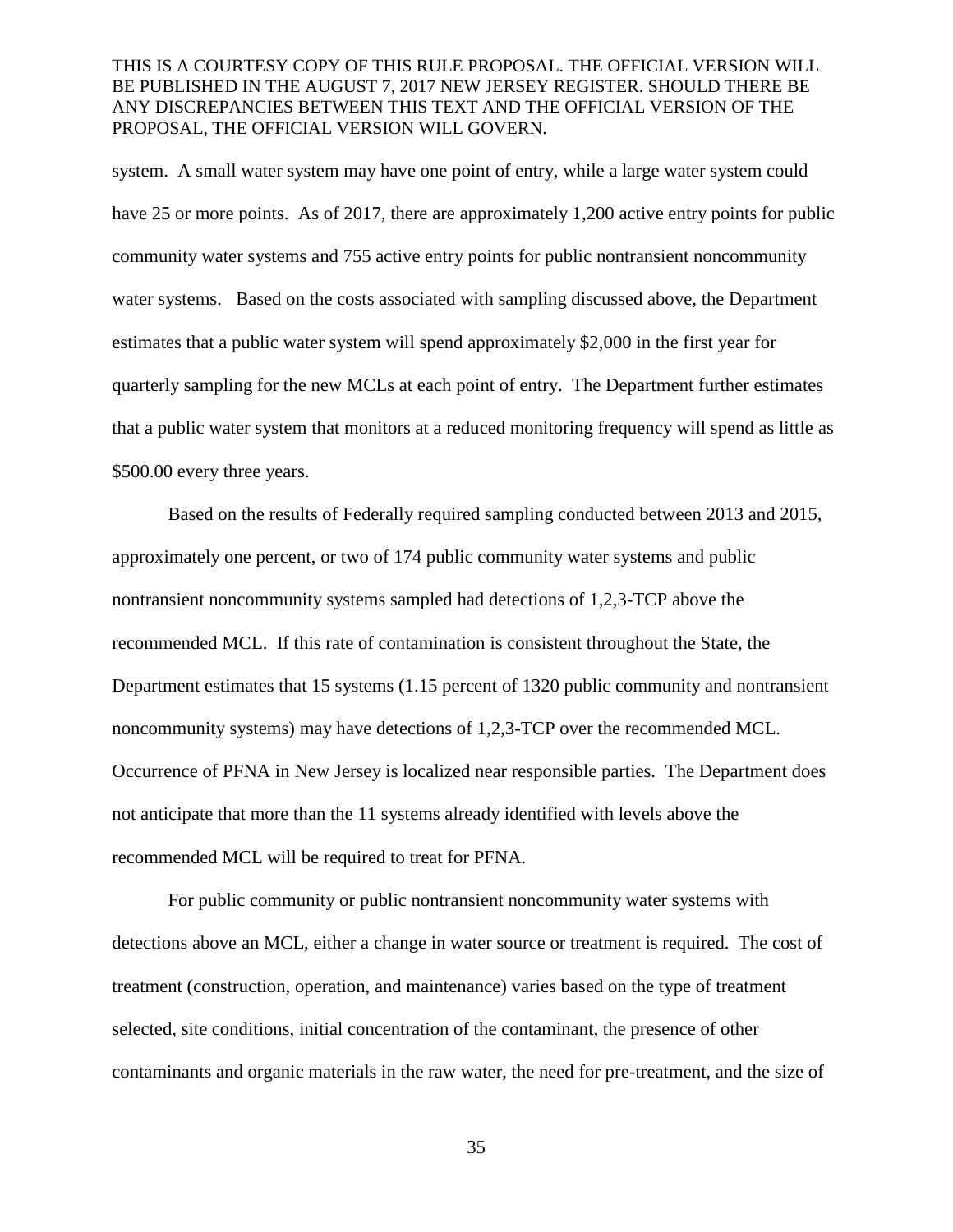the water system. A water system is required to conduct quarterly compliance monitoring at the point of entry where treatment is installed and, as a condition of a treatment permit, to conduct sampling to ensure that the treatment is removing the target contaminant.

Granular activated carbon (GAC) was identified by the Drinking Water Quality Institute (Institute) in its 2015 report as the best available technology for the removal of PFNA and 1,2,3- TCP. According to the Institute's report, the estimated cost of installing a GAC treatment system ranged between \$500,000 and \$1 million for large systems that process one million gallons per day. Costs associated with the operation and maintenance of a GAC system, which include periodic regeneration or replacement of the carbon, vary depending on such factors as the background quality of the source water, the size of the installation and the concentration of the target contaminant in the source water.

Under the proposed amendments, public nontransient noncommunity water systems will be required to monitor for radionuclides. As of 2016, laboratory analysis of radionuclides costs \$100.00 per sample. These systems will be required to test quarterly, which will result in an estimated cost of \$400.00 in the initial year. Depending on a system's testing results, monitoring frequency can be reduced to as little as once every nine years. Quarterly monitoring is required for systems that install treatment while treatment remains active. This monitoring frequency cannot be reduced. The Department estimates that the construction of a permitted radiological treatment for a public nontransient noncommunity system costs \$20,000. There are additional costs for routine maintenance and monitoring operations. Public nontransient noncommunity systems will also require a New Jersey Pollutant Discharge Elimination System (NJPDES) permit, which costs \$450.00 annually, and a radiation license, which costs \$205.00 to \$501.00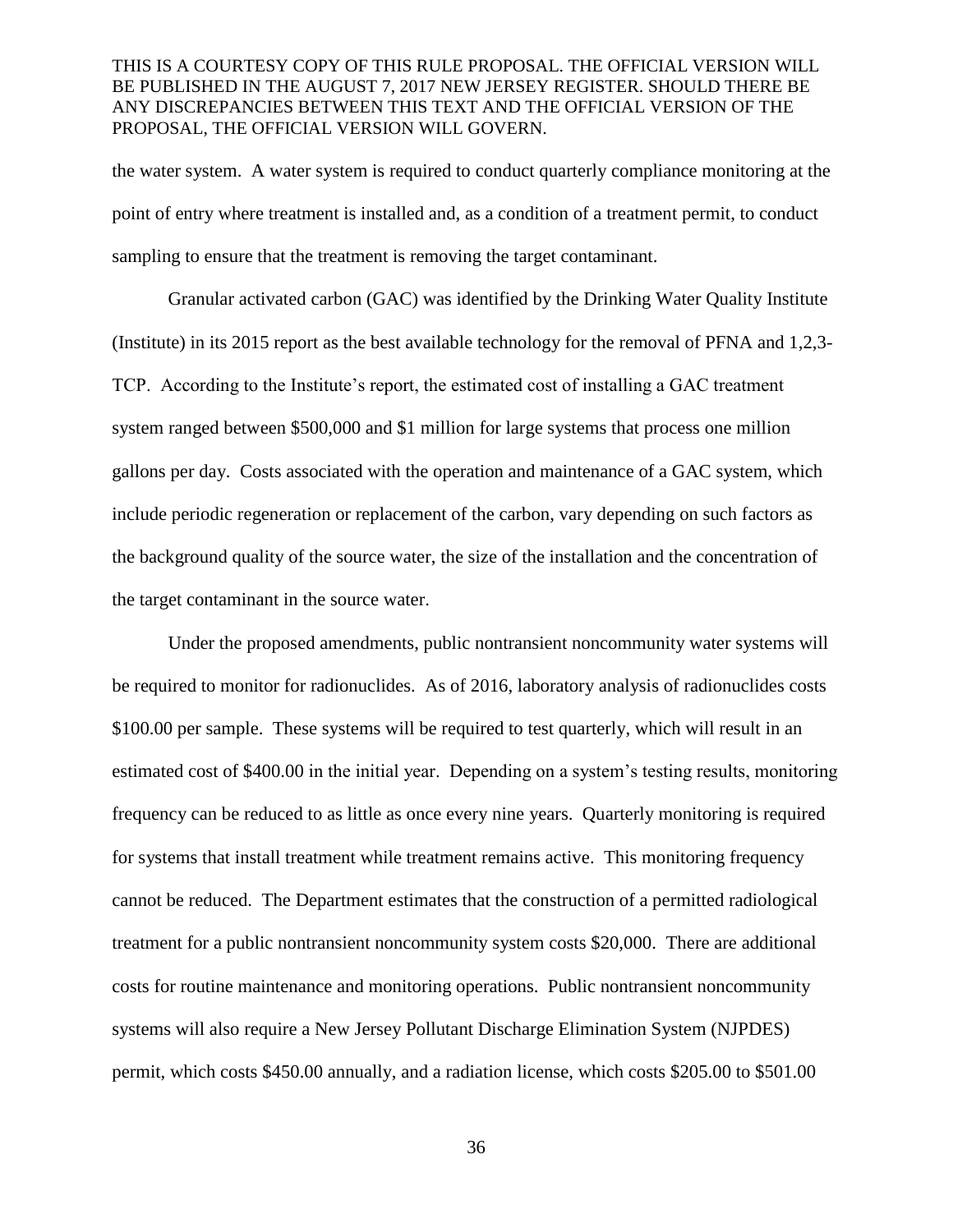annually.

For private well owners, sampling occurs when a property changes hands, or every five years for landlords. New testing costs for nonpublic water systems Statewide will be incurred upon completion of well construction. As stated above, the Department is proposing to require owners of private wells and nonpublic water systems to test for arsenic Statewide, additional testing costs for those in 12 northern counties where uranium sampling will be required. With regard to the proposed amendment requiring owners of private wells and new nonpublic water systems to test for 1,2,3-TCP, ethylene dibromide (EDB), and 1,2-dibromo-chloropropane (DBCP), the laboratory analysis for 1,2,3-TCP also detects EDB and DBCP. As mentioned above, this test costs approximately \$100.00 per sample. Gross alpha particle activity testing costs approximately \$100.00 per sample. Testing for uranium and arsenic cost about \$40.00 each. Private and nonpublic well owners in the north may see total testing costs increase by up to \$240.00 (for 1,2,3-TCP, EDB, DBCP, gross alpha, and uranium). In the southern portions of the State, costs will increase up to \$140.00 (for 1,2,3-TCP, EDB, DBCP, and arsenic).

Treatment is required for nonpublic water systems but is not required by the State for private well owners. As of 2016, a small GAC point-of-entry treatment (POET) system that removes 1,2,3-trichloropropane, costs approximately \$2,000. A small scale arsenic adsorption (POET) for arsenic can cost from \$2,200 to \$3,500. Arsenic point-of-use (POU) treatment systems for drinking and cooking water can cost \$700.00 to \$1,100 for each location installed with a median cost of about \$835.00. A water softener (cation exchange) is considered a POET system for radium and costs approximately \$1,500 and anion exchange POET systems for uranium costs approximately \$1,700. Some nonpublic water systems in northern counties may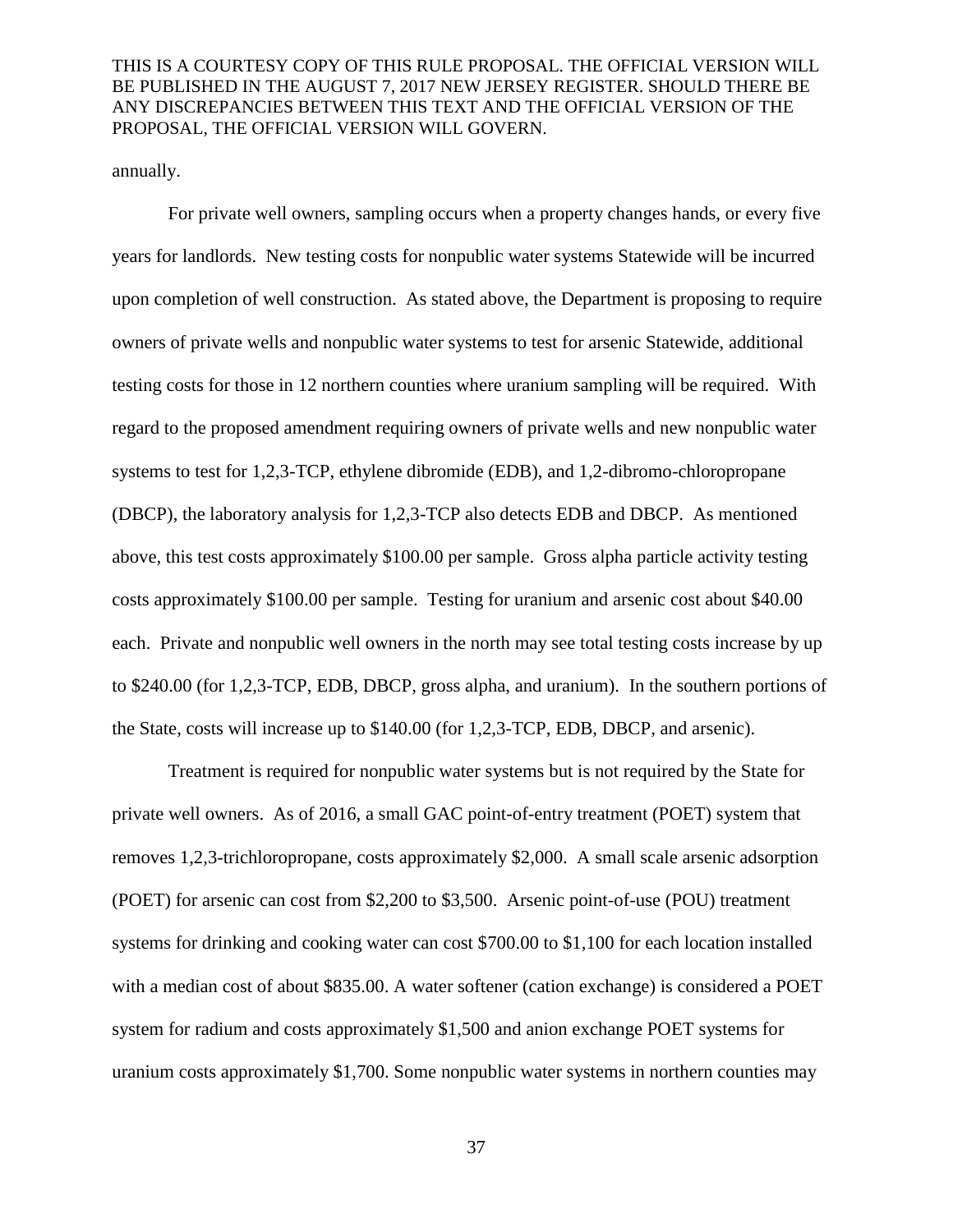have elevated radium and uranium and require both cation and anion exchange systems to treat their water. Depending on the size of the systems, a POU reverse osmosis system may be installed to remove both radium and uranium, at a cost of approximately \$900.00 for each installation. There are no disposal costs associated with reverse osmosis. Radium and uranium are disposed in the onsite septic system, which recharges the groundwater into aquifer from where it originated.

The Department and local health agencies are likely to incur costs associated with the increase of water systems that will be required to monitor and sample as described above. These include costs associated with permitting, inspection, and enforcement. However, the Department has integrated electronic processes to facilitate its responsibilities and, therefore, costs are expected to minimal.

#### **Environmental Impact**

The Department anticipates a positive impact on the environment as a result of the proposed rules which set forth new MCLs for PFNA and 1,2,3-TCP. The proposed MCLs will have a positive environmental impact by creating an incentive for public water systems to remove contamination from water sources.

PFNA is a long chain perfluorinated compound historically used as a processing aid in the emulsion process used to make fluoropolymers, which are high-performance plastics that are resistant to harsh chemicals and high temperatures. PFNA is extremely persistent in the environment and highly soluble and highly mobile in water. Therefore, if PFNA is detected as a result of monitoring by public community or public nontransient noncommunity water systems,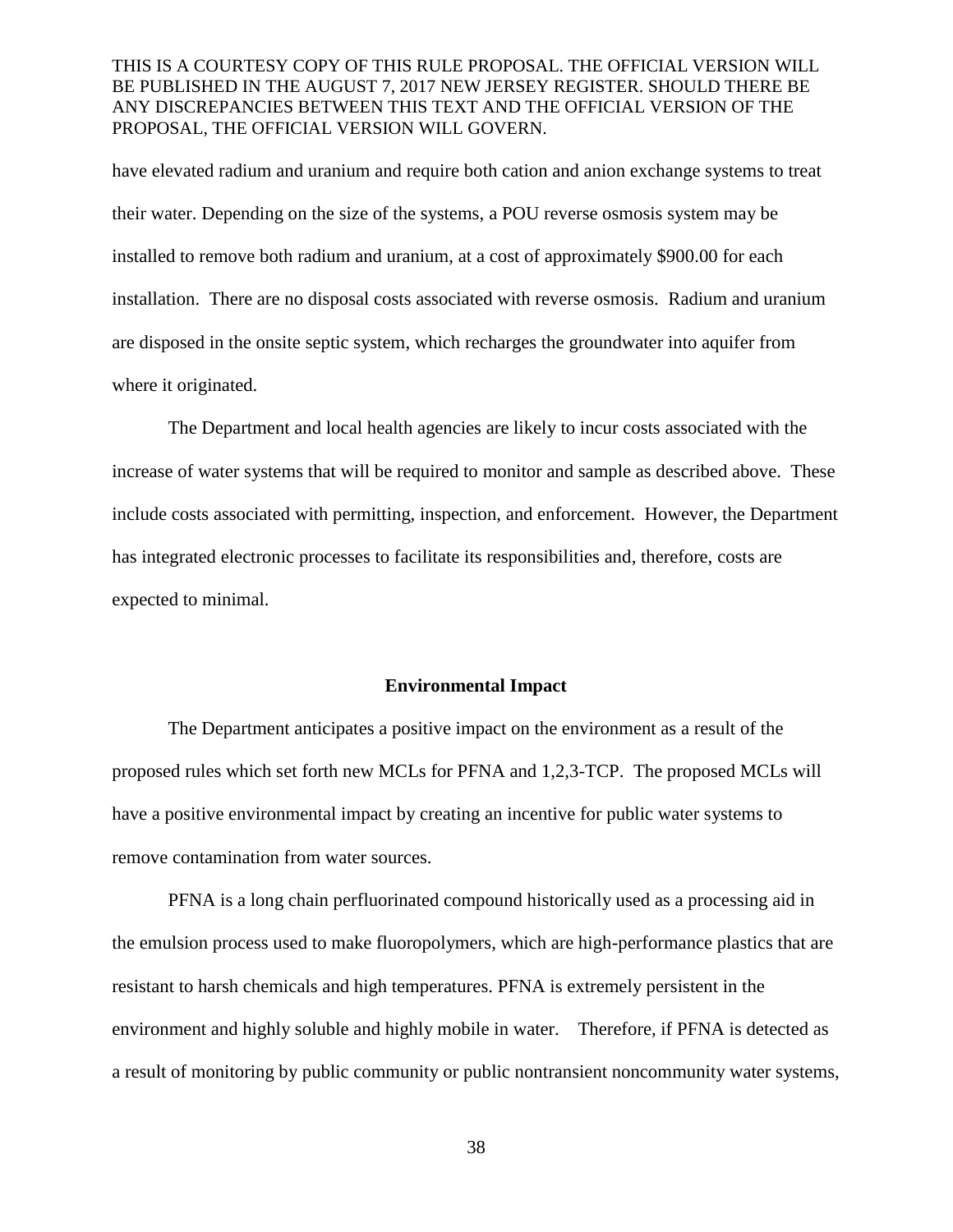the Department and/or the water supplier may investigate the origin of the contamination. This will have a positive impact on the environment as additional areas of PFNA contamination are identified, more remedial activities are initiated, and responsible parties may be identified.

The proposed amendments will have a positive environmental impact based on the new MCL for 1,2,3-TCP and associated monitoring requirements in the SDWA rules, as well as the testing requirements for 1,2,3-TCP under the PWTA rules. In addition, the resulting installation of treatment units at some public water systems and some private wells will have a positive environmental impact by removing a man-made contaminant from the environment.

The proposed amendments to expand testing for arsenic in private wells Statewide are expected to have a positive environmental impact. Arsenic in drinking water occurs from either natural or man-made sources. While the most prevalent sources of arsenic are naturally occurring, man-made arsenic-based pesticides were historically manufactured in New Jersey and used throughout the State on a variety of crops. The Department will likely become aware of more areas of the State with arsenic in the drinking water source. This may result in the identification of other responsible parties identified and initiation of more site clean-ups, as appropriate. The proposed amendments will likely result in the treatment of private wells and nonpublic water systems for the removal of arsenic from drinking water. Therefore, the quality of the State's drinking water will improve.

The proposed amendments to require testing of radionuclides at public nontransient noncommunity water systems and expand testing of gross alpha and arsenic Statewide in private wells is not expected to have an environmental impact. Radionuclides and arsenic are both naturally occurring contaminants and any benefit realized will be to public health.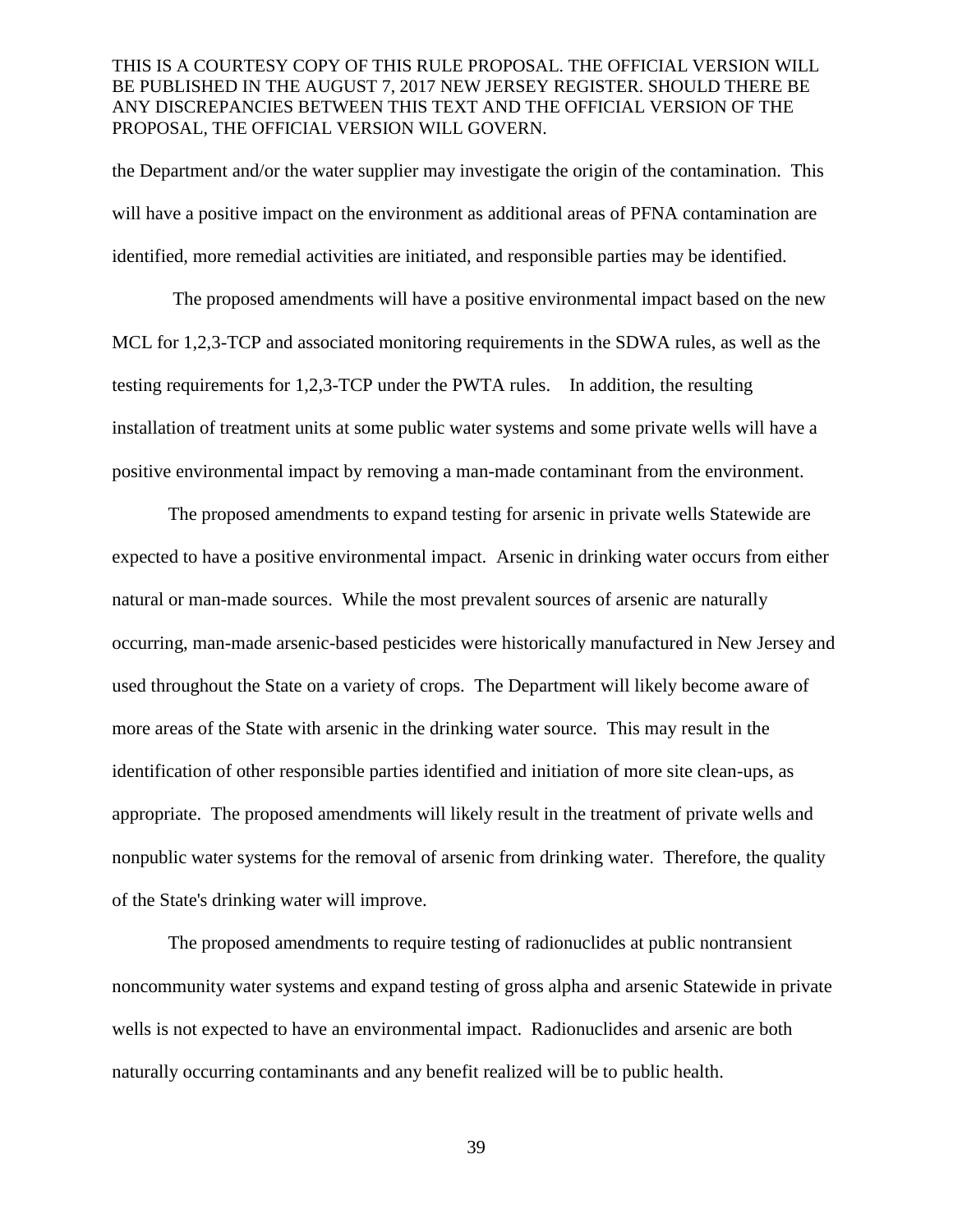There will be no environmental impact from the proposed changes to the Regulations Governing the Certification of Laboratories and Environmental Measurements at N.J.A.C. 7:18.

#### **Federal Standards Statement**

Executive Order No. 27 (1994) and N.J.S.A. 52:14B-1 et seq. (P.L. 1995, c. 65), require State agencies that adopt, readopt, or amend State rules that exceed any Federal standards or requirements to include in the rulemaking document a Federal Standards Statement.

The Department's Safe Drinking Water Act (SDWA) rules at N.J.A.C. 7:10 incorporate by reference the National Regulations 40 CFR 141, as amended and supplemented, promulgated by the U.S. Environmental Protection Agency (USEPA) pursuant to the Federal Safe Drinking Water Act (Federal Act), 42 U.S.C. §§ 300f et seq., including all siting requirements, filtration and disinfection requirements, maximum contaminant levels, monitoring and analytical requirements, reporting requirements, public notification requirements, and recordkeeping requirements as the New Jersey primary drinking water rules, applicable to all public water systems. The Department's safe drinking water rules are, therefore, the Federal standards, except with respect to those areas for which the Department has determined, as authorized by the SDWA and allowed by the National Regulations, to establish New Jersey-specific requirements.

As described in the Summary above, the Drinking Water Quality Institute (Institute) has recommended maximum contaminant level (MCLs) for PFNA and 1,2,3-TCP of 0.013 µg/L and 0.03 µg/L, respectively. Pursuant to the SDWA, N.J.S.A. 58:12A-13, the Department is authorized to promulgate MCLs based on those recommendations. Under the existing rules, the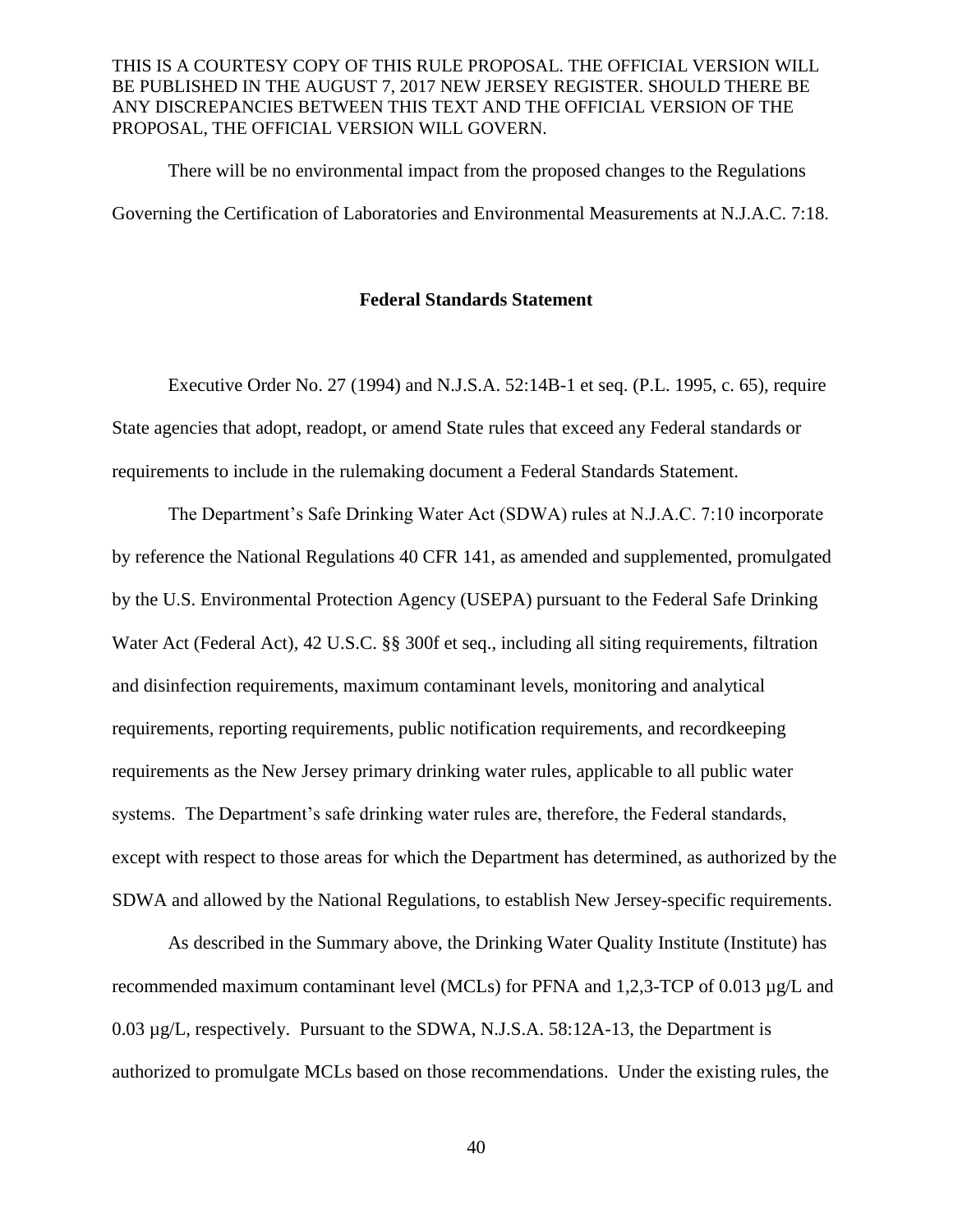Department has MCLs for 14 contaminants that are more stringent than the Federal standards and for five contaminants for which no Federal standard has been established. With the addition of PFNA and 1,2,3-TCP, New Jersey will have seven State-established MCLs where no Federal standard exists.

The Institute's process for recommending MCLs is similar to the Federal process, with the differences noted below. The Institute considers three factors when recommending MCLs: health effects, technological ability to measure the contaminant level, and ability of existing treatment technologies to meet the MCL. For chemicals causing effects other than cancer (noncarcinogens), such as PFNA, the goal is the elimination of all adverse health effects resulting from ingestion, within the limits of practicability and feasibility. With respect to carcinogens, such as 1,2,3-TCP, the goal of the recommended MCL is to permit cancer in no more than one in one million persons ingesting that chemical for a lifetime. The Federal standard-setting process consider these factors, and in the case of PFNA (a noncarcinogen), an additional economic factor. The SDWA does not permit economic factors to be used in development of MCLs for carcinogens. The Institute evaluated the most current information available regarding PFNA and 1,2,3-TCP in drinking water before recommending MCLs to the Department.

The development of New Jersey-specific MCLs for PFNA and 1,2,3-TCP is necessary to protect public health. As established in the Institute's Health Effects Subcommittee reports both contaminants are associated with serious health effects. According to the Health Effects Subcommittee, PFNA is persistent in humans with a half-life for elimination of several years, exposure to relatively low drinking water concentrations is expected to substantially increase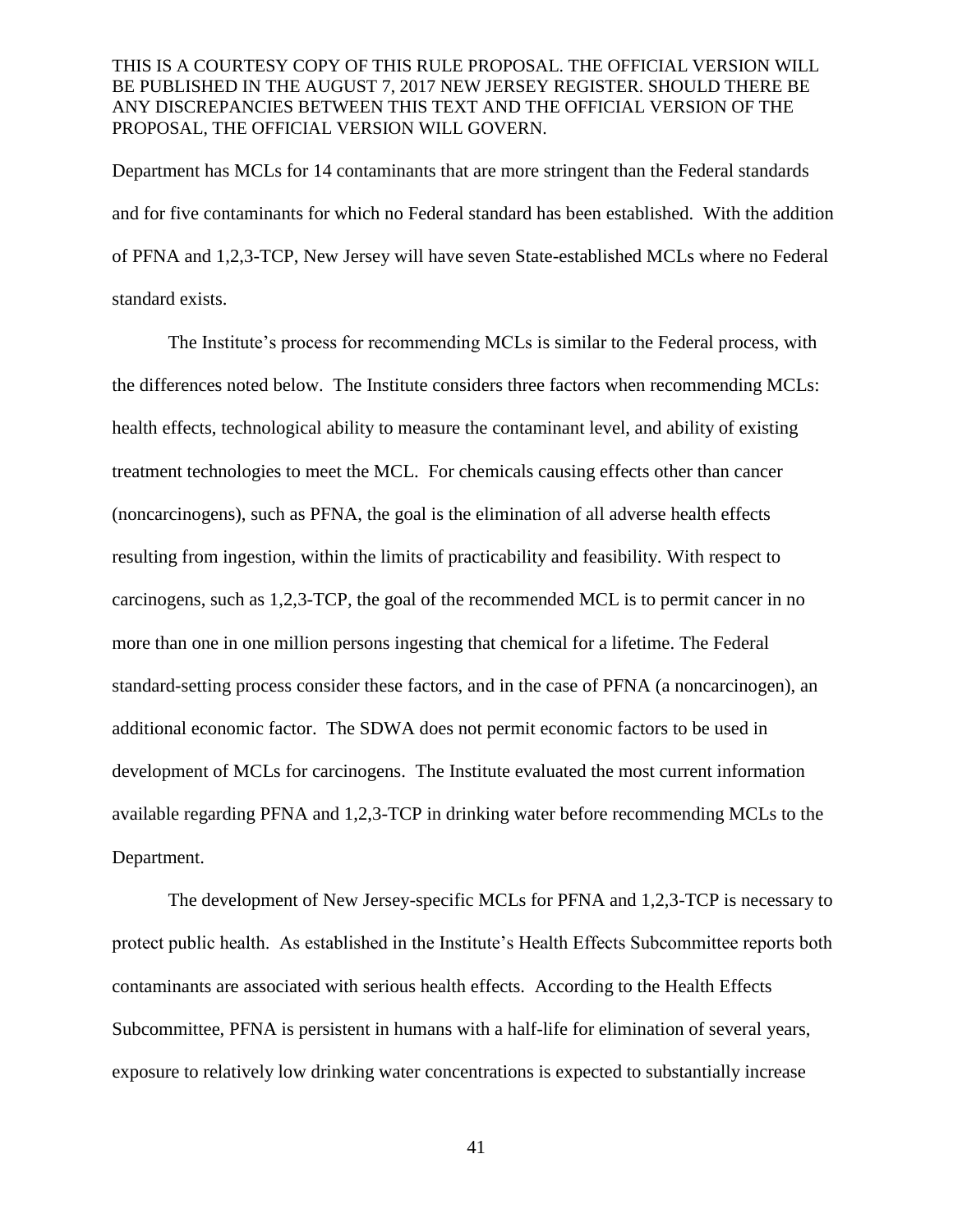human body burden and the toxicological effects are relevant to humans. With respect to 1,2,3- TCP, the Health Effects Subcommittee indicated this contaminant is a potent carcinogen and that the non-carcinogenic effects include toxicity to liver, kidney, heart, nasal tissue, lung, and other organs.

Both contaminants were detected in public water systems in New Jersey as part of the third round of sampling pursuant to the Federal Unregulated Contaminant Monitoring Rule (UCMR3). While the Department has encouraged systems with elevated levels to continue to monitor and where necessary, install treatment to remove these contaminants, systems are under no obligation to comply with this request because MCLs have not yet been established. Therefore, without adopted State-MCLs the Department cannot reduce exposure and ensure public health. Through the Department's stakeholder process some water systems expressed support for the adoption of MCLs for unregulated contaminants because adopted rules provide predictability. Design of treatment systems in the absence of a removal target can be both challenging and risky as the target is susceptible to change. Thus, systems are hesitant to invest in treatment without an MCL.

The Federal standards do not require public nontransient noncommunity water systems to monitor for radionuclides. However, the Department is proposing to require these water systems to monitor for radionuclides because these water systems, which include schools and office parks, serve populations that could be potentially exposed to radionuclides on a long-term basis. The negative health effects resulting from exposure to these carcinogens are well established.

The Private Well Testing Act (PWTA) rules, N.J.A.C. 7:9E, are not promulgated under the authority of, or in order to implement, comply with, or participate in any program established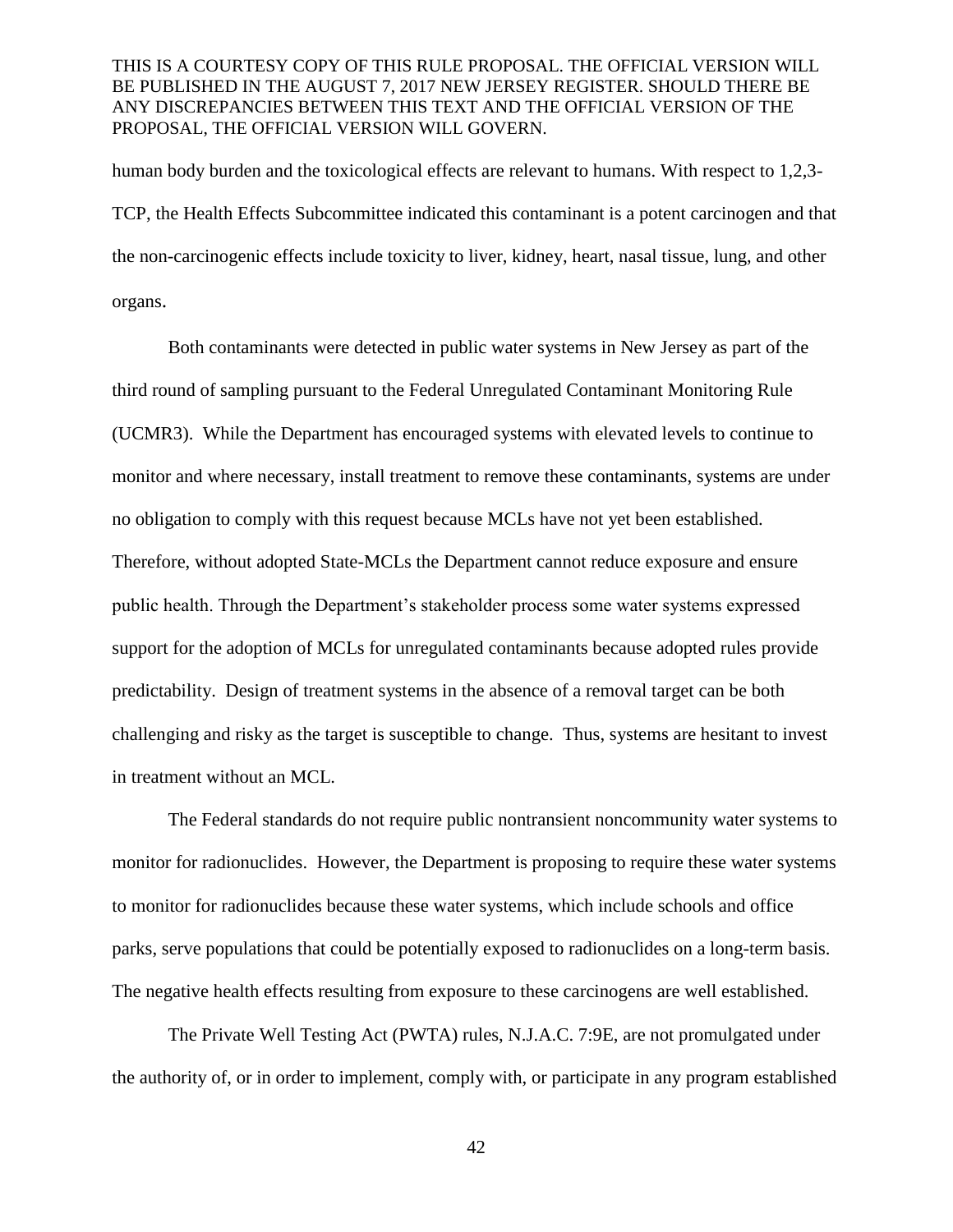under Federal law or under a State statute that incorporates or refers to Federal law, Federal standards, or Federal requirements. Therefore, the Department has determined that a Federal standards analysis is not required.

The Regulations Governing the Certification of Laboratories and Environmental Measurements, N.J.A.C. 7:18, establish a certification program for laboratories seeking to become certified environmental laboratories. This chapter also establishes administrative procedures to be followed by certified environmental laboratories when performing environmental analyses conducted in conformance with the SDWA and the PWTA. The Federal government does not administer a corresponding laboratory certification program, and has no law that corresponds to this aspect of either the current rules or the proposed amendments. Therefore, no Federal standards analysis is required.

#### **Jobs Impact**

The Department anticipates that the proposed amendments will have a positive impact on jobs for certified laboratories based on the additional testing requirements outlined in the Summary above. Public water systems and public nontransient noncommunity water systems will be required to sample for the two New Jersey MCLs and public nontransient noncommunity water systems will be required to begin testing of radionuclides beginning in 2019. New and expanded testing requirements for private wells and new nonpublic or public noncommunity wells is also expected to create additional work for certified laboratories in sampling and analyzing the water source for the required parameters.

There may also be a small growth of jobs in industries related to designing and installing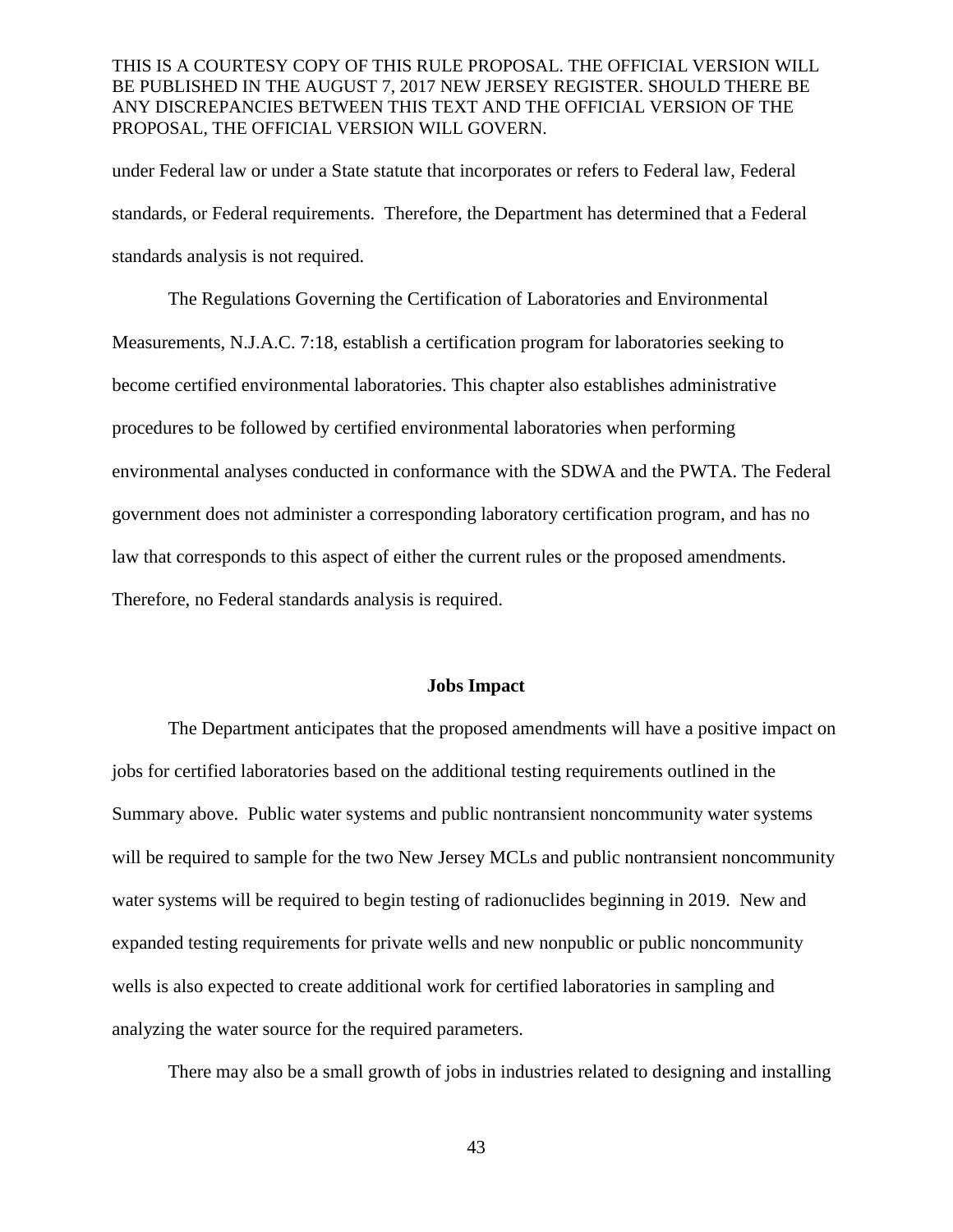treatment for the regulated contaminants, such as engineering consulting firms and manufacturers of water treatment equipment such as granular activated carbon, which can be used to treat both PFNA and 1,2,3-TCP.

There will be some indirect, but positive, impact on entrepreneurial activity, interstate commerce, or international trade by ensuring the public of a safe and dependable water supply.

#### **Agricultural Industry Impact**

Pursuant to N.J.S.A. 52:14B-4, the Department has evaluated this rulemaking to determine the nature and extent of the impact of the proposed amendments on the agricultural industry. The proposed amendments are not anticipated to have any impact on agriculture in New Jersey. Water for agricultural purposes is typically sourced from irrigation wells, which, because they are nonpotable water supply wells, are not subject to the Safe Drinking Water Act rules. A water system that meets the definition of a public water system under the Safe Drinking Water Act rules must comply with the applicable monitoring and other requirements of the proposed rules, even as they must do so under the existing rules, since the potential health risk of contamination must be addressed irrespective of whether the water from the public water system is used for irrigation or other agricultural purposes. The proposed changes to the Regulations Governing the Certification of Laboratories and Environmental Measurements at N.J.A.C. 7:18 will have no impact on agriculture.

# **Regulatory Flexibility Analysis**

In accordance with the New Jersey Regulatory Flexibility Act, N.J.S.A. 52:14B-16 et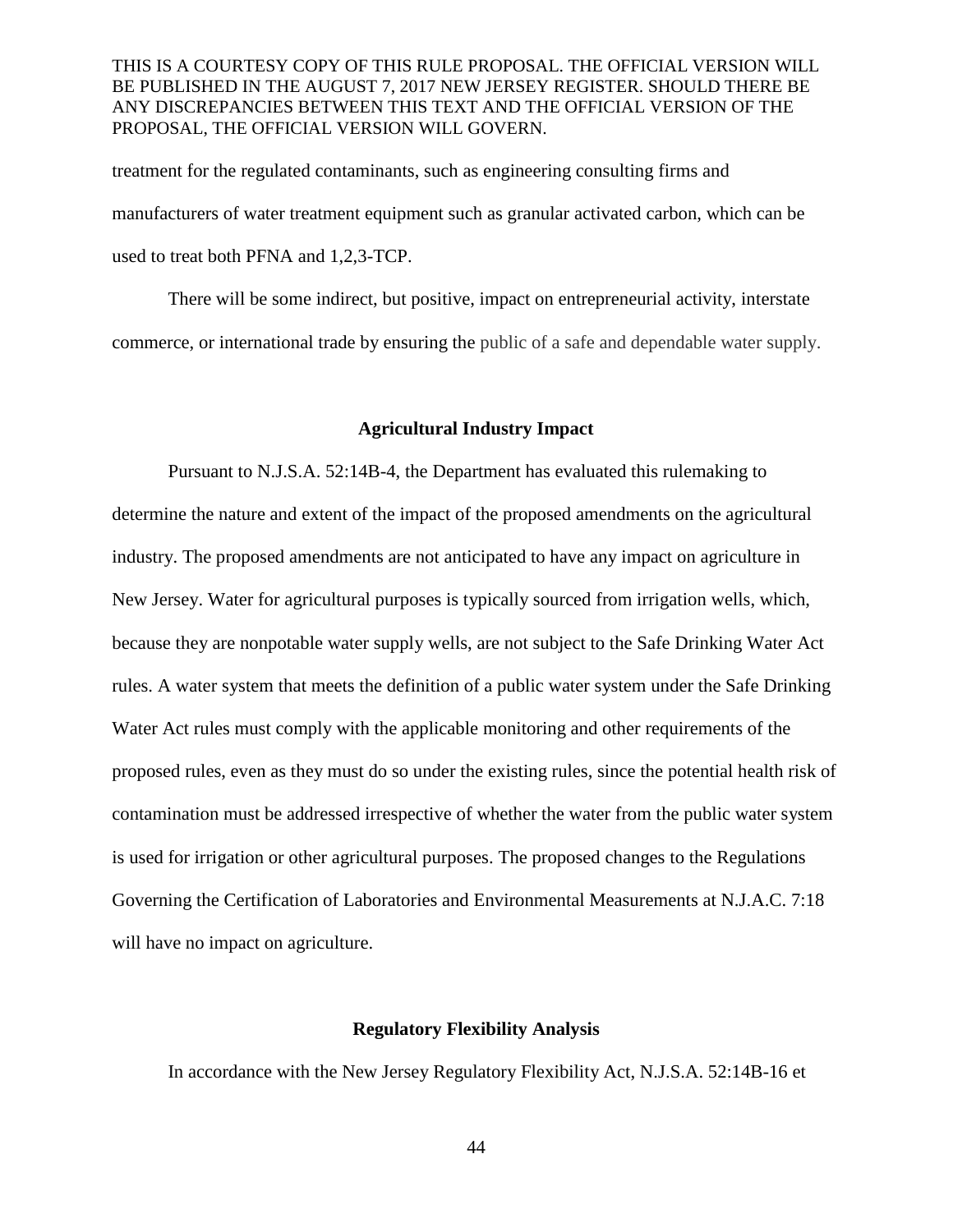seq., the Department has evaluated the reporting, recordkeeping, and other compliance requirements that the proposed amendments would impose on small businesses. As defined by the Regulatory Flexibility Act, a "small business" is one that is independently owned and operated and employs fewer than 100 full-time employees. The Department estimates that of the 3,723 public water systems in New Jersey, approximately 2,500 are small businesses. The proposed amendments require suppliers of water from public water systems to monitor and when applicable, treat to remove PFNA and 1,2,3-TCP, as discussed in the Summary and Economic Impact above. These requirements apply to water systems that may be considered a small business, but that also serve many customers potable water on a regular basis. A relaxation of these standards would not be protective of public health and would be inconsistent with the existing application of the requirements of the New Jersey Safe Drinking Water Program, which have been effective for decades.

The proposed changes to the Regulations Governing the Certification of Laboratories and Environmental Measurements at N.J.A.C. 7:18 are not expected to impact small business.

#### **Housing Affordability Impact Analysis**

In accordance with N.J.S.A. 52:14B-4, the Department has evaluated the proposed amendments to determine their impact, if any, on the affordability of housing.

Where contaminants are detected in a public water system, the costs of monitoring and treatment are passed on to the residential customer. However, these costs are associated with a public water system bill and are not expected to impact the cost of housing.

The amendments to the PWTA will increase testing for either the seller or buyer,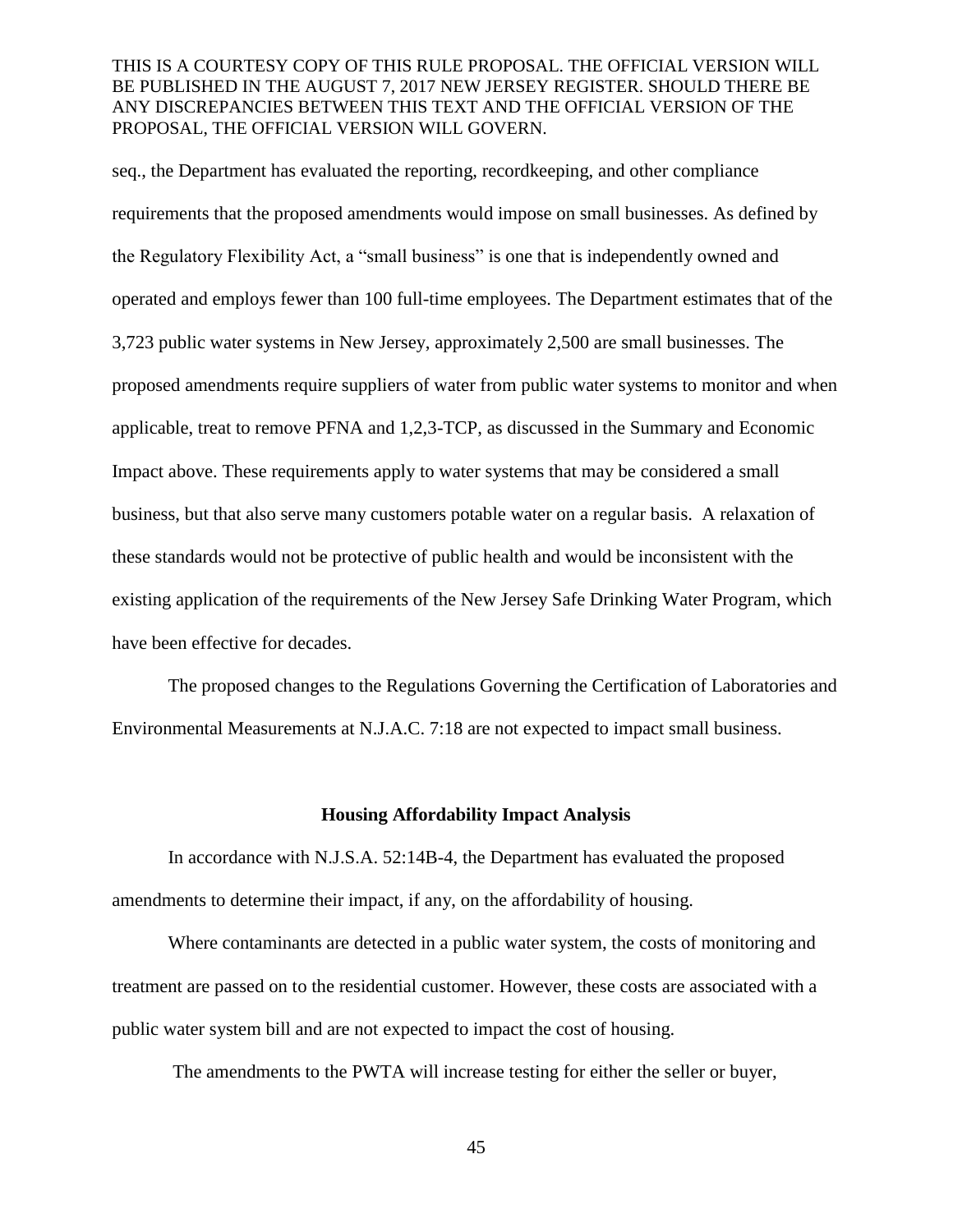whomever assumes the cost of testing. The cost of testing incurred by landlords may be passed along to lessees but are expected to be minimal as testing is only required every five years. Testing costs are expected to increase by as much as \$240.00 based on additional testing for gross alpha, arsenic, uranium, 1,2,3-TCP, EDB and DBCP. However, the Department expects to cost of the analysis to decrease following the promulgation of the MCL for 1,2,3-TCP as more laboratories become certified to perform analysis of the contaminant. In addition, the overall health effects associated with 1,2,3-TCP, EDB, DBCP are significant and the protection of public health outweighs any increase in cost.

The Department anticipates the proposed amendments will have minimal impact on the affordability of housing because it is extremely unlikely that the amendments will evoke a major change in the average costs associated with housing.

#### **Smart Growth Development Impact Analysis**

In accordance with N.J.S.A. 52:14B-4, the Department has evaluated the proposed amendments to determine their impact, if any, on housing production within Planning Areas 1 or 2, or within designated centers, under the State Development and Redevelopment Plan. The proposed amendments establish two new MCLs, require expanded and new testing for private and nonpublic wells and require monitoring and treatment for radionuclides for public nontransient noncommunity water systems. The Department anticipates the proposed amendments will have no smart growth development impact because it is extremely unlikely that the rules will evoke a change in housing production in Planning Areas 1 or 2, or within designated centers.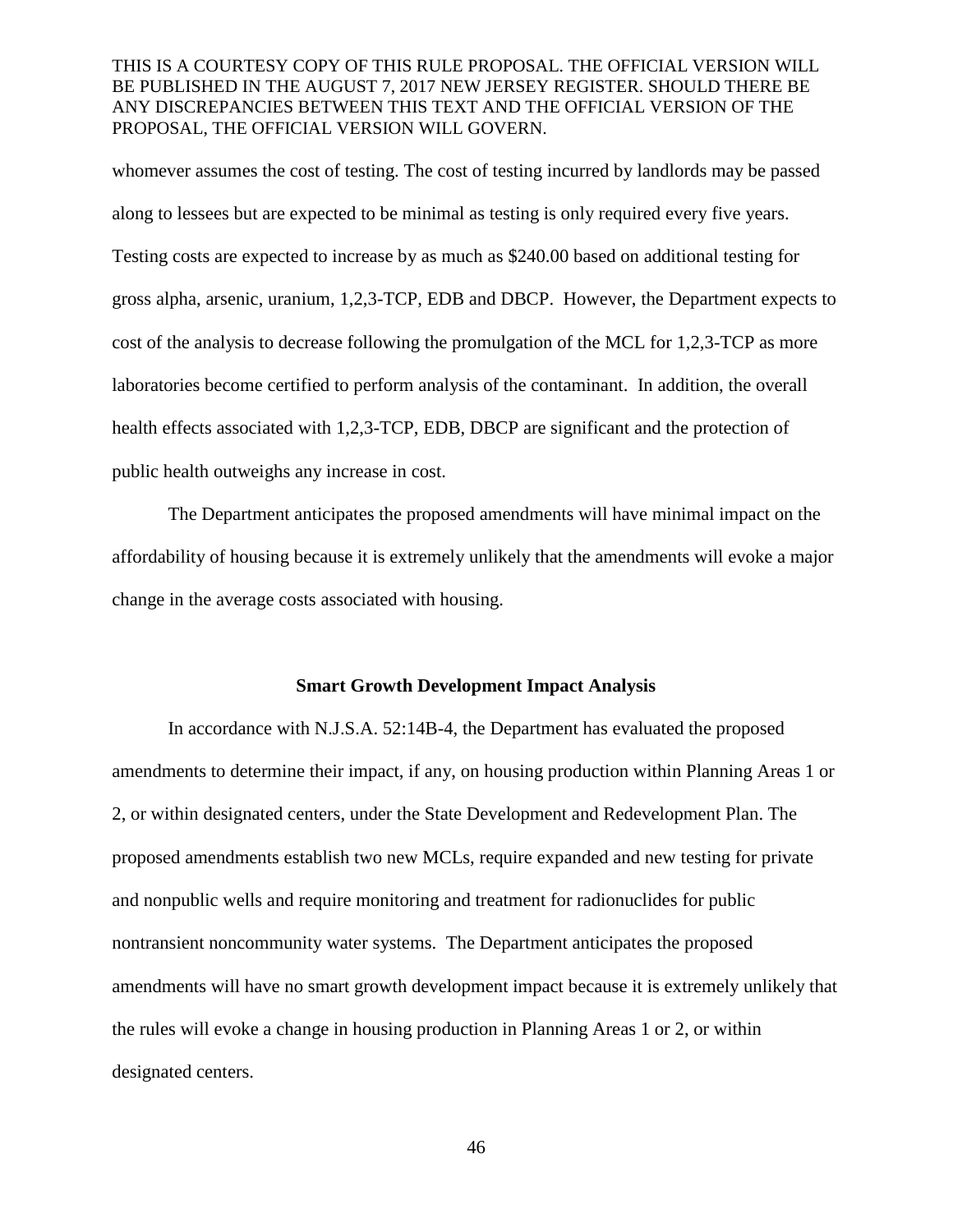**Full text** of the proposal follows (additions indicated on boldface **thus**; deletions indicated in brackets [thus]):

# CHAPTER 9E

# PRIVATE WELL TESTING ACT RULES

## SUBCHAPTER 2. SAMPLING AND TESTING REQUIREMENTS

7:9E-2.1 Parameters for which testing is required

(a) Each water sample shall be analyzed for the following parameters:

1.-6. (No change.)

7. All volatile organic compounds for which maximum contaminant levels (MCLs) have

been established under the Safe Drinking Water Act, N.J.S.A. 58:12A-1 et seq., and

implementing rules, N.J.A.C. 7:10; [and]

8. Lead[.]**;**

**9. Arsenic;**

**10. Gross alpha particle activity, determined using the 48 Hour Rapid Gross Alpha Test, in accordance with N.J.A.C. 7:18; and**

**11. As of (180 days after the effective date of these amendments), the synthetic organic compounds 1,2,3-trichloropropane, ethylene dibromide, and 1,2-dibromo-3-chloropropane.**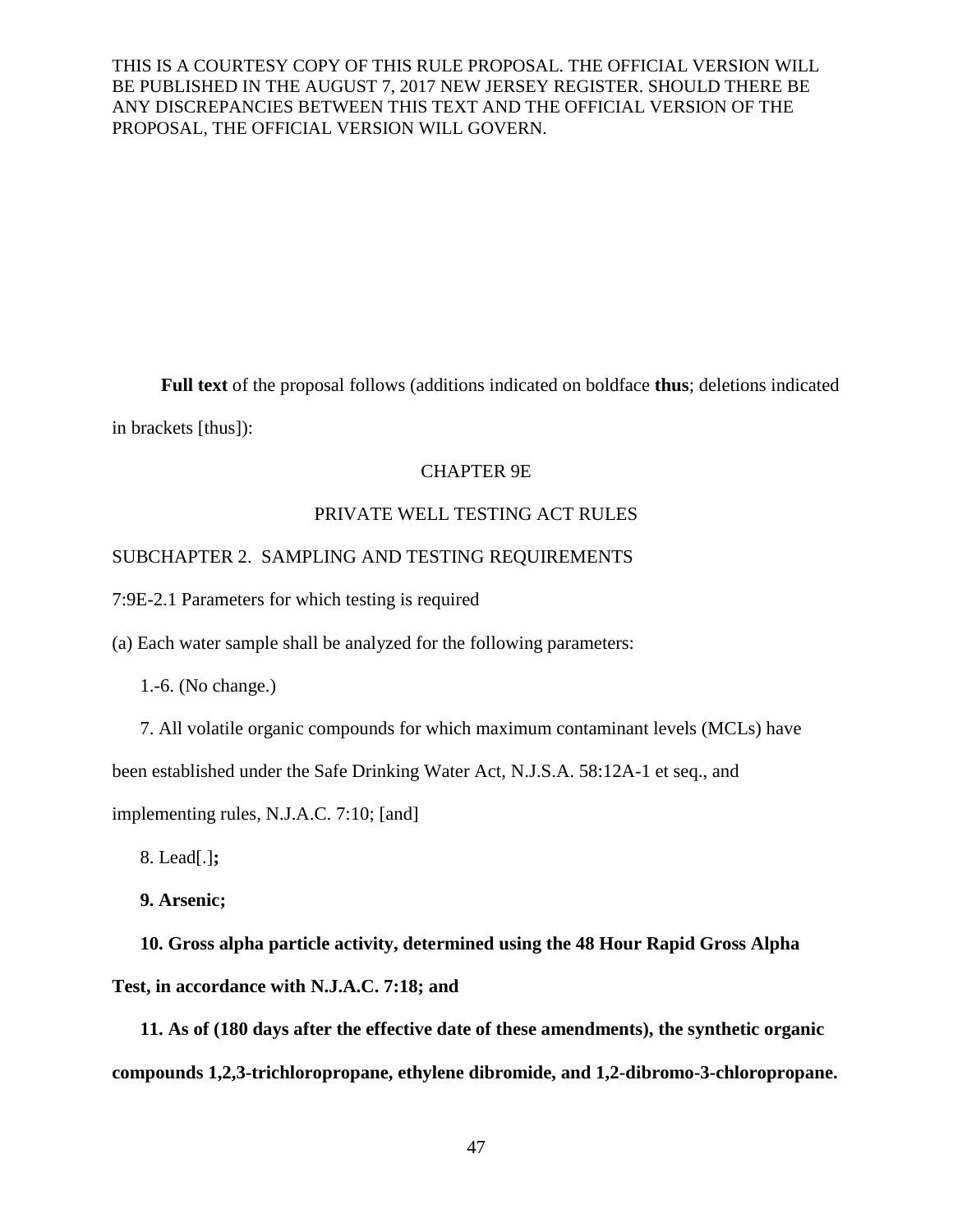(b) (No change.)

(c) In addition to the parameters listed at (a) above, water samples collected from Bergen, Essex, Hudson, Hunterdon, Mercer, Middlesex, Morris, Passaic, Somerset, Sussex, Union, and Warren County locations shall be analyzed for [arsenic] **uranium**.

[(d) In addition to the parameters listed at (a) above, water samples collected from Atlantic, Burlington, Camden, Cape May, Cumberland, Gloucester, Hunterdon, Mercer, Middlesex, Monmouth, Ocean, and Salem County locations shall be tested for gross alpha particle activity.

1. For Cumberland and Gloucester counties, testing for this parameter shall be required as of (a date that is 180 days after the effective date of the rule establishing a 48-hour rapid gross alpha test at N.J.A.C. 7:18).

2. For Atlantic, Burlington, Camden, and Salem counties, testing for this parameter shall be required as of (a date that is one year after the effective date of the rule establishing a 48-hour rapid gross alpha test, N.J.A.C. 7:18).

3. For Cape May, Hunterdon, Mercer, Middlesex, Monmouth, and Ocean counties, testing for this parameter shall be required as of (a date that is 18 months after the effective date of the rule establishing a 48-hour rapid gross alpha test, N.J.A.C. 7:18).]

## CHAPTER 10

# SAFE DRINKING WATER ACT

# SUBCHAPTER 5. STATE PRIMARY DRINKING WATER REGULATIONS

7:10-5.2 Discretionary changes to National Regulations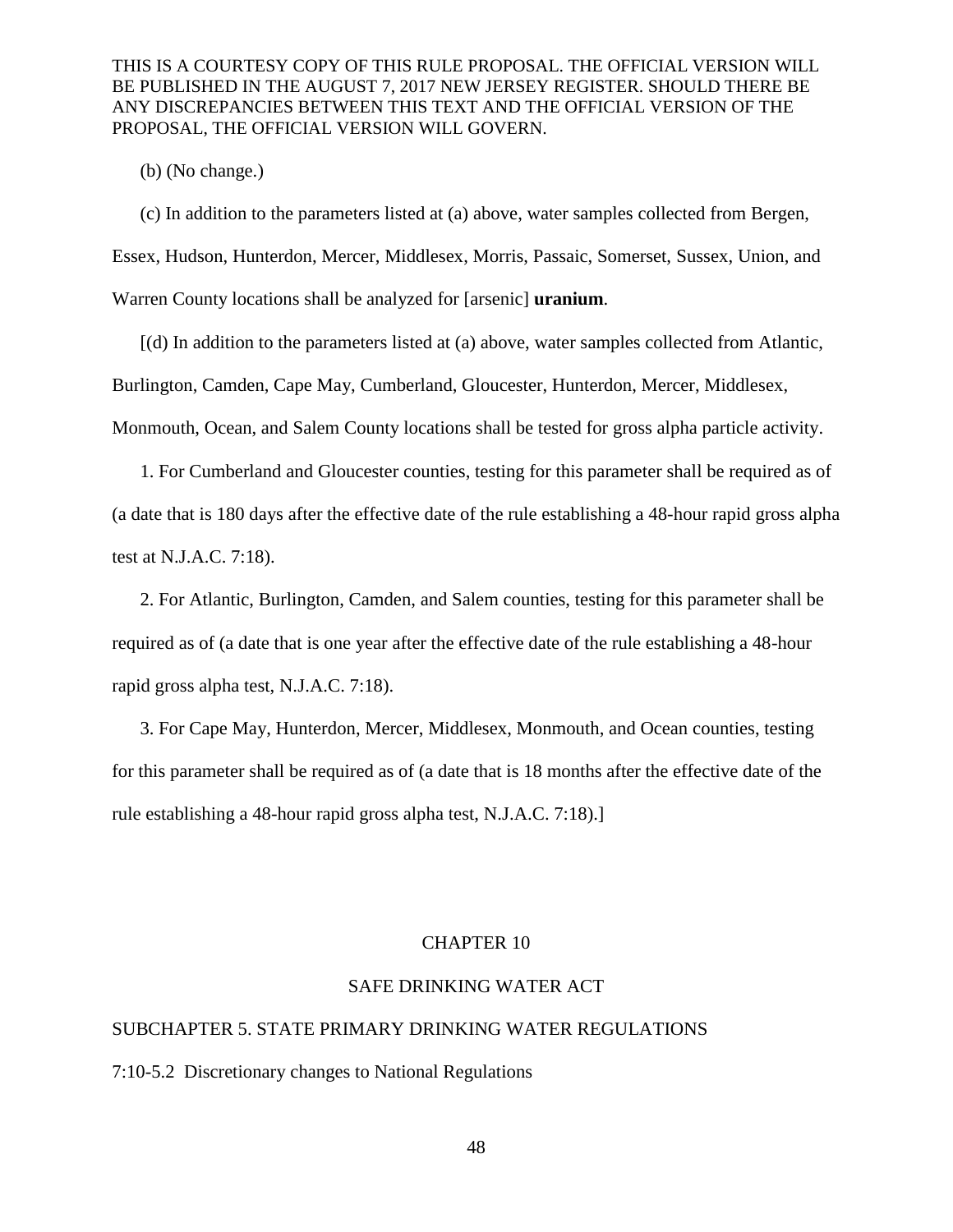(a) In accordance with the discretionary authority permitted by the National Regulations, for compliance with the State primary drinking water regulations, the following shall apply:

1.-2. (No change.)

- 3. MCLs [and monitoring requirements] for inorganic chemicals (IOCs) shall be those established under the National Regulations [and at (a)7 below], except for the Stateregulated contaminant arsenic, for which an MCL of five µg/l shall apply. **Monitoring requirements for IOCs shall be those established under the National Regulations and at (a)7 below.**
- 4. MCLs [and monitoring requirements] for volatile organic compounds (VOCs) shall be those established under the National Regulations [and at (a)7 below] except [as] **for the State-regulated VOCs for which the MCLs are** listed in Table 1, below[, for Stateregulated VOCs]. **Monitoring requirements for VOCs, including the VOCs, 1,3 dichlorobenzene; 1,1-dichloroethane; 1,1,2,2-tetrachloroethane; naphthalene; and methyl tertiary butyl ether, shall be those established under the National Regulations and at (a)7 below.**

# TABLE 1

#### (No change.)

 [ i. As of January 1, 1997, monitoring requirements for all VOCs, including Stateregulated contaminants, shall be those established under the National Regulations.]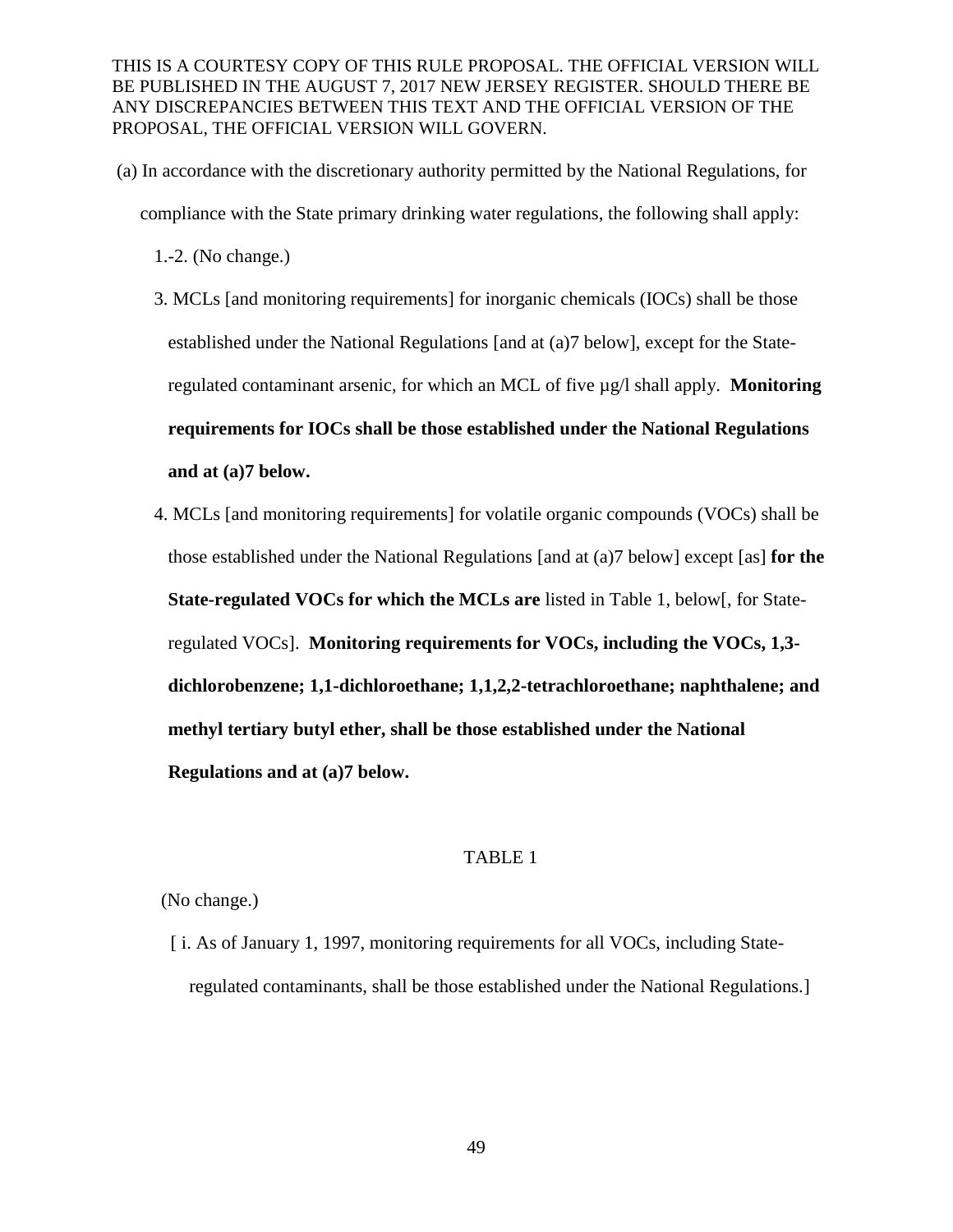- [5. For public noncommunity water systems, monitoring requirements and MCLs for VOCs shall be those established under the National Regulations, except that the MCLs for Stateregulated contaminants shall be those listed in Table 1 at (a)4 above.]
- **5. The MCL for the State-regulated perfluorinated compound perfluorononanoic acid (PFNA) shall be 0.013 µg/l. Monitoring requirements for PFNA shall be those established under the National Regulations at 40 CFR 141.24(f) and at (a)7 below, beginning as set forth at (a)5i below and subject to the condition at (a)5ii below.** 
	- **i. All public community water systems using a groundwater source(s) serving a population of 10,000 or less and public nontransient noncommunity water systems shall begin monitoring within the first quarter of 2019. All public community water systems using a surface water source(s) and all public community water systems serving a population greater than 10,000 shall begin monitoring within the first quarter of 2020.**
	- **ii. Notwithstanding the threshold set forth at 40 CFR 141.24(f)(11), the requirement for quarterly monitoring at 40 CFR 141.24(f)(11)(i) shall apply if PFNA is detected at a level exceeding 0.002 µg/l.**
- 6. MCLs for synthetic organic compounds (SOCs) and pesticides shall be those established under the National Regulations except for the State-regulated [contaminant chlordane, for which an MCL of 0.5 µg/l shall apply] **SOCs at (a)6i and ii below**. **Monitoring requirements for SOCs shall be those established under the National Regulations and at (a)7 below. For 1,2,3-trichloropropane, the conditions at (a)6ii below apply.**
	- **i. Chlordane, for which an MCL of 0.5 µg/l shall apply; and**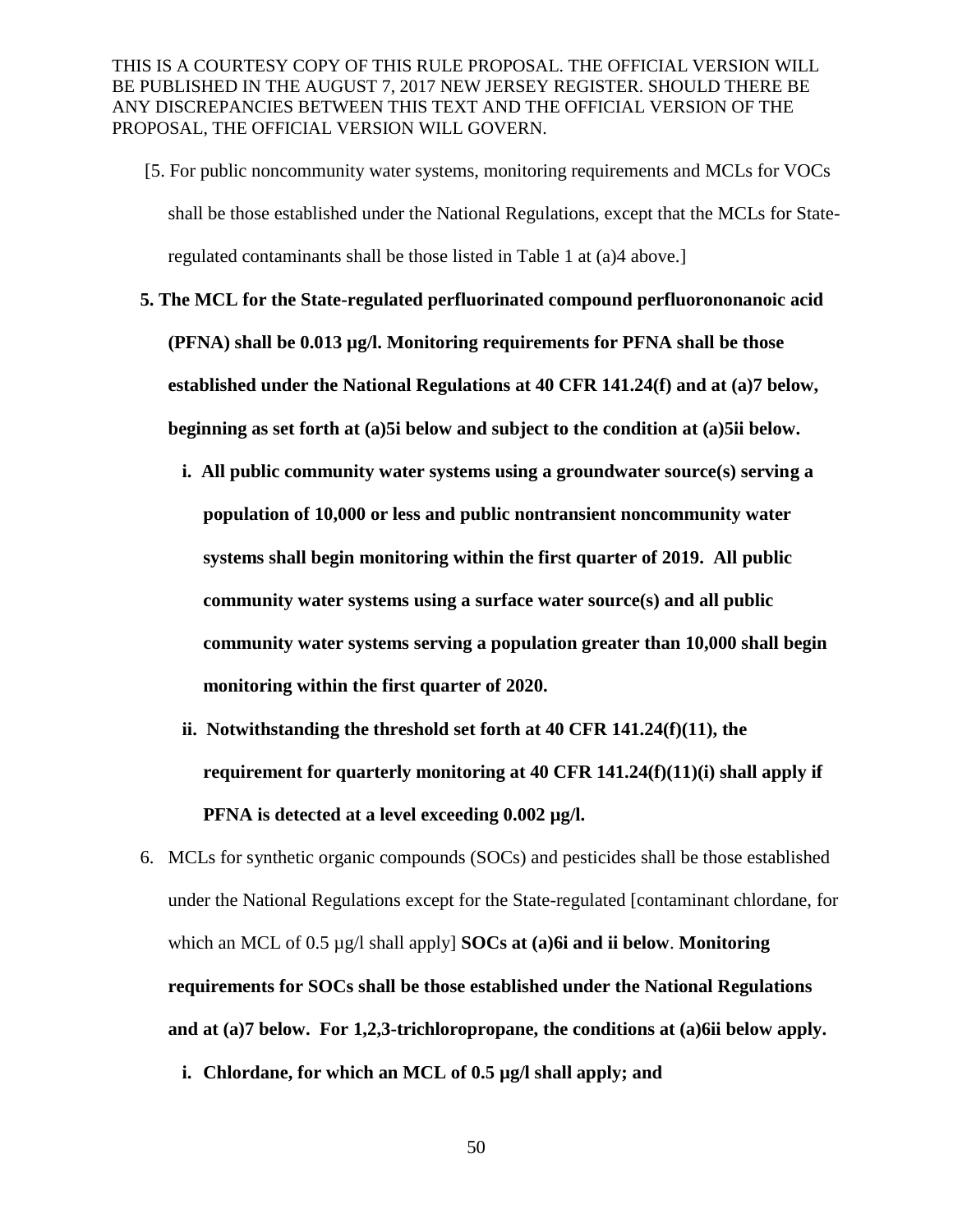**ii. 1,2,3-Trichloropropane, for which an MCL of 0.030 µg/l shall apply.** 

**Monitoring requirements shall be those established for SOCs under the National Regulations, beginning as set forth at (a)6ii(1) below and subject to the condition at (a)6ii(2) below.** 

- **(1) All public community water systems using a groundwater source(s) serving a population 10,000 or less and public nontransient noncommunity water systems shall begin monitoring within the first quarter of 2019. All public community water systems using a surface water source(s) and all public community water systems serving a population greater than 10,000 shall begin monitoring within the first quarter of 2020.**
- **(2) Notwithstanding the threshold set forth at 40 CFR 141.24(h)(7), the requirement for quarterly monitoring at 40 CFR 141.24(h)(7)(i) shall apply if 1,2,3-trichloropropane is detected at a level equal to or exceeding 0.010 µg/l.**
- [7. As required pursuant to 40 CFR 142.16, the monitoring period for each contaminant group, specifically, inorganics (except asbestos, nitrate and nitrite), volatile organic compounds, synthetic organic compounds, and radionuclides shall be as follows. Monitoring for radionuclides shall begin on January 1, 2005.]
- **7. Water systems that, as provided at 40 CFR 141.23 and 141.24, are monitoring for inorganics (except asbestos, nitrate, and nitrite), volatile organic compounds, and**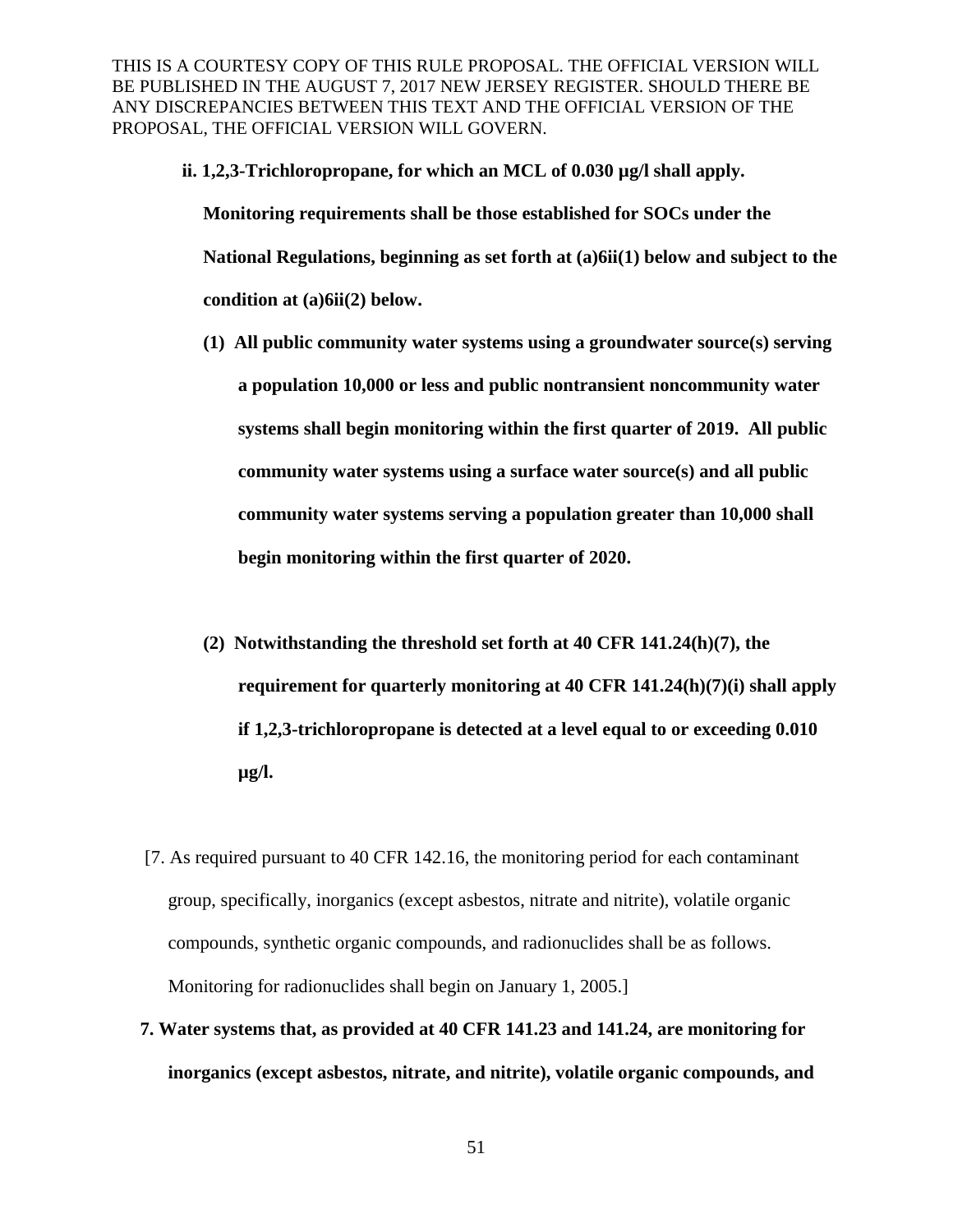**synthetic organic compounds or for PFNA at a frequency less than annually shall monitor once in each Federal three-year compliance period in accordance with the schedule in the table below.**

**Monitoring [Period] Schedule** Water System Type

Year one of the **applicable** [three

year] **three-year** Federal

compliance period ([that is, 2002,

2005, 2008, 2011] **for example,** 

**2017, 2020, 2023, 2026**)

[All] **Any** public community water system[s (PCWS)] using a surface water source(s) [or all PCWS] **and any public community water system** serving a population greater than 10,000.

| 2018, 2021, 2024, 2027)                  |                                         |
|------------------------------------------|-----------------------------------------|
| 2006, 2009, 2012] for example,           | than 10,000.                            |
| compliance period ([that is, 2003,       | serving a population equal to or less   |
| year] <b>three-year</b> Federal          | system[s] using a groundwater source(s) |
| Year two of the <b>applicable</b> [three | [All] <b>Any</b> public community water |

| Year three of the <b>applicable</b> [three] | [Public] <b>Any public</b> nontransient |
|---------------------------------------------|-----------------------------------------|
| year] <b>three-year</b> Federal             | noncommunity water system[s].           |
| compliance period ( <i>fthat is, 2004</i> , |                                         |
| 2007, 2010, 2013] for example,              |                                         |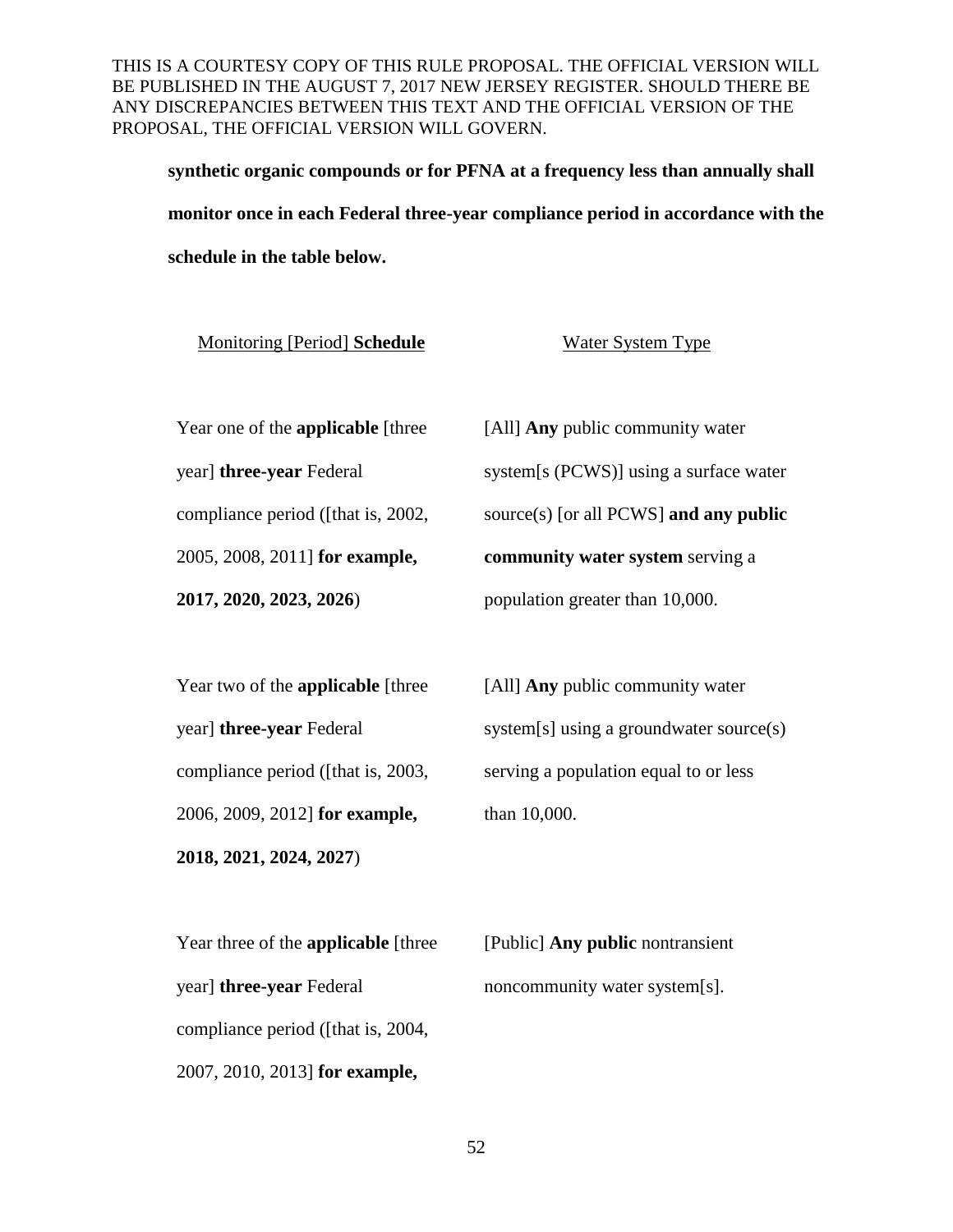#### **2019, 2022, 2025, 2028**)

- 8.-9. (No change.)
- 10. [Subject to (a)10i below,] **For public community and public nontransient noncommunity water systems,** MCLs and monitoring requirements for radionuclides shall be those established under the National Regulations. **Public nontransient noncommunity water systems shall begin monitoring within the first quarter of 2019.** 
	- [i. Compliance with the MCL shall be individually determined at each sampling location including points of entry to the water distribution system, when individually directed by the Department, based on a running annual average of all quarterly sampling results from each of the sampling location.]
- 11. (No change.)
- 12. [Subject to (a)12i below, suppliers] **Suppliers** of water from a bulk purchase system are subject only to the microbiological monitoring**, disinfectant by-product monitoring,** and lead and copper monitoring requirements of this section.
	- [i. Effective January 1, 2004, a supplier of water from a bulk purchase system that regularly derives its water from another water system using a surface water source(s) and provides water to more than 100 service connections shall at a minimum collect a quarterly disinfection by-products sample from a point within the water distribution system with maximum residence time to be tested for Total Trihalomethanes (THM4) and Total Trihaloacetic Acids (HAA5) disinfection by-products.]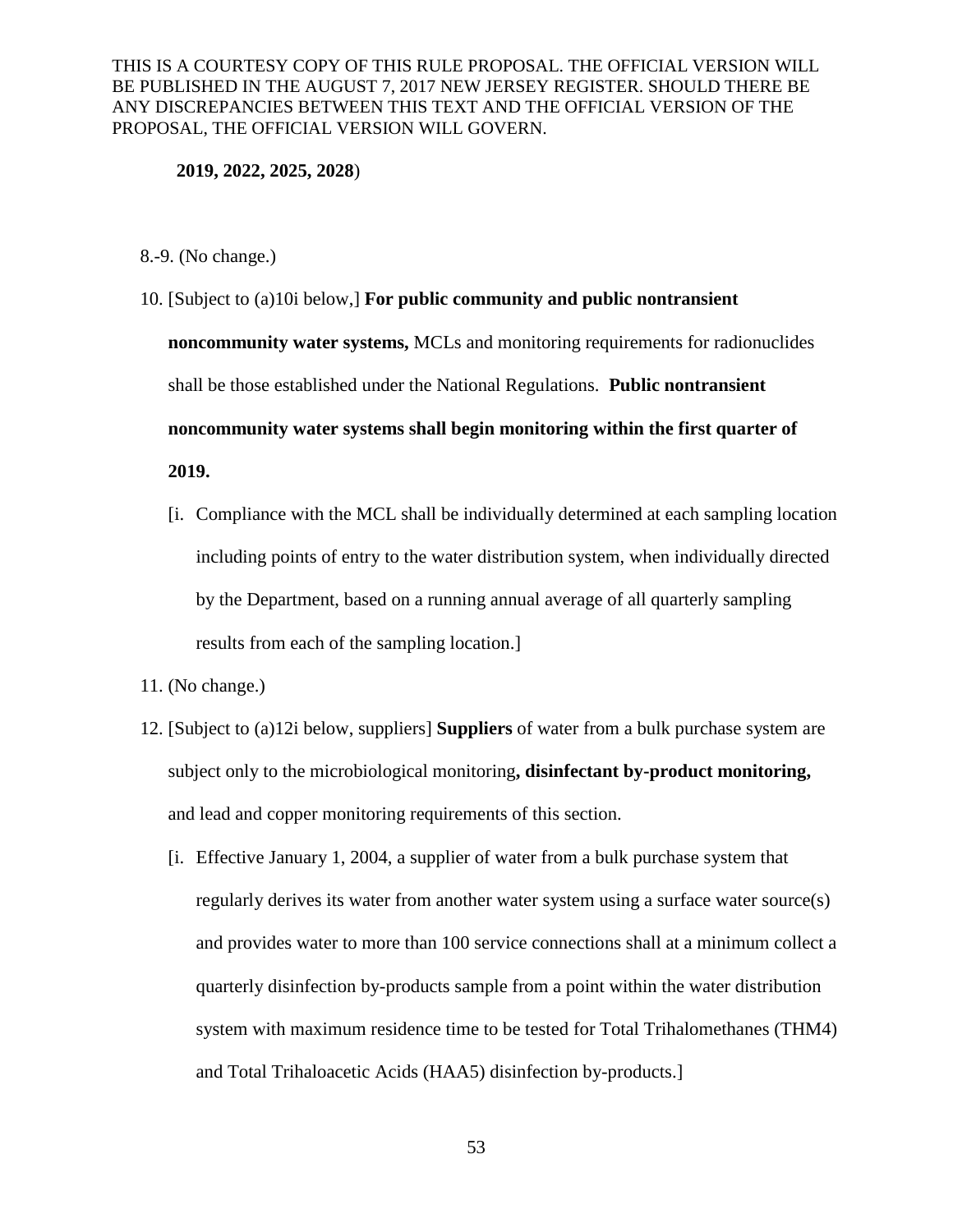13. (No change.)

(b) The National Regulations, at 40 [C.F.R.] **CFR** 141.151, require each community water system to annually develop and deliver to its customers a Consumer Confidence Report (CCR) which provides information on the quality of the water delivered by the system and characterizes the risks (if any) from exposure to contaminants detected in the drinking water in an accurate and understandable manner. In addition to the standards and requirements in the National Regulations for the development and distribution of the CCR, the following requirements shall apply:

1.-3. (No change.)

4. [In addition to the contaminants regulated by the National Regulations, for which the Department has either adopted by reference the Federal MCL or has adopted a lower MCL, there are five additional contaminants regulated by the Department, at N.J.A.C. 7:10-5, but not regulated by the National Regulations. The] **For the seven Stateregulated contaminants for which there is no Federal MCL, the** Consumer Confidence Report shall include **the** information [concerning the five additional

contaminants regulated in New Jersey as] set forth below:

| Contaminant      | New Jersey      | MCL in [CCR]  |                | Major Sources in Health Effects Language |
|------------------|-----------------|---------------|----------------|------------------------------------------|
|                  | $MCL[1]$ ([ppb] | units for CCR | Drinking Water |                                          |
|                  | $\mu$ g/l)      |               |                |                                          |
| [ $metal$ ] 1,3- | 600             | $[$]600$ ppb  | Discharge from | Some people who drink                    |
| Dichlorobenzene* |                 |               | industrial     | water containing [ <i>meta</i> ]         |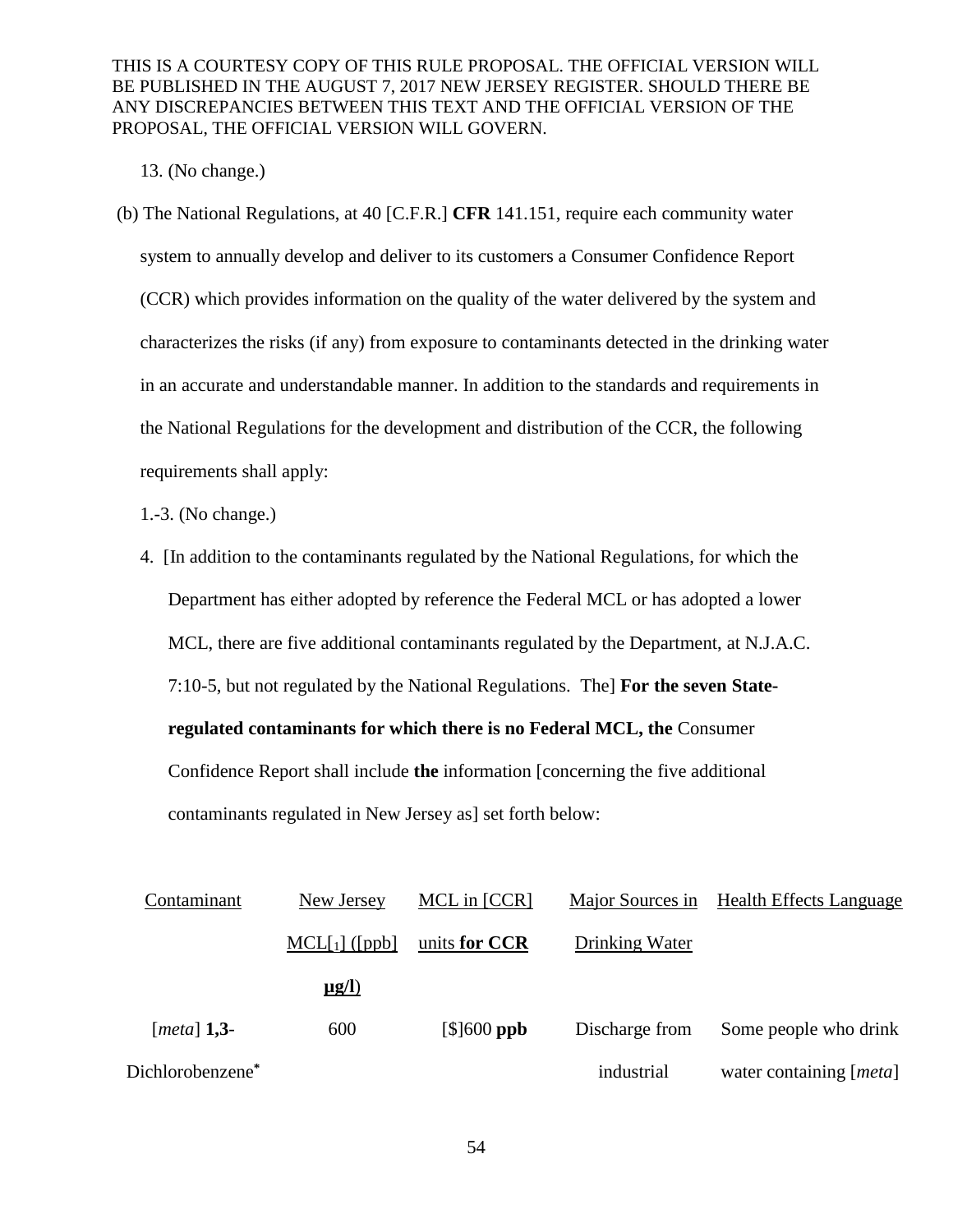|                    |     |          | chemical            | 1,3-Dichlorobenzene in     |
|--------------------|-----|----------|---------------------|----------------------------|
|                    |     |          | factories           | excess of the MCL over     |
|                    |     |          |                     | many years could           |
|                    |     |          |                     | experience problems        |
|                    |     |          |                     | with their liver, kidneys, |
|                    |     |          |                     | or circulatory system.     |
| 1,1-Dichloroethane | 50  | $50$ ppb | Discharge from      | Some people who drink      |
|                    |     |          | metal degreasing    | water containing 1,1-      |
|                    |     |          | sites and other     | Dichloroethane in          |
|                    |     |          | factories           | excess of the MCL over     |
|                    |     |          |                     | many years could           |
|                    |     |          |                     | experience problems        |
|                    |     |          |                     | with their kidneys.        |
| Methyl tertiary    | 70  | $70$ ppb | Leaking             | Some people who drink      |
| butyl ether        |     |          | underground         | water containing MTBE      |
| (MTBE)             |     |          | gasoline $[\&]$ and | in excess of the MCL       |
|                    |     |          | fuel oil tanks,     | over many years could      |
|                    |     |          | gasoline and fuel   | experience problems        |
|                    |     |          | oil spills          | with their kidneys.        |
| Naphthalene        | 300 | 300 ppb  | Discharge from      | Some people who drink      |
|                    |     |          | industrial          | water containing           |
|                    |     |          | chemical            | Naphthalene in excess      |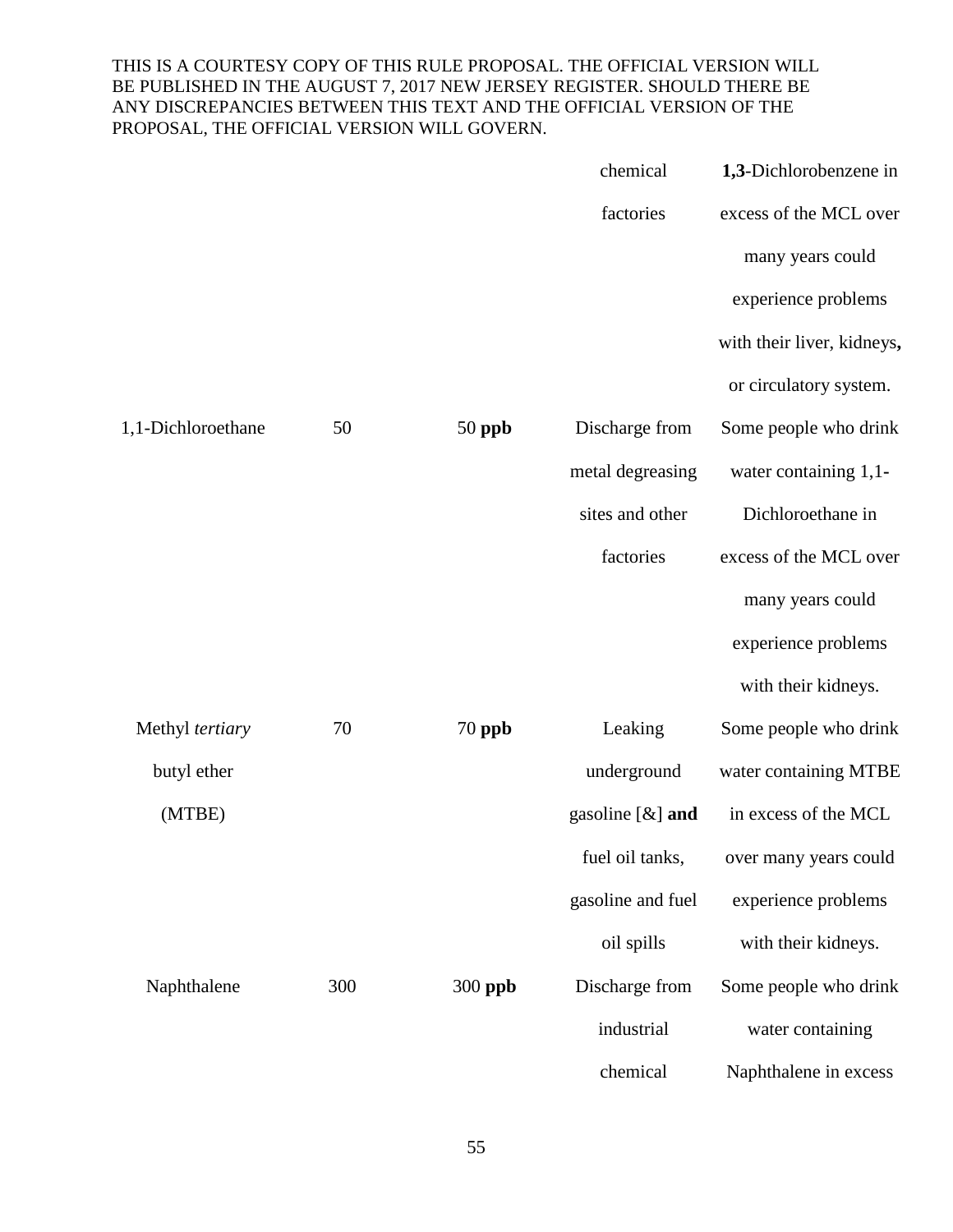|                   |              |         | factories,            | of the MCL over many       |
|-------------------|--------------|---------|-----------------------|----------------------------|
|                   |              |         | exposure to           | years could experience     |
|                   |              |         | mothballs             | problems with cataracts    |
|                   |              |         |                       | and hemolytic anemia.      |
| $1,1,2,2-$        | $\mathbf{1}$ | $1$ ppb | Discharge from        | Some people who drink      |
| Tetrachloroethane |              |         | industrial            | water containing           |
|                   |              |         | chemical              | $1,1,2,2$ -                |
|                   |              |         | factories             | Tetrachloroethane in       |
|                   |              |         |                       | excess of the MCL over     |
|                   |              |         |                       | many years could           |
|                   |              |         |                       | experience problems        |
|                   |              |         |                       | with their liver, kidneys, |
|                   |              |         |                       | and central nervous        |
|                   |              |         |                       | system.                    |
| Perfluorononanoi  | 0.013        | 13 ppt  | <b>Discharge from</b> | Some people who drink      |
| c acid (PFNA)     |              |         | industrial            | water containing PFNA      |
|                   |              |         | chemical              | in excess of the MCL       |
|                   |              |         | factories             | over many years could      |
|                   |              |         |                       | experience<br>problems     |
|                   |              |         |                       | with their liver, kidney,  |
|                   |              |         |                       | immune system, or, in      |
|                   |              |         |                       | males,<br>reproductive     |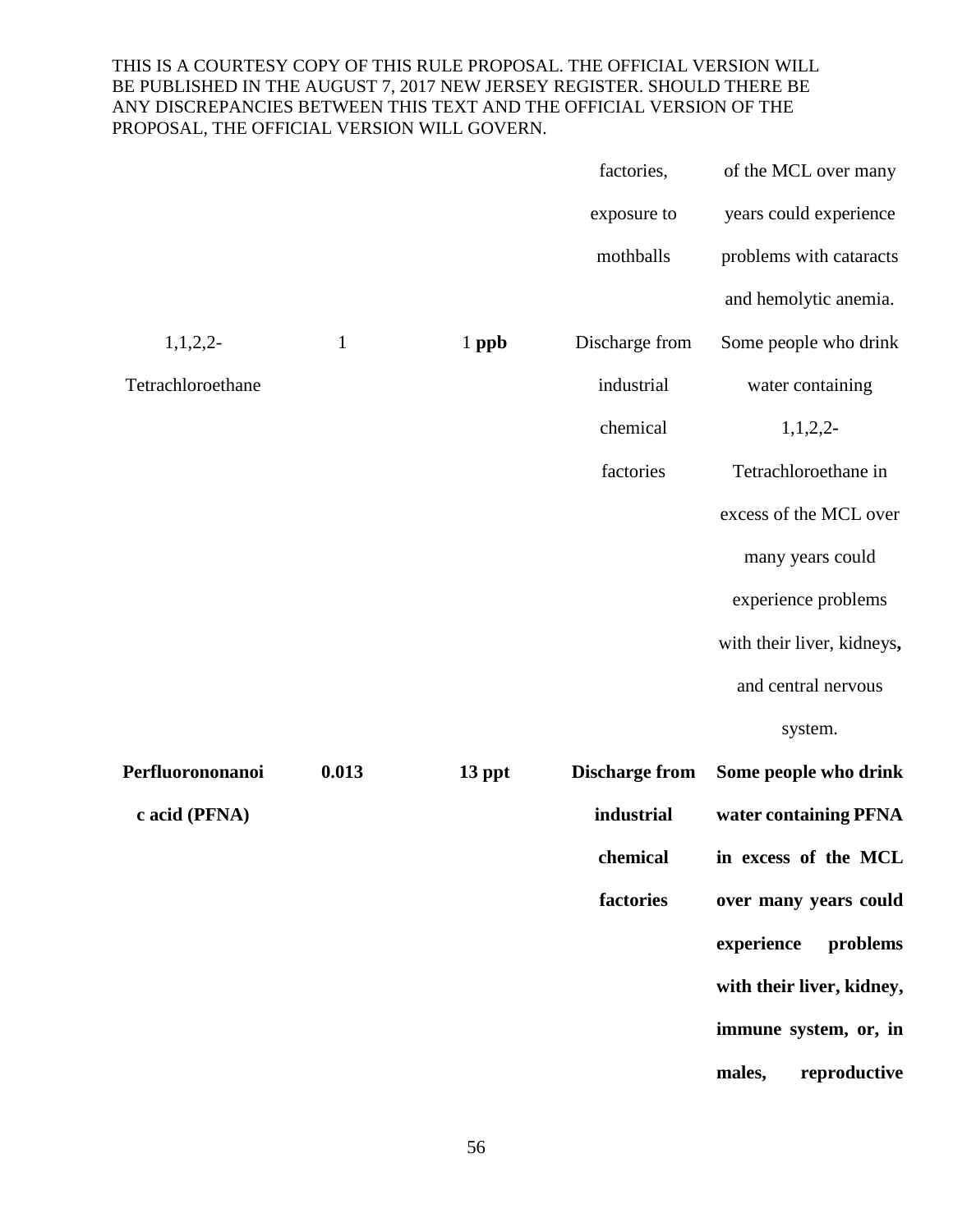> **system. For females, drinking water containing PFNA in excess of the MCL over many years may cause developmental delays in a fetus and/or an infant.**

| $1,2,3-$                | 0.030 | 30 ppt | <b>Application of</b> | Some people who        |
|-------------------------|-------|--------|-----------------------|------------------------|
| <b>Trichloropropane</b> |       |        | pesticides to         | drink water containing |
|                         |       |        | agricultural          | 1,2,3-trichloropropane |
|                         |       |        | land; discharge       | in excess of the MCL   |
|                         |       |        | from metal            | over many years may    |
|                         |       |        | degreasing sites,     | have an increased risk |
|                         |       |        | chemical              | of getting cancer.     |
|                         |       |        | manufacturing         |                        |
|                         |       |        | plants, and           |                        |
|                         |       |        | other industrial      |                        |
|                         |       |        | sites                 |                        |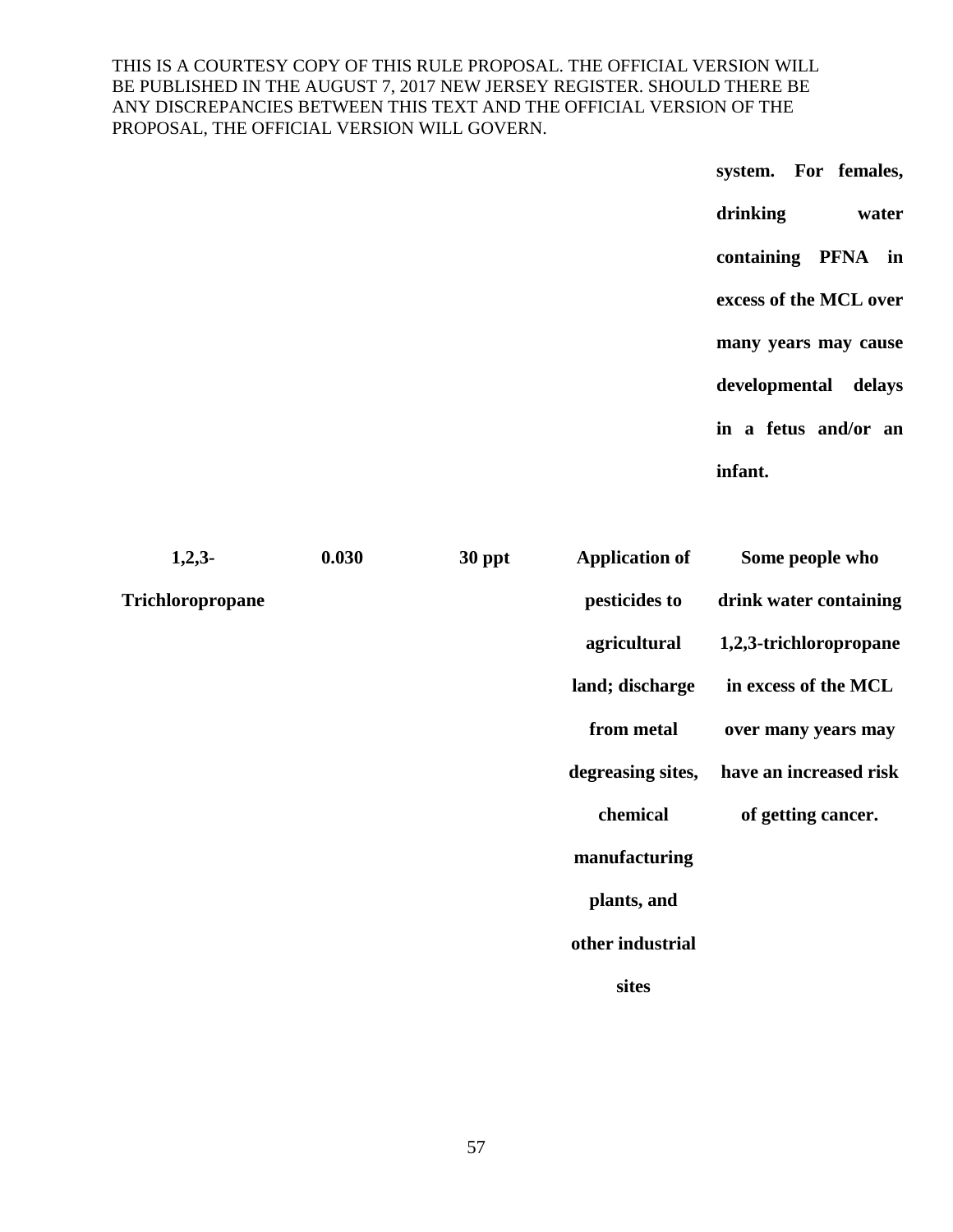- 7:10-5.3 Analytical requirements
- (a) The [monitoring and] analytical requirements for determining compliance with the maximum contaminant levels shall be those established under the National Regulations, except that the analysis for gross alpha particle activity shall be determined using the 48 Hour Rapid Gross Alpha Test, in accordance with N.J.A.C. 7:18.
- $(b)$  –(c) (No change.)
- (d) A supplier of water from a public [community] water system, when submitting any sample analysis to the Department, shall provide the following:
	- 1. The test result for all contaminants tested for as part of the analytical method; **and**
	- 2. Any test result that exceeds a specified MDL[; and]**.**
	- [3. A description of the quality control procedures followed applicable to the analysis submitted.]
- [(e) The monitoring and analytical requirements for determining compliance with the maximum contaminant levels for the State-regulated VOCs listed in N.J.A.C. 7:10-5.2(a)4 shall be those established under the National regulations at 40 CFR 141.24.]

# SUBCHAPTER 12. STANDARDS FOR THE CONSTRUCTION OF PUBLIC NONCOMMUNITY WATER SYSTEMS AND NONPUBLIC WATER SYSTEMS 7:10-12.30 Water quality analysis and treatment (a) (No change.)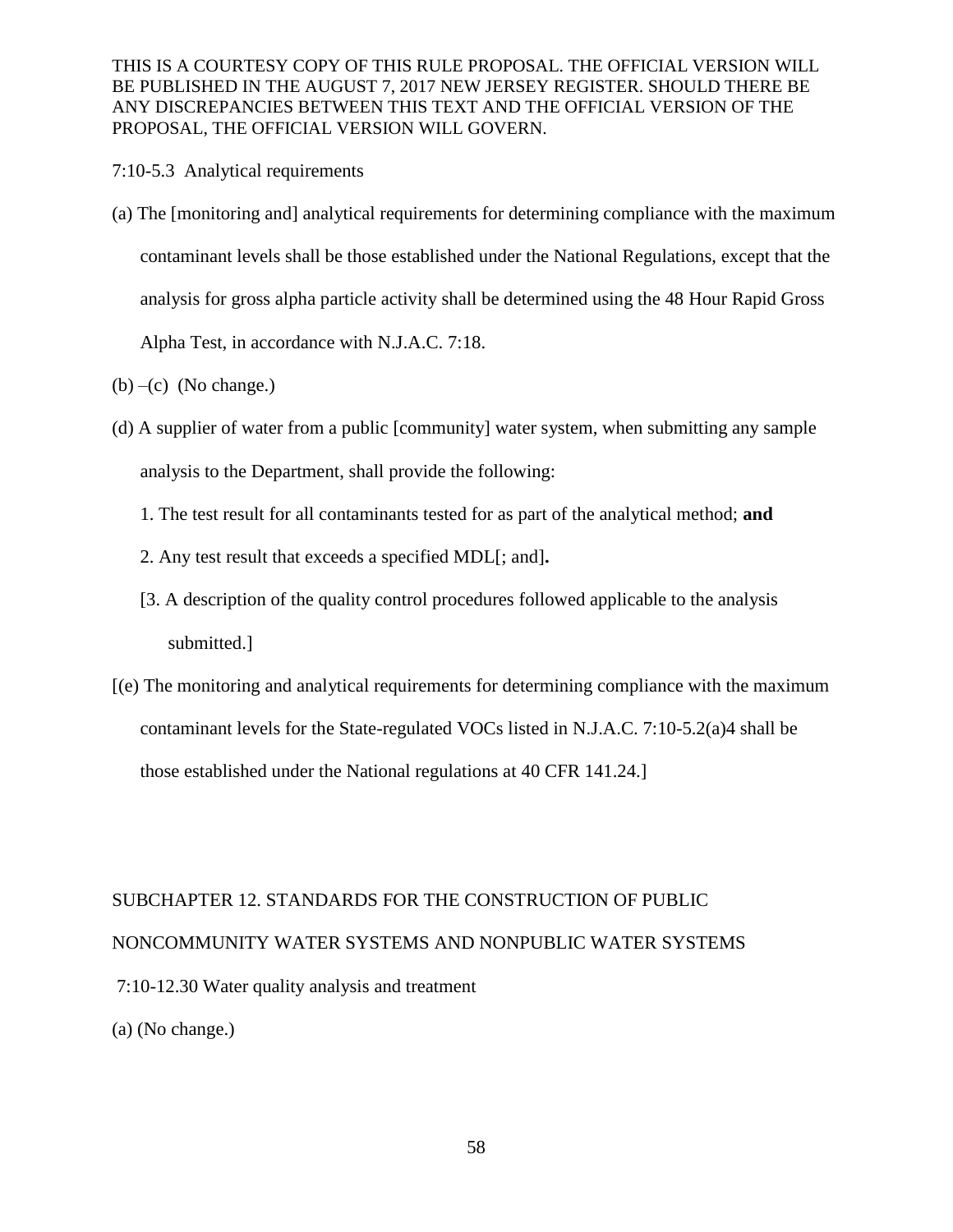(b) [The] **Upon completion of construction of a water system, the** owner of a public noncommunity water system shall sample and analyze the raw water from the system for inorganics, volatile organic compounds (VOCs), **the SOCs 1,2,3-trichloropropane, ethylene dibromide, and 1,2-dibromo-3-chloropropane,** and radionuclides in accordance with N.J.A.C. 7:10-5 and for secondary contaminants in accordance with N.J.A.C. 7:10-7. If the system uses a surface water source, the administrative authority shall require the system owner to sample and analyze the water for disinfection by-products and pesticides regulated pursuant to N.J.A.C. 7:10-5.

(c) [The] **Upon completion of construction of a water system, the** owner of a nonpublic water system shall sample and analyze the raw water from the system for the parameters listed at (c)1 through [9] **11** below. The administrative authority may require sampling and analysis for inorganic chemicals, volatile organic compounds and/or radionuclides as appropriate based on the region and the aquifer in which the water source is located.

1.-5. (No change.)

6. All volatile organic compounds [with] **for which** MCLs **have been established under the State primary drinking water rules, N.J.A.C. 7:10-5**;

**7. Arsenic;**

**8. Gross alpha particle activity, determined using the 48 Hour Rapid Gross Alpha Test, in accordance with N.J.A.C. 7:18;**

**9. As of (180 days after the effective date of these amendments), the synthetic organic compounds 1,2,3-trichloropropane, ethylene dibromide, and 1,2-dibromo-3-chloropropane;**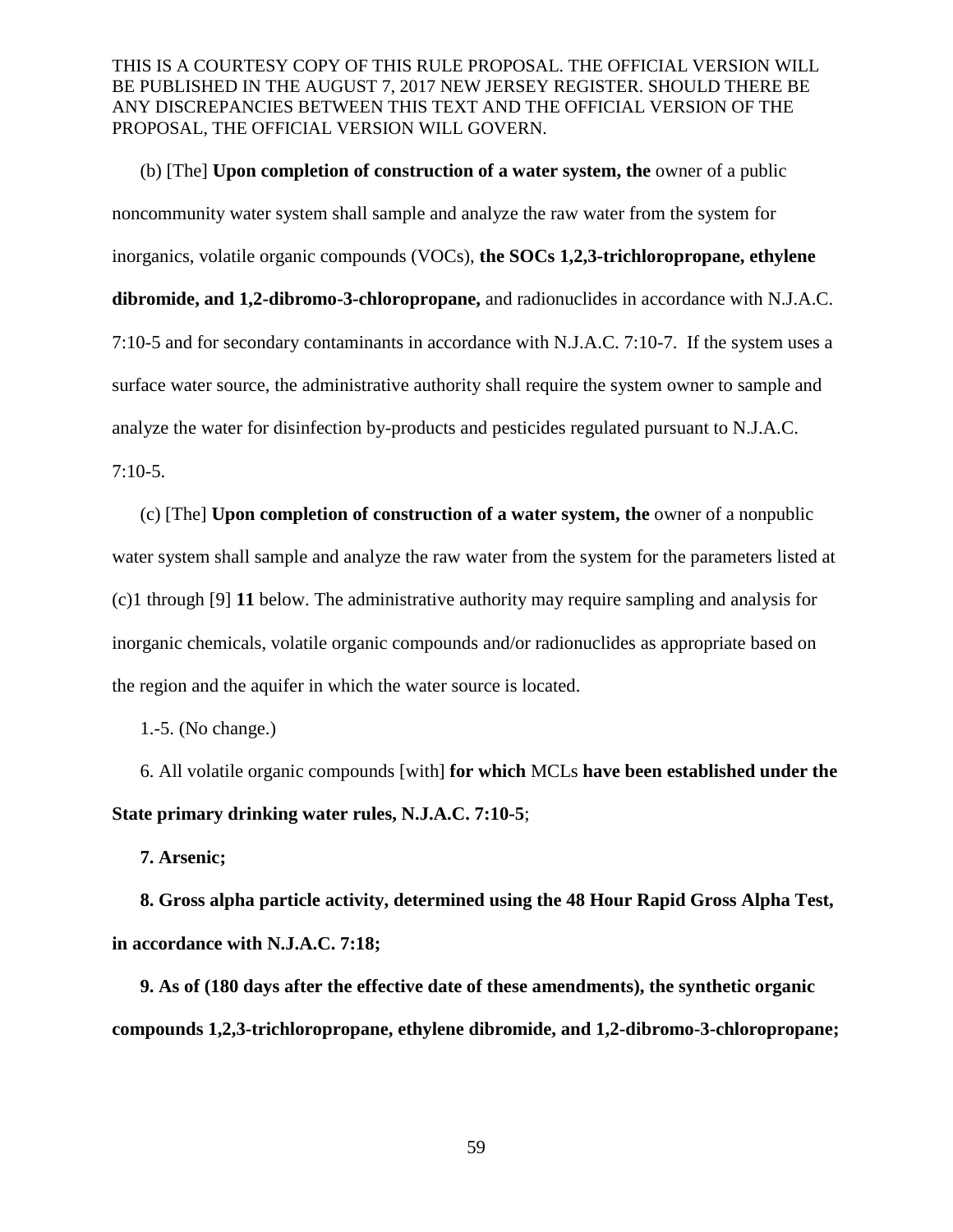[7.] **10.** In addition to the parameters listed at (c)1 through [6] **9** above, if the water system is located in Atlantic, Burlington, Camden, Cape May, Cumberland, Gloucester, Monmouth, Ocean, or Salem County, mercury; **and**

[8. In addition to the parameters listed at (c)1 through 6 above, if the water system is located in Bergen, Essex, Hudson, Hunterdon, Mercer, Middlesex, Morris, Passaic, Somerset, or Union County, arsenic; and

9. In addition to the parameters listed at (c)1 through 6 above, if the water system is located

in Atlantic, Burlington, Camden, Cape May, Cumberland, Gloucester, Hunterdon, Mercer,

Middlesex, Monmouth, Ocean or Salem County, gross alpha particle activity, determined using

the 48 Hour Rapid Gross Alpha Test, in accordance with N.J.A.C. 7:18.]

**11. In addition to the parameters listed at (c)1 through 9 above, if the water system is** 

**located in Bergen, Essex, Hudson, Hunterdon, Mercer, Middlesex, Morris, Passaic,** 

**Somerset, Sussex, Union, or Warren County, uranium.**

 $(d) - (i)$  (No change.)

#### CHAPTER 18

# REGULATIONS GOVERNING THE CERTIFICATION OF LABORATORIES AND ENVIRONMENTAL MEASUREMENTS

SUBCHAPTER 6. RADIOCHEMICAL TESTING PROCEDURES INCLUDING RADON GAS/RADON PROGENY

7:18-6.4 Required use of DSAMs

(a) In performing radiochemical analysis of a regulatory sample (including, without limitation,